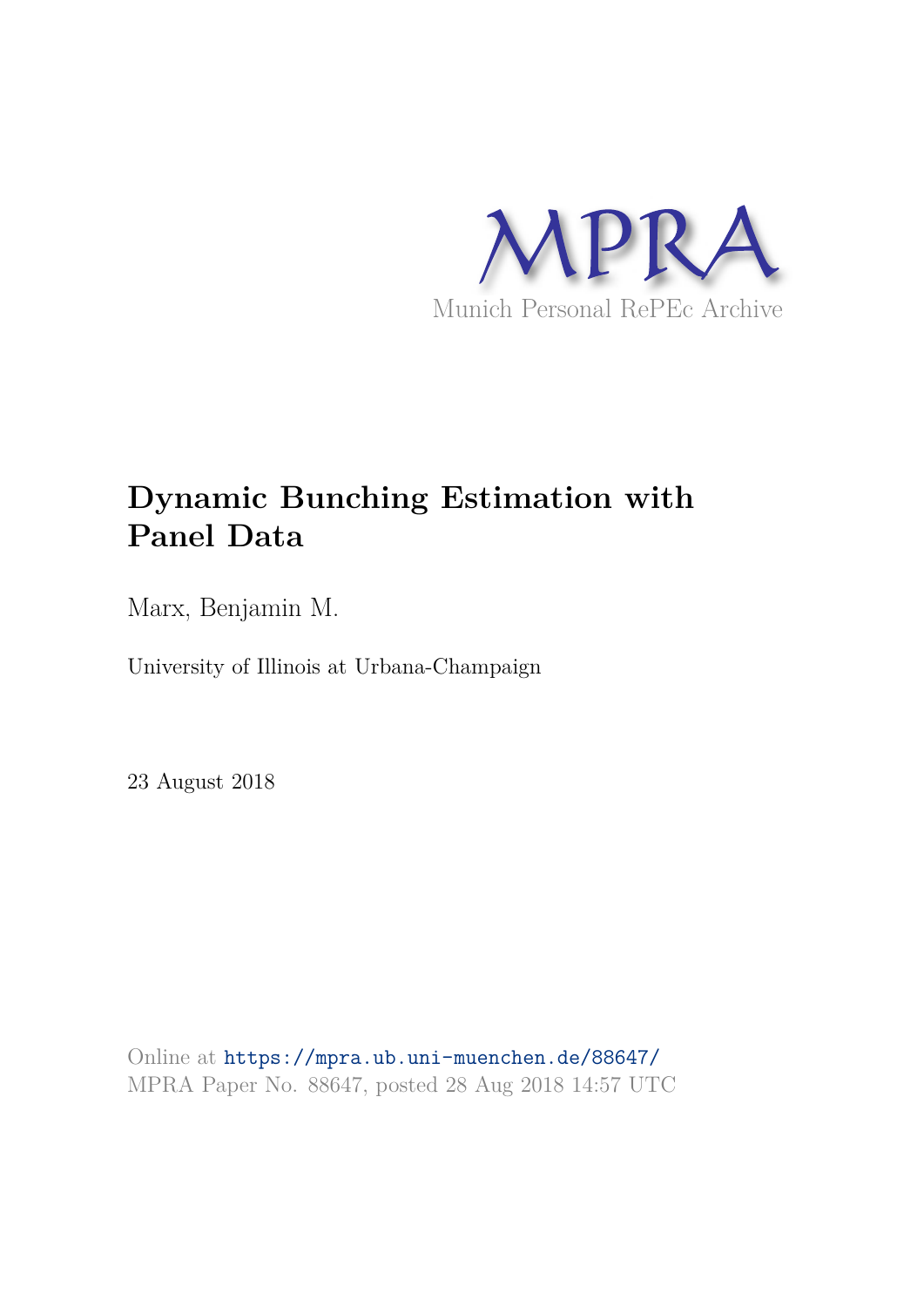## Dynamic Bunching Estimation with Panel Data

Benjamin M. Marx\*

August 2018

#### **Abstract**

An increasingly common technique for studying behavioral elasticities uses bunching estimation of the excess mass in a distribution around a price or policy threshold. This paper shows how serial dependence of the choice variable and extensive-margin responses may bias these estimates. It then proposes new bunching designs that take greater advantage of panel data to avoid these biases and estimate new parameters. Standard methods over-reject in simulations using household income data and over-estimate bunching in an application with charities. Designs exploiting panel data provide unbiased bunching estimates, improved heterogeneity analysis, and the ability to estimate extensive-margin responses and long-run effects.

*JEL: C23, D92, H21, H26.*

\* Department of Economics, University of Illinois at Urbana-Champaign, 214 David Kinley Hall, 1407 W. Gregory, Urbana, IL 61801. Correspondence should be sent to benmarx@illinois.edu. I am especially grateful to Bruce Kogut, Wojciech Kopczuk, Robert McMillan, Brendan O'Flaherty, Bernard Salanié, and Miguel Urquiola for invaluable advice and discussions. I also thank Raj Chetty, Julie Berry Cullen, Jonathan Dingel, Francois Gerard, Jessie Handbury, Todd Kumler, Ilyana Kuziemko, Corinne Low, David Munroe, Giovanni Paci, Abigail Payne, Petra Persson, Jonah Rockoff, Maya Rossin-Slater, Ugo Troiano, Lesley Turner, Eric Verhoogen, Reed Walker, Caroline Weber, and seminar participants at meetings of the International Institute for Public Finance, the Office of the U.S. Department of the Treasury Office of Tax Analysis, the National Tax Association Annual Conference, the Association for Public Economic Theory, the Midwestern Economics Association, and the University of Illinois and other universities. I gratefully acknowledge the financial support of a Nonprofit Research Fellowship from the National Bureau of Economic Research and the Outstanding Dissertation Award from the National Tax Association.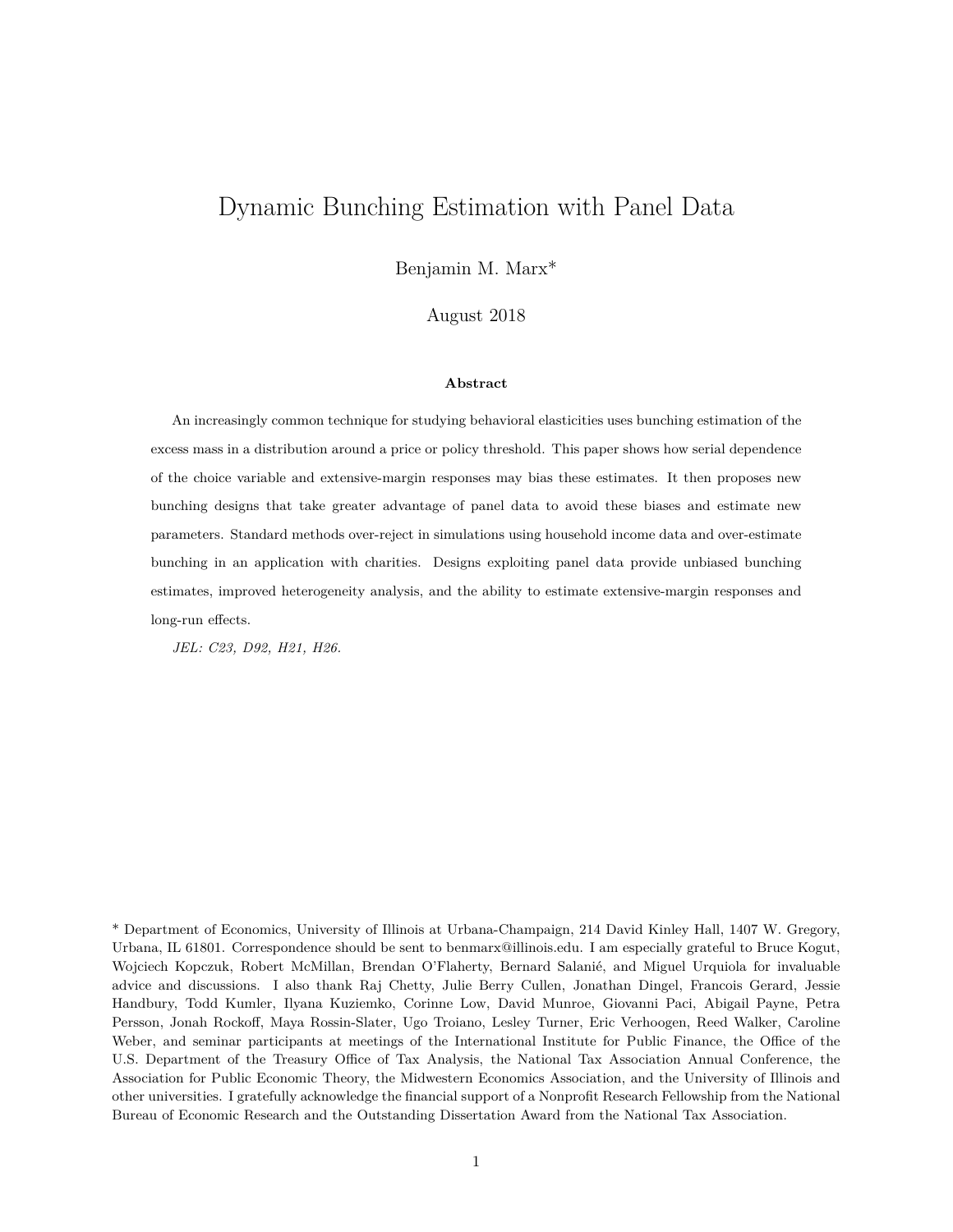### **1 Introduction**

Taxes, income eligibility limits, and other policies can change agents' incentives at threshold values of a choice variable. Some policies create a kink in the cost function at the threshold, while others create discontinuities, or "notches" (Slemrod, 2010). If costs increase above the threshold, the incentive to locate at or below the threshold can create "bunching" in the distribution of the choice variable. Saez (2010a) launched a bunchingestimation literature by showing how the extent of bunching around a kink in the tax schedule can be used to obtain an estimate of the tax price elasticity of income. The theory and technique of bunching estimation have been developed by Kleven and Waseem (2013), and bunching has been estimated at many kinks and notches in tax and regulatory schedules.<sup>1</sup>

This paper proposes and evaluates new "dynamic bunching estimation" designs for panel data. In the extant literature, researchers with access to panel datasets have treated them as repeated cross sections by pooling years. The methods proposed in this paper take greater advantage of the panel structure, and they offer improved identification and the ability to quantify parameters that have not been estimated with standard techniques. I examine two threats to identification for the standard design and show that the dynamic alternatives rely on assumptions that are arguably more plausible, particularly in settings where agents face a notch repeatedly. These designs can identify new parameters including long-run effects of a notch, which provide evidence on whether bunching is driven by retiming or misreporting, and the extent of extensive-margin responses to a notch. In addition, they offer new capabilities for analyzing heterogeneity in the bunching response and concurrent responses in other variables.

I first study two identification issues for the standard, static approach. One issue is extensive-margin responses, which have been discussed in the bunching literature but cannot be quantified with existing methods. Another issue that has not been discussed as an identification concern arises from persistent notches and serial dependence of the choice variable.<sup>2</sup> To see the issue for identification, suppose there is a tax notch that imposes a fixed cost when household income exceeds a threshold, and suppose that income exhibits positive serial dependence, i.e. that reducing income in the present will also reduce income in the future.<sup>3</sup> When the notch is introduced, we would expect some households with potential incomes just above

<sup>1</sup>Recent papers estimating bunching have studied firms' responses to taxes and regulations (Sallee and Slemrod 2012, Devereux et al. 2014, Best et al. 2015, Sallee and Ito 2018), individuals' responses to taxes and benefits (Chetty et al. 2013a, Burman et al. 2014, Kleven and Schultz 2014, Kleven et al. 2014, Kline and Tartari 2016, Rees-Jones 2018), consumer responses to prices (Ito 2014, Grubb and Osborne 2015, Einav et al. 2017), saving (Ramnath 2013, Weber 2016), teacher responses to testing incentives (Brehm et al. 2017, Dee et al. 2015), and corruption (Camacho and Conover 2014). Kleven (2016) provides an extensive review of bunching research.

<sup>&</sup>lt;sup>2</sup>Kleven and Waseem (2013) note that serial dependence should reduce bunching elasticities if agents are forward-looking because they will not want to reduce future income, whereas I highlight the implication for identification.

 $3$ Serial dependence may be mechanical or formulaic, such as when the choice variable is assets (e.g., Seim 2017, Brülhart et al. 2016). Other variables like income may also exhibit serial dependence, such as if agents receive raises that are a percentage of the prior year's wage.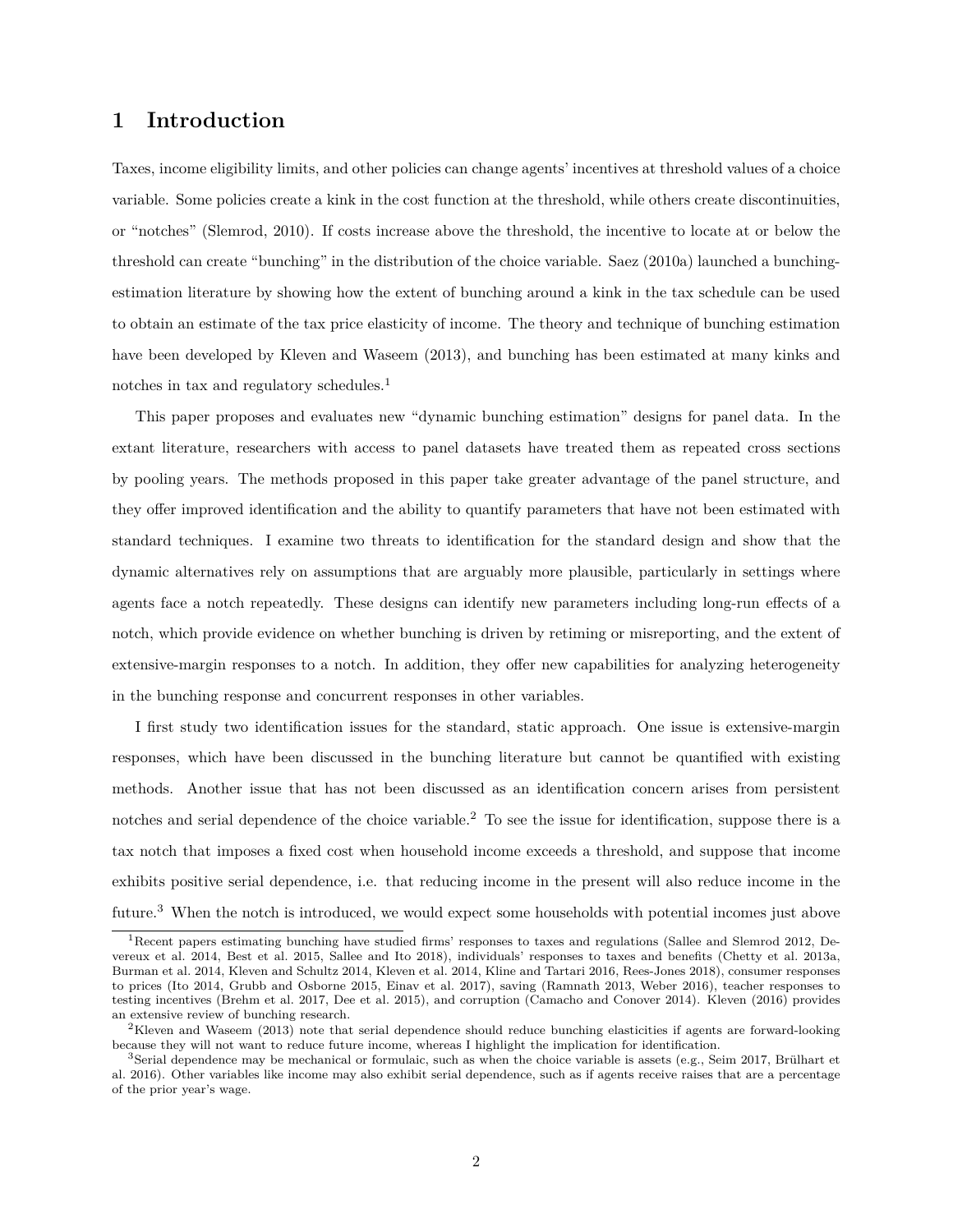it to bunch below it, but households far above the notch would not be willing to reduce their income all the way to the notch. This motivates an identifying assumption in bunching estimation, which is that the notch will not affect the number of agents at values far from the threshold, and hence the density at these values can be used to construct a counterfactual near the notch. However, agents in many settings face the same notch repeatedly. If the running variable exhibits positive serial dependence, then reducing its value today in order to bunch will lower its value tomorrow. This is true regardless of where that value lies in tomorrow's distribution, implying the potential for distortion far from the notch and excess curvature of the true counterfactual distribution within the omitted region. When a notch is faced more than once and income is serially dependent, the standard methodology describes accumulated effects but does not recover the behavioral parameters governing these effects.

Dynamic bunching estimation follows the intuition of the static approach but extends it to dynamic processes. In light of the concerns about the identifying assumption that the notch only affects the distribution locally, I propose three variants that exploit panel data in differing ways. I present these methods in order of increasing complexity. The first method is ideally suited to a notch that agents face only once, which avoids concerns about serial dependence and repeated bunching. This method simply involves widening bins to create one unselected "treatment" bin around the notch, and with panel data it provides estimates of short- and long-run effects and of serial dependence. The second and third methods condition on income in the year prior to the year that an agent approaches the notch, implying that the localness assumption is applied not to the overall income distribution but only to the distribution of one-year growth rates. This identification strategy can be applied even when agents face the same notch repeatedly. I first implement it with bins and OLS, which provides transparent evidence of manipulation, improved heterogeneity analysis, and tests of long-run effects. The OLS implementation is easy to execute and has already been employed, based on an earlier draft of this paper, by St.Clair (2016). The final method uses maximum likelihood estimation to implement the same identification strategy. Though more complicated, the MLE implementation retains the flexibility of the binning approach while offering improved precision and the first estimates of extensive-margin responses in the literature. R code is provided with this paper to facilitate adoption.

Simulations provide evidence on the performance of the static and dynamic estimation strategies. These simulations use draws of household income profiles from the Panel Study of Income Dynamics (PSID). I first provide graphical intuition for the less-studied issue of serial dependence of income. With serial dependence, bunching in one year causes distortions throughout the distribution of incomes in later years, increasing the mass far below the threshold and decreasing the mass far above. I then document the biases in static estimates caused by each of (a) extensive-margin responses and (b) serial dependence in income. Both issues cause the static estimates to reject a true null of no bunching in considerably more than 5 percent of draws.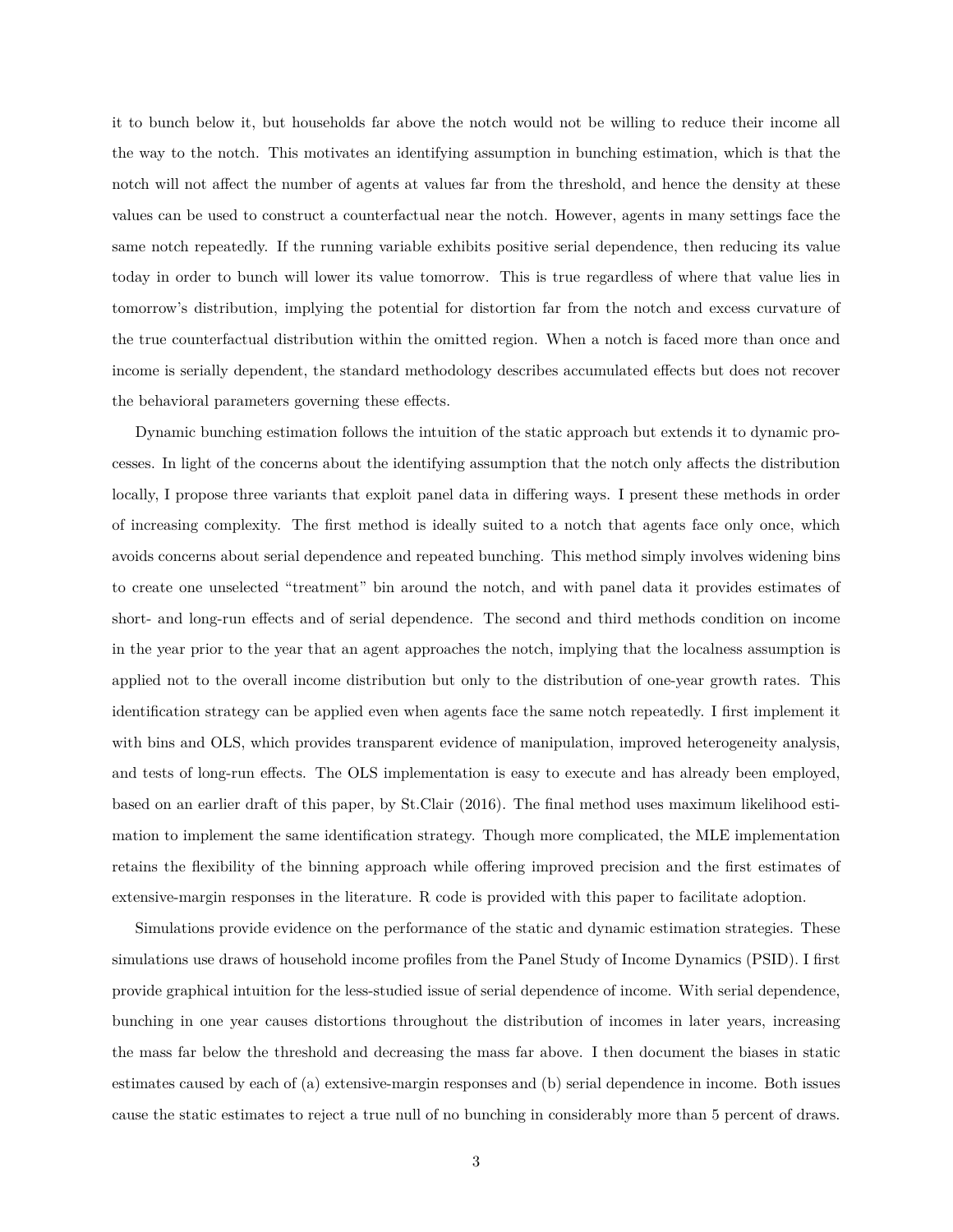In contrast, simulations with dynamic estimators produce bias close to zero and coverage rates close to 0.05.

Benefits of each of the proposed methods are demonstrated by application to the bunching of charities at a reporting threshold. Charities account for about 9 percent of all U.S. wages and salaries (Roeger et al., 2012). Though exempt from taxes, these organizations must file an annual information return with the IRS. I find that charities bunch below the income eligibility threshold for filing a simplified "EZ" form. A more detailed analysis of this policy and its welfare implications appears in Marx (2018); here, I focus on how the application exemplifies the benefits of each of the three proposed methods. Temporary-notch estimation shows that bunching permanently reduces income, indicating positive serial dependence, an identification concern for standard bunching estimation. Dynamic OLS estimation reveals significant heterogeneity in the bunching response and shows that the notch permanently reduces the growth of some charities. Dynamic MLE estimation finds significant extensive-margin responses (most likely non-filing or late filing) that appear to be at least as important as the bunching response. Static estimates capture none of these phenomena and overstate bunching by a factor of 2 or 3.

A few papers have studied dynamic aspects of bunching. For example, thresholds in time may induce bunching in intertemporal decisions such as the choice of when to claim retirement (Manoli and Weber, 2016) or purchase a vehicle (Sallee, 2011). Others have documented how bunching at an income threshold varies over time; Chetty et al. (2013b) and Mortenson and Whitten (2018) use income tax microdata to study kinks in the tax code, and both studies find that the amount of bunching has increased several-fold since 1996. Gelber et al. (2013) examine whether bunching persisted after elimination of the Social Security earnings test, and Kleven and Waseem (2013) use panel data to estimate the share of taxpayers remaining just above or below tax notches. The approach of le Maire and Schjerning (2013) augments the estimating equation with estimated deviations from mean income, which a model of income-smoothing predicts will distinguish income retiming from real income responses. In contrast to the existing research, I exploit panel data to avoid selection bias even in settings where agents face repeatedly. Incorporating income dynamics requires neither structural assumptions nor identification based on comparisons between agents who bunch and agents who do not. The intuition is similar to that for the discrete-distribution application of Schivardi and Torrini (2007), who estimate the effect of a 15-employee notch in Italian labor law on employment growth by solving for the steady state of a counterfactual one-year transition matrix between employment levels. The designs in this paper enable analysis of notches in continuous variables such as income.

The paper proceeds as follows. Section 2 provides information about the household and charity datasets. In Section 3, I describe the standard estimation approach in the literature, discuss identification challenges, and evaluate the standard approach with simulations. The next three sections each present a dynamic estimation strategy that exploits panel data, evaluate the strategy with simulations, and show its benefits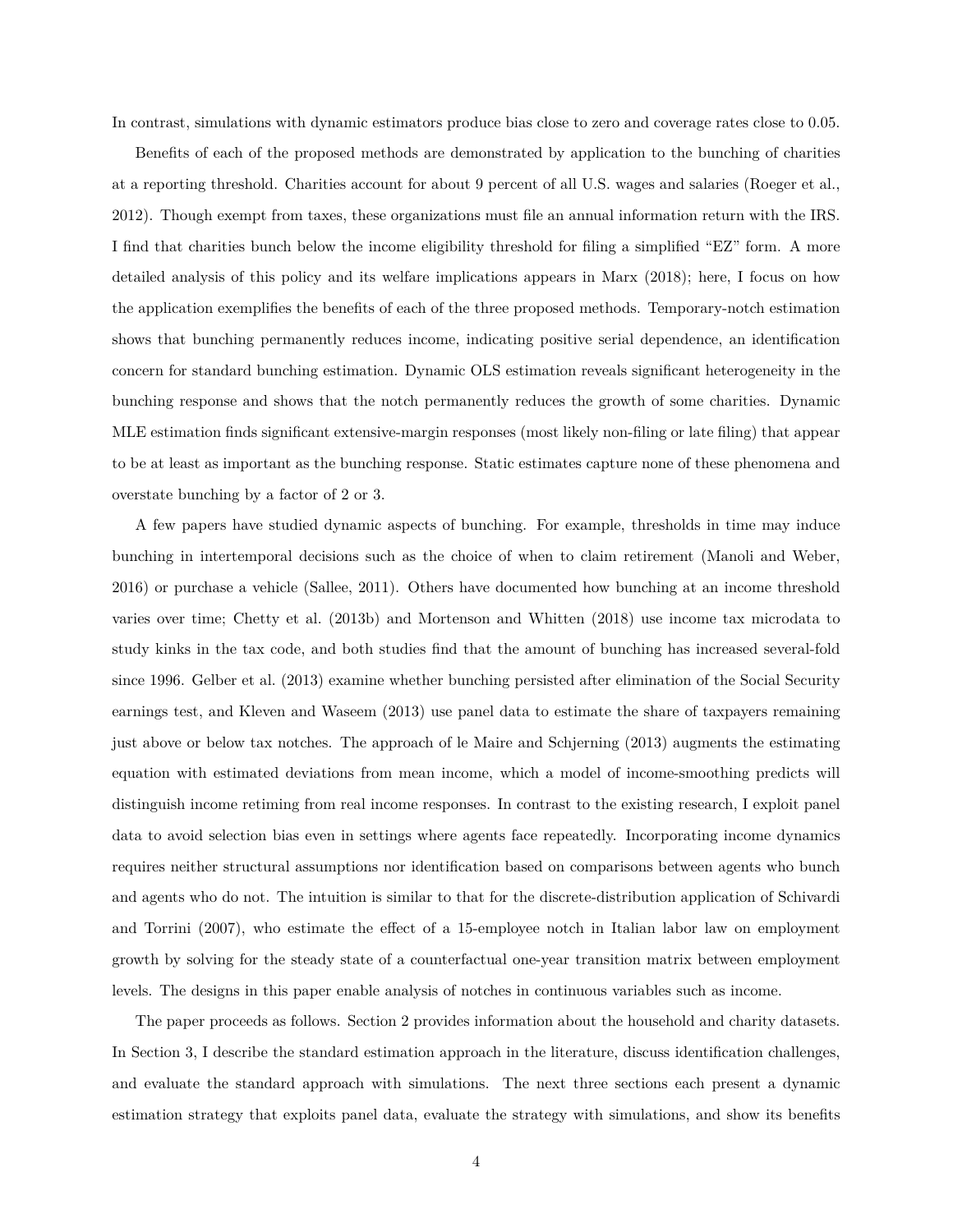in application. The strategy of Section 4 exploits a temporary notch, that in Section 5 generalizes this to an OLS regression that can be estimated for temporary or persistent notches, and Section 6 presents the MLE implementation. Section 7 provides concluding remarks, including a summary list of diagnostics that researchers can check when estimating bunching.

### **2 Data**

I use two panel datasets to illustrate and evaluate each bunching estimation method. Unlike the administrative records that are required to estimate bunching in many settings, both of the datasets used in this paper are publicly available, which will facilitate replication and extension of the proposed methods. One of the datasets is the widely familiar Panel Study of Income Dynamics. The other dataset covers charitable organizations, enabling an application of the methods to a federal reporting requirement for these charities. Marx (2018) studies this application in greater detail, relating this notch to the broader question of optimal regulation of information provision, and providing a general theoretical framework for evaluating welfare effects of regulatory notches. Here, the setting provides a particularly useful application for the proposed methods because there is publicly available panel data, variation in the location of the notch, and interesting patterns in all of the dimensions in which dynamic bunching estimation provides new information.

The dataset for the charities application is provided by the National Center for Charitable Statistics (NCCS), an initiative of the Urban Institute. This dataset is the union of all annual "Core Files," which provide digital records of the information returns that tax-exempt organizations are required to file with the IRS. Large organizations must file IRS Form 990, while those with both total assets and gross receipts below certain thresholds may file Form 990-EZ. Bunching is visible at the gross receipts threshold, which was held at \$100,000 from before the beginning of the panel in 1991 until 2008. Further details are provided by Marx (2018). The variables used here are organization (Employer Identification Number), year, and gross receipts.

To conduct simulations, I use a panel of household taxable income from the Panel Study of Income Dynamics. Use of real-world data from the PSID shows that results are not driven by a particular distribution of known function form. I restrict attention to the nationally-representative sample within the PSID and exclude the over-sample of low-income families. The sample covers years from 1967 through 2013, and I inflate all amounts to 2013 dollars using the Consumer Price Index. The variable of interest is the household's taxable income.<sup>4</sup> Where  $T \geq 2$  years of data are required for the analysis, I use all combinations in which household income is observed  $T$  times in succession. For most of the analysis I need only two years of

<sup>4</sup>According to the PSID Data Custom Codebook generated with the data extract, "This variable is the sum of Head's labor income, Wife's labor income, asset part of income from farm, business, roomers, etc., rental, interest and dividend income, and Wife's income from assets."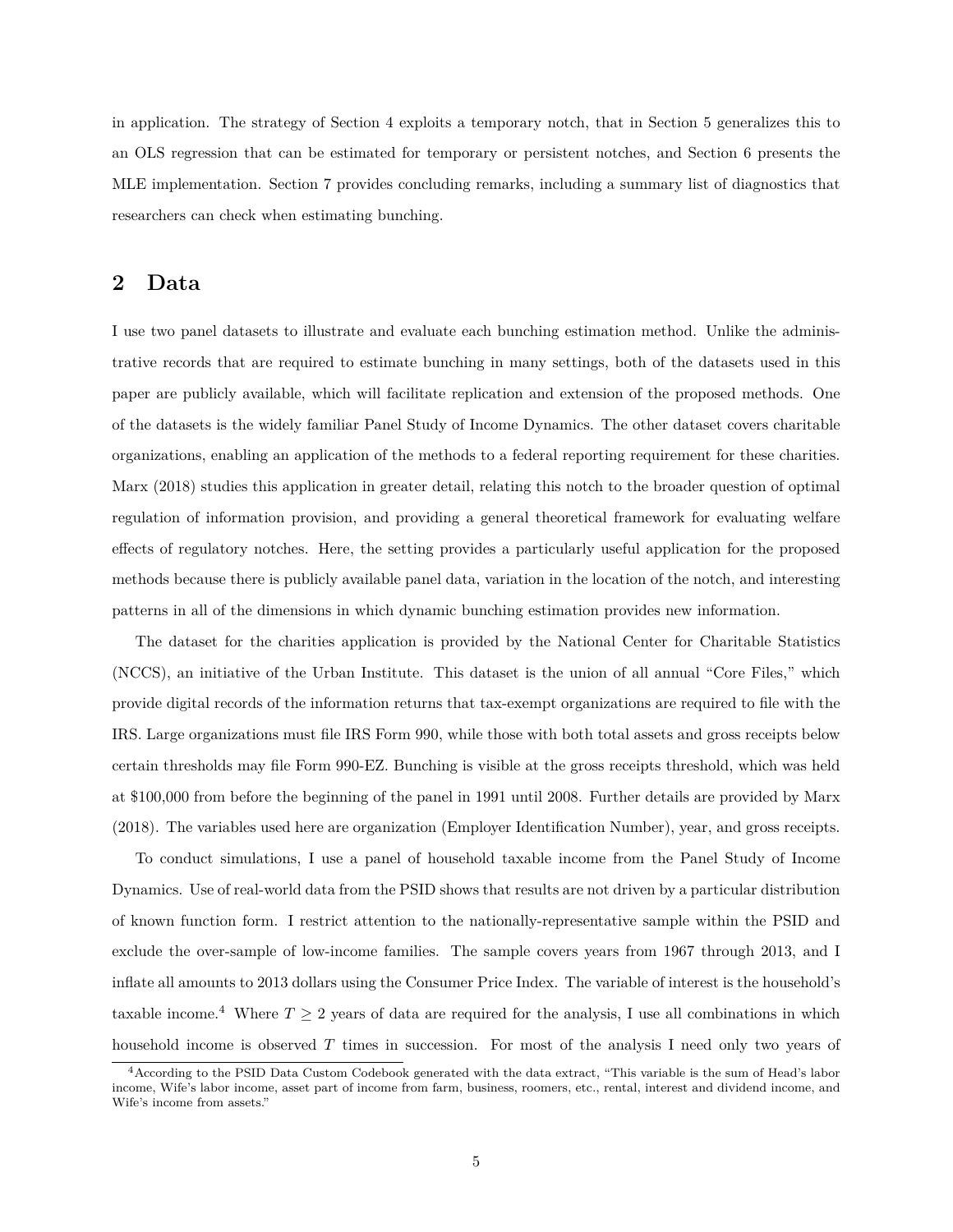consecutive observations of household income, which I label the "base-year" income and "next-year" income.

Comparisons of bunching estimators requires the ability to create or eliminate bunching. I eliminate bunching by estimating a smoothed version of the PSID distribution of consecutive-year incomes. To do so I define  $r_{it}$  as the log of realized base-year income and  $g_i = r_{it+1} - r_{it}$  as the growth rate from base-year income to next-year income. I first bin the inverse cdf of  $g_i$  and estimate it as a flexible function with range  $[0,1]$  so that I can generate random numbers  $u_i$  from a uniform distribution and convert them to values of  $g_i$ <sup>5</sup> I then bin the joint distribution of  $r_{it}$  and  $g_i$  to estimate the condition cdf  $F^{-1}(r_{it}|g_i)$  as a flexible function with range [0, 1] so that I can generate random numbers  $v_i$  from a uniform distribution and convert them to values of  $r_{it}$ .<sup>6</sup> This allows me to generate a sample of any size according to the smoothed joint distribution of income and growth.

I generate bunching over a heterogeneous distribution of abilities and elasticities. Saez (2010b) studies bunching at kinks for individuals with ability n, consumption c, earnings z, earnings elasticity  $\epsilon$ , and marginal tax rate t, the quasi-linear utility function  $u(c, z) = c - \frac{n}{1+1/e} \left(\frac{z}{n}\right)^{1+1/e}$  and linear budget constraint  $c =$  $(1-t) z + R$ . To this framework we can easily introduce a notch by assuming a discrete cost  $\phi$  is incurred when income exceeds a threshold  $\rho$ . Then the budget constraint becomes  $c = (1-t)z + R - \phi \cdot \mathbf{1}_{\{z > \rho\}}$ .<sup>7</sup> I create a hypothetical notch with  $\rho = $40,000$  and  $\phi = $1000$ . I assume that  $e = 0$  for half of all households (e.g., due to optimization frictions), and for the other half of households  $e \sim Unif(0,1)$ .

## **3 Benchmark Static Bunching Estimation**

Before presenting the dynamic bunching research design I follow the static approach used in the literature. I describe the technique, discuss some concerns for identification, and evaluate these with simulations. Throughout this section and the rest of the paper I will refer to bunching as occurring in "income," as it does in both datasets I analyze, as short-hand for "the variable in which costs change discretely at a threshold value." I will also minimize repetition by describing the notch as inducing a cost that increases when income lies above the threshold, leaving implicit the straightforward adjustments for settings in which costs decrease at the threshold.

<sup>&</sup>lt;sup>5</sup>The flexible function includes the tangent of  $w_i$  (transformed to have domain [0,1]), which has the approximate shape of the inverse cdf. I include a cubic function of  $\tan(u_i)$  as well as the interaction of this cubic function with a trend break where  $g_i = 0$ , which allows the pdf of  $g_i$  to have a non-differentiable peak at zero, as appears in the raw data.

<sup>&</sup>lt;sup>6</sup>The flexible function includes the tangent of  $v_i$  (transformed to have domain [0,1]), the level of  $v_i$ , the level of  $g_i$ , and the log of  $g_i$ . I include a quintic function of each  $v_i$  variable, a cubic function of each  $g_i$  variable, and all interactions of  $v_i$  variables with  $g_i$  variables.

<sup>&</sup>lt;sup>7</sup>Unless bunching, an individual chooses income of  $z^* = n(1-t)^{\epsilon}$ . The utility obtained from choosing  $z = z^*$  is  $u(c(z^*), z^*) = n(1-t)^{1+\epsilon} + R - \phi \cdot \mathbf{1}_{\{z^* > \rho\}} - \frac{n}{1+1/\epsilon} (1-t)^{1+\epsilon}$ . The utility obtained from choosing  $z = \rho$  is  $u(c(\rho), \rho) =$  $(1-t)\rho + R - \frac{n}{1+1/\epsilon} \left(\frac{\rho}{n}\right)^{1+1/\epsilon}$ . Individuals will bunch if  $z^* > \rho$  and  $u(c(z^*), z^*) > u(c(\rho), \rho)$ .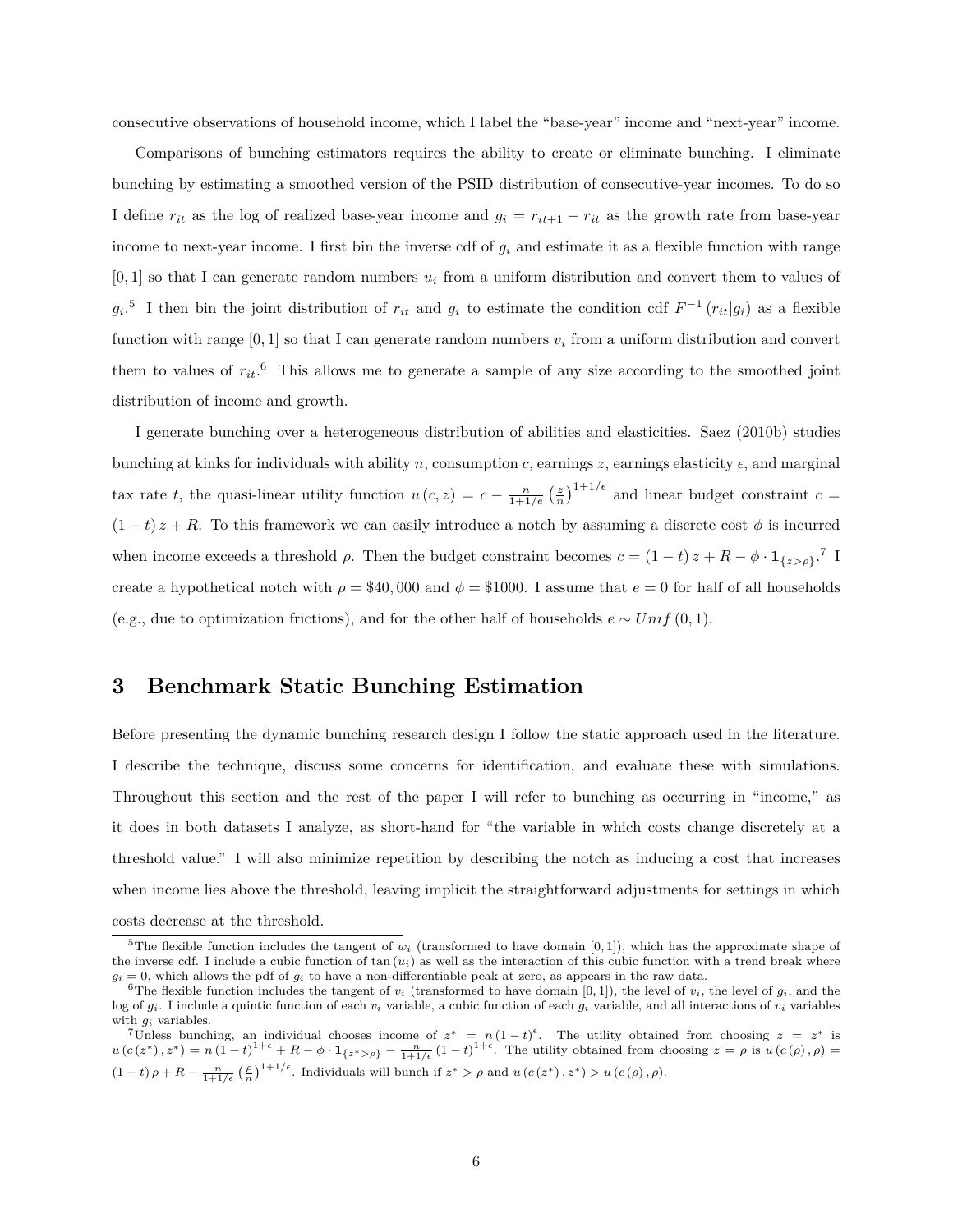#### **3.1 Description of Method**

Bunching empirics can exploit distortions in distributions around thresholds at which income or prices change discretely. By estimating the excess mass around a threshold one can obtain reduced-form estimates of policyrelevant behavioral elasticities. Saez (2010a) introduced this insight by showing how kinks in marginal tax rates produce a pattern of bunching in the income distribution that reveals the taxable income elasticity without the need to specify a particular utility function. Individuals with incomes above a kink that raises the marginal tax rate have an incentive to reduce reported income, and the greater the income elasticity, the more bunching will be observed in the distribution around the kink. Similarly, those facing a notch at which total expenses increase discontinuously have an incentive to stay below the notch. Bunching estimation, both at kinks and at notches, quantifies the extent of bunching by comparing the observed distribution to an estimate of the smooth counterfactual that would be expected in the absence of the threshold.

The key to bunching estimation is to construct the counterfactual distribution of income. Static bunching estimates use parts of the density above and below a threshold to construct a counterfactual for the amount of mass that should be at the threshold. Most studies approach the distribution as a histogram, constructing bins and plotting the count of observations in each bin. The number of observations within some number of bins of the threshold is compared to a counterfactual constructed using bins further away from the threshold. That is, the researcher estimates the counterfactual density by omitting a certain number of bins around the threshold (the "omitted region") and then estimating a smooth function through the values of the other bins. For a notch at which costs increase, there should be excess mass in the "bunching range" below the notch and reduced mass in the "reduced range" above the notch.<sup>8</sup> Both the excess mass and reduced mass can be estimated by comparing the observed density to the counterfactual.<sup>9</sup>

Consider a notch that imposes a discrete cost on agents with income greater than  $\rho$ . Let the data on agents i with income  $z_i$  be collapsed into income bins of width  $\omega$  and maximum value  $\sin_b$ , giving bin counts  $c_b=\sum$  $\sum_{i}$ **1** [ $z_i$  ∈ ( $bin_b - \omega, bin_b$ ]]. The standard estimating equation for bunching at a notch is

$$
c_b = \sum_{h=0}^{n_E - 1} \beta_{E,j} \cdot \mathbf{1} \left[ bin_b = \rho - \omega h \right] + \sum_{j=1}^{n_R} \beta_{R,j} \cdot \mathbf{1} \left[ bin_b = \rho + \omega h \right] + \sum_{k=0}^{K} \alpha_k bin_b^k + e_i \tag{1}
$$

where  $n_E$  and  $n_R$  are the numbers of bins on either side of the threshold that are omitted from estimating the counterfactual. The counterfactual is a polynomial of order K with parameters  $\alpha_k$ . This equation provides

<sup>&</sup>lt;sup>8</sup>In the literature this is typically referred to as the "missing range." I use the term "reduced" to distinguish between this response and the mass that is missing because observations leave the data for reasons potentially including extensive-margin responses to the notch.

 $^{9}$ In the case of a kink, agents may bunch on either side of the threshold, so the bunching estimate is the sum of all excess mass observed in the omitted region. Estimation of bunching at kinks requires the further step of raising or lowering the counterfactual distribution on the side of the kink where prices are affected, but this step is not necessary for a notch at which fixed costs are imposed because other than income effects there should be no responses far from the threshold.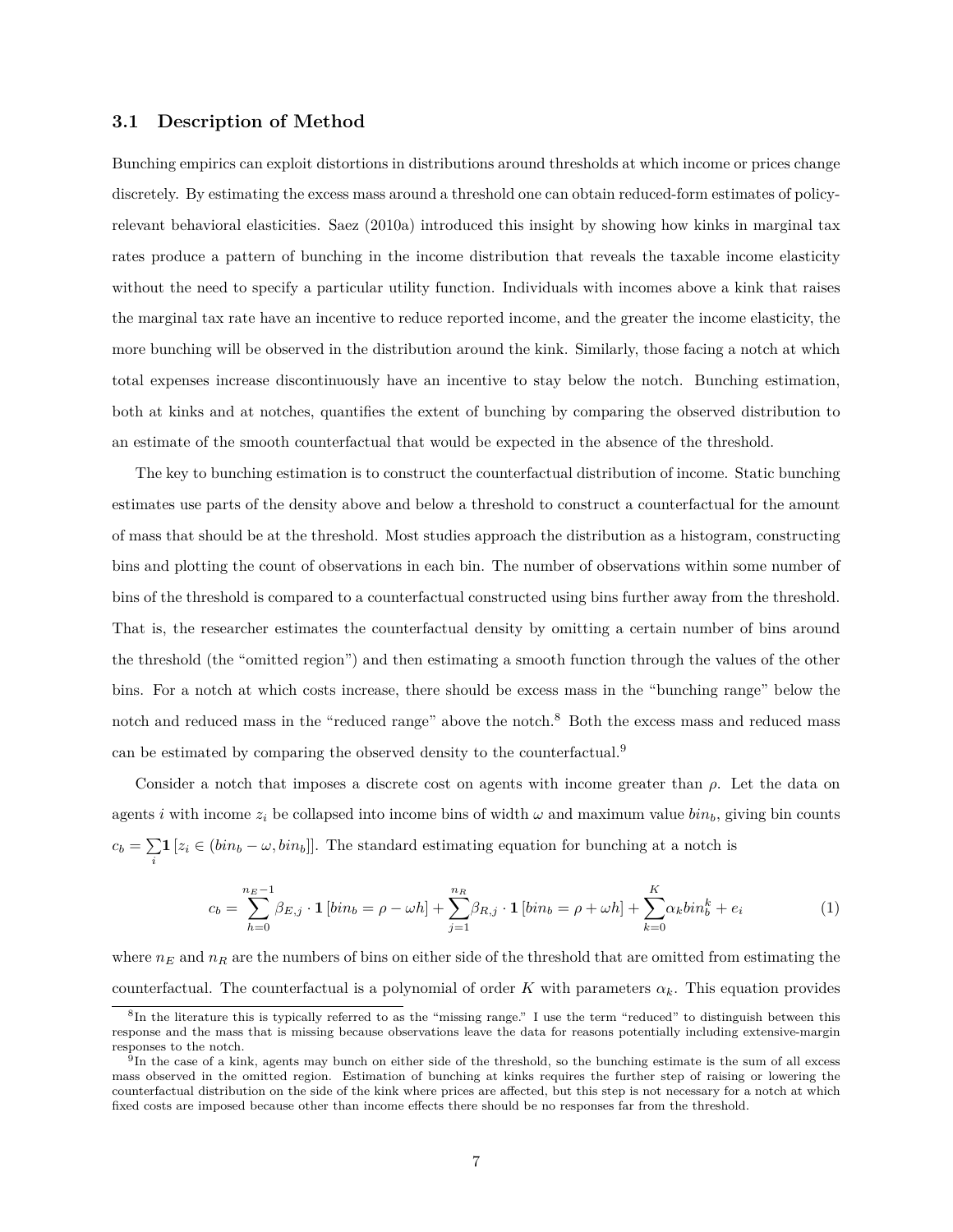two measures of bunching:  $\sum_{E}^{n_E-1}$  $\sum_{h=0}^{n_E-1} \beta_{E,j}$  gives the excess mass of bunchers just below the notch, and  $\sum_{j=1}^{n_E}$  $\sum_{j=1} \beta_{R,j}$ gives the reduction of mass just above the notch.

Visual examples of the standard approach are provided in Figure 2 for the charity and PSID datasets, respectively. In both figures, a polynomial is fit to the counts of income bin to estimate the counterfactual distribution, and mass is elevated in the bunching range just below the notch and reduced in the reduced range above the notch. Assuming no extensive-margin responses, the excess mass in the bunching range should equal the reduction of mass in the reduced range, and hence either of these can be used as the measure of bunching. Often this mass is divided by the counterfactual level of the density at the notch, and this bunching ratio gives an estimate of the amount by which the average buncher reduces income (Kleven and Waseem 2013).

#### **3.2 Identification Challenges**

Extensive-margin responses present one concern for static bunching estimation. The standard approach relies on the identifying assumption that in the absence of the bunching response there would be a smooth, continuous distribution of income in the neighborhood of the threshold of interest. If agents who would be above a notch are instead missing from the data, then this will reduce the mass found above the notch even if there is no bunching.

Some bunching papers have considered the nature of extensive-margin responses and how they might be detected or addressed. A point made by Kleven and Waseem (2013) and generalized by Best and Kleven (2018) is that there should be no such responses just above the notch when agents can simply bunch at very little cost relative to their preferred income level. This condition may not hold if frictions prevent bunching, as studied in much of the literature, or if exceeding the threshold causes attrition from the sample for reasons outside of the agents' control, such as an increased probability of being audited and removed from the sample. Kopczuk and Munroe (2015) note that even when the result holds in the limit, extensive-margin responses may still occur close enough to the notch to affect estimation, and that it is not possible (with the standard bunching design) to measure extensive-margin responses without making strong assumptions. They suggest using only the data below the notch to estimate bunching and testing for the existence of extensive-margin responses by comparing the excess mass below to the reduced mass above. In this paper I measure the degree to which extensive-margin responses affect estimation, and I propose the first tool for estimating their extent.

An issue that has not received attention in the literature is serial dependence in income. If income in one year depends positively on income in the prior year, then bunching in one year lowers an agent's income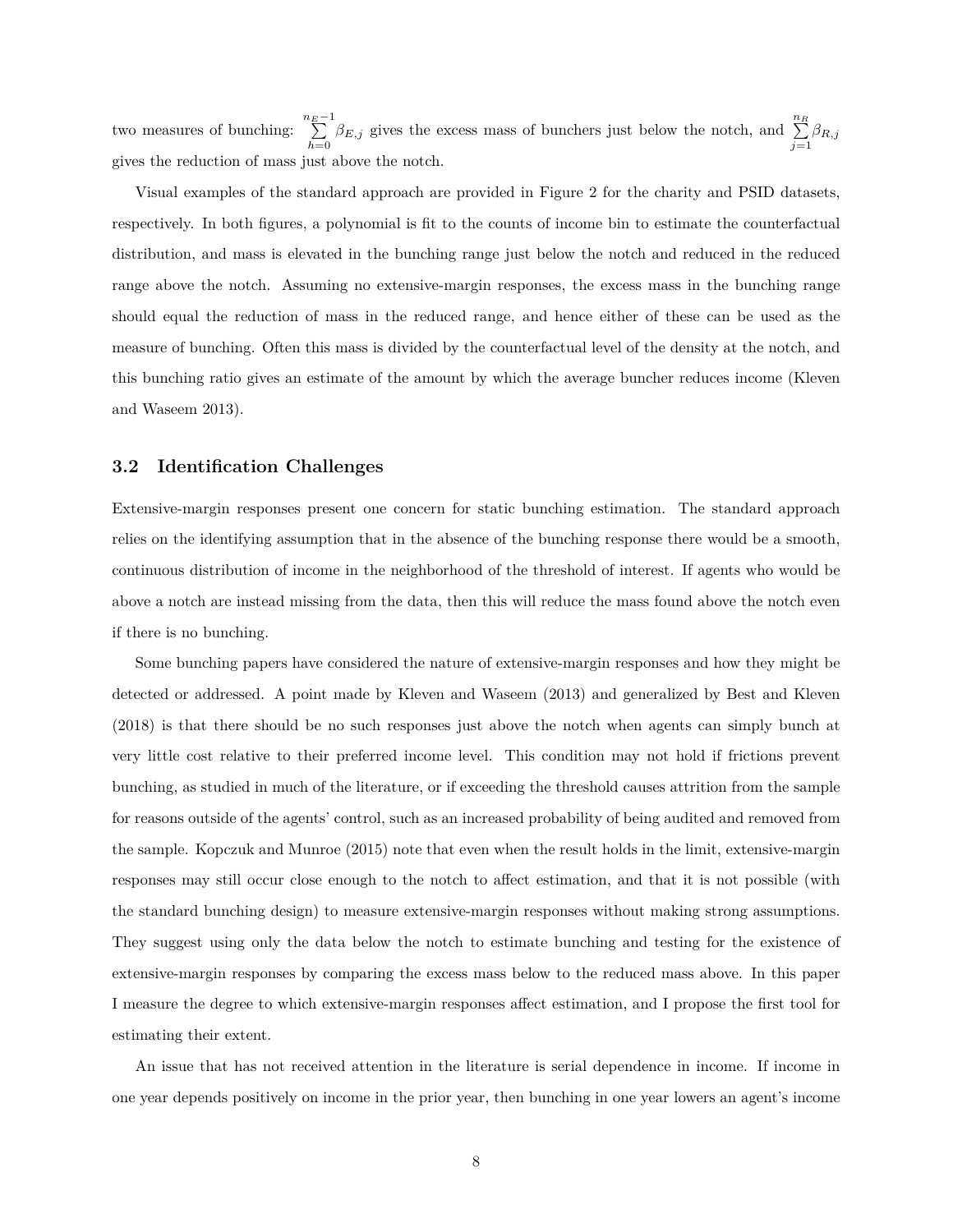in later years. This distortion can affect incomes far from a notch and therefore violate the identifying assumptions of static bunching estimation. In Appendix A, I mathematically demonstrate the issue for discrete and discrete-continuous distributions. Here I provide a visual example using the first ten years of earnings from each household in the  $PSID<sup>10</sup>$  To capture a situation without serially-dependent income I simply impose bunching at the hypothetical  $$40,000$  notch in each year. To capture serial dependence I construct another version of the panel in which I impose bunching in each year before applying the growth rates in the data to obtain potential income for the next year.

Figure 1 displays the distribution of income at different points in time. Panel A shows incomes at the 10-year horizon with and without serial dependence. With no serial dependence the distribution is, by construction, consistent with the expected features of bunching: there is a spike below the threshold, a trough above, and no distortion further from the threshold. The distribution with serial dependence also appears to have these features, indicating that it may not be obvious whether or not an empirical distribution has been influenced by serial dependence. By comparing this distribution to that without serial dependence, however, we can see that the mass is relatively high everywhere below the threshold and relatively low above it. This suggests the first diagnostic for researchers to evaluate, which is a "donut-RD" regression discontinuity design that excludes the bunching region and tests whether the estimated counterfactuals meet at the threshold. In the charity setting, annual RD estimates (not shown) reveal that the discontinuity in the distribution of income at the notch has grown steadily over most of the sample period, and annual bunching estimates fail to uncover this pattern. In Figure 1, Panel B shows how the difference between the two distributions emerges over time, with large differences emerging within five years in this example. Going beyond this example, the nature of this evolution will vary with the underlying dynamics.

For clarity, I will abstract from a variety of other potential complications with bunching estimation. For example, this paper focuses on empirics and will not discuss the challenges of interpreting bunching estimates in terms of the parameters of decision models (Einav et al. 2017, Blomquist and Newey 2017, Bertanha et al. 2018). For the sake of clarity, I have eschewed some adjustments that have been made to basic bunching estimation. For one, researchers have sometimes attempted to address complications such as income effects by estimating the counterfactual separately on either side of the threshold or adjusting the counterfactual above the threshold so as to equalize the excess- and reduced-mass estimates (e.g., Chetty et al. 2011). For another, the mass in a strictly dominated region just above the notch can be used to estimate the number of agents facing frictions that prevent bunching (Kleven and Waseem 2013). Optimization frictions have

<sup>10</sup>I make 300 copies of each household to increase the sample size and multiply initial income by a random number to smooth its distribution. The random number was drawn from a gamma distribution with shape parameter equal to 0.3 and scale parameter equal to 20. This gamma distribution has positive support and gives a base-year median household income of \$45,070.04, which is close to the U.S. median for 2013. I retained the original growth rates and multiplied these by the smoothed base-year income to obtain income levels in later years.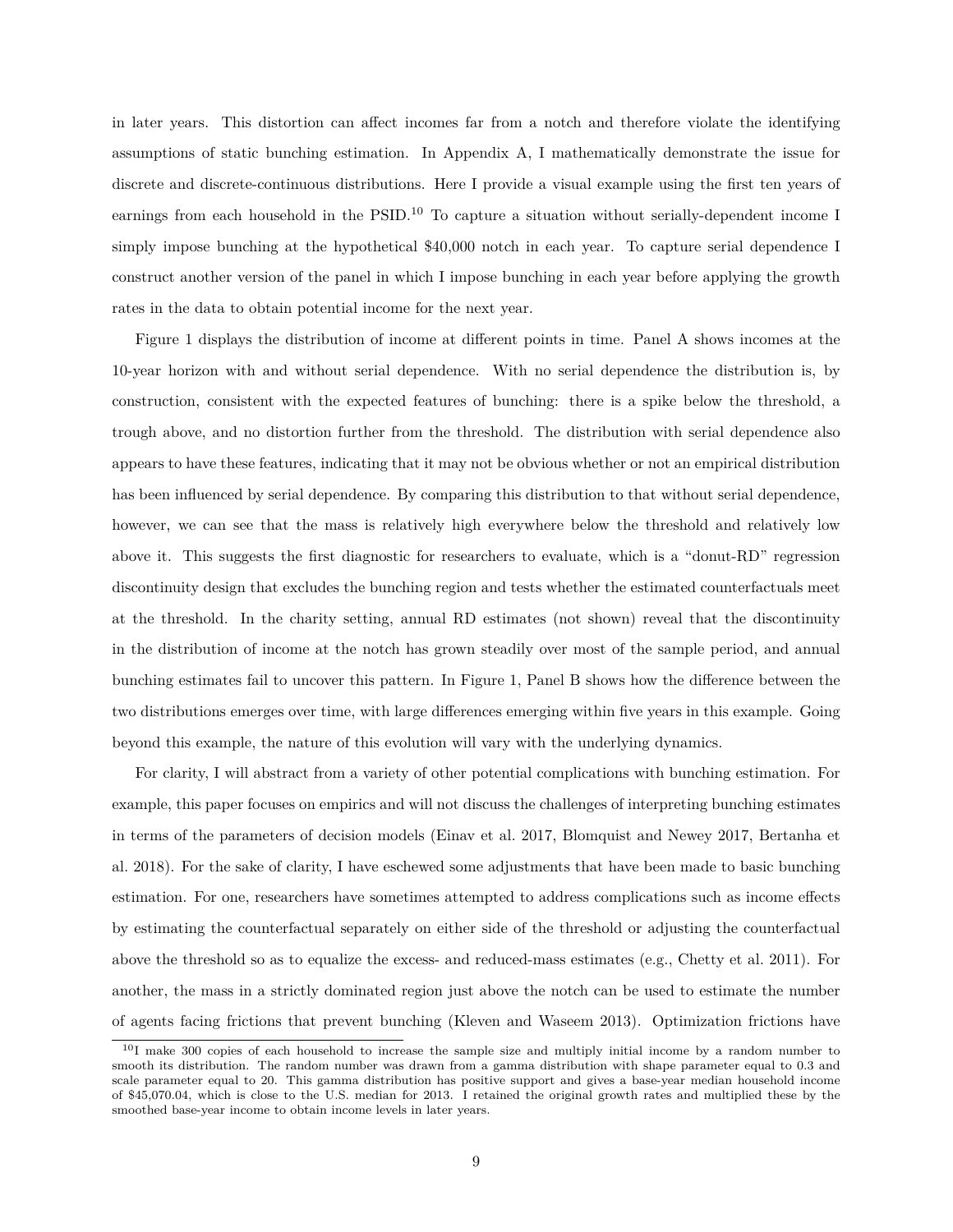garnered increasing attention in the literature, and the methods proposed in this paper might find useful application in studying the nature of such frictions in both the short and long run. These adjustments can easily be incorporated into the dynamic designs in this paper, but I present versions without them to focus attention on the identification issues addressed by dynamic methods and the new parameters that these methods allow researchers to estimate.

#### **3.3 Simulation**

To examine the severity of this problem posed by extensive-margin responses I take 10,000 draws of 100,000 observations from the smoothed distribution of incomes in the PSID. I create a hypothetical notch at income of \$40,000 and impose that no households bunch but that a fraction whose incomes fall above the notch are not observed. These missing observations represent responses on the extensive margin, and I vary the share of responding households between 0 and 10 percent. I estimate the average income foregone by bunchers using the standard, static approach. The response can be calculated using the estimates of either the excess mass below the threshold or the reduction in mass above the threshold, which should be equal absent extensivemargin responses, and I report the estimates from both approaches. Because the true amount of bunching is zero, the average estimate gives the bias, and the percentage of statistically significant results gives the coverage. I also report the root mean squared error (root-MSE).

Table 1 shows the effect of extensive-margin responses on static bunching estimates. Estimates using the reduced mass above the notch show small biases, as well as coverage rates close to 0.05, when 2 percent of the sample or less responds on the extensive margin. When these responses are more prevalent, the reducedmass estimates falsely attribute them to bunching and reject too frequently. The pattern is similar for the excess-mass estimates, though these show inflated rejection rates even for small shares of extensive-margin responders. This may be surprising, given that the extensive-margin response occurs entirely above the notch and not in the bunching range. Even so, these estimates are biased because the reduced mass above the omitted range lowers the counterfactual mass within the omitted range, including below the notch.

Table 2 quantifies the bias in the static estimates arising from serial dependence of income. I impose bunching in the base year but estimate bunching in the next year when there is no bunching. I vary the degree of serial dependence by applying empirical growth rates to a weighted average of the preceding potential income and actual income. When the weight  $\eta$  on potential income is zero there is perfect serial dependence, and when the weight is one there is no serial dependence. I also consider weights larger than one, which could arise if bunching simply represents retiming of income into the future. When income exhibits no serial dependence  $(\eta = 1)$ , static estimates have coverage rates close to 0.05 and relatively small bias. With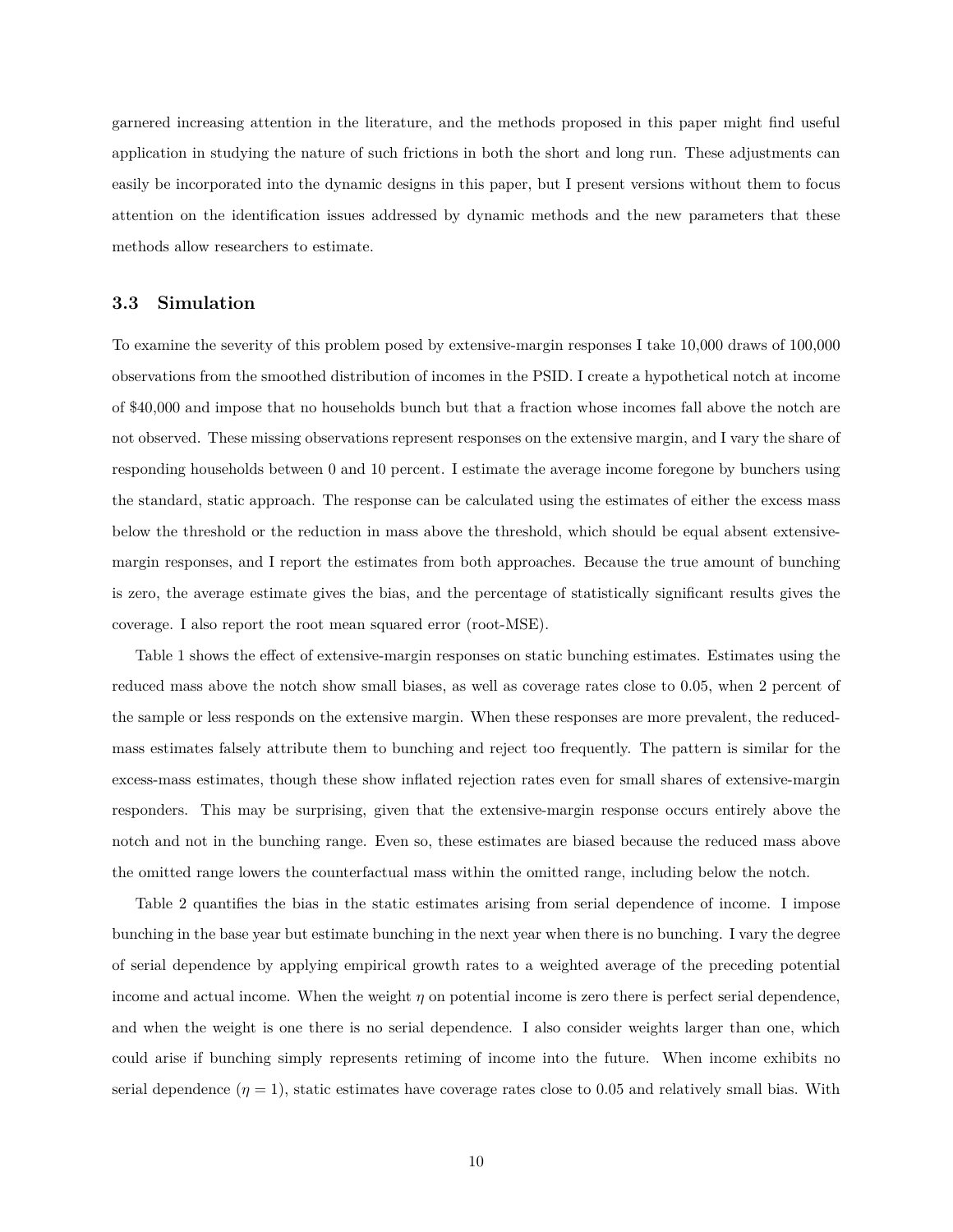positive serial dependence  $(n < 0)$ , both estimates show a positive bias, and coverage rates rise rapidly. With negative serial dependence  $(\eta > 0)$ , the bias in the excess-mass estimates becomes negative, while coverage rates are again high for both estimates. Based on the graphical evidence in Figure 1, these biases would likely grow over time.

#### **3.4 Application**

Static bunching estimates for charities appear in Table  $3<sup>11</sup>$  I use the sample of charities in years up to 2007 (before the notch was moved) that also appear in the prior year (for maximum comparability with the dynamic estimates that follow). The first row of the table shows estimates of excess mass below the notch. An estimate of .1 would indicate .1 percent of all charities in that year's sample are below the notch and should be above it. The results from the basic specification indicate that the share of charities appearing below the notch is .148 percentage points greater than predicted by the counterfactual. In the second row this number is divided by the value of the density at the notch to give the bunching ratio, which can be interpreted as the average amount by which agents are willing to reduce income to bunch.<sup>12</sup> The bunching ratio is reported with the density in log scale, and it indicates that the number of bunching charities is roughly equal to the number of charities that should be above the notch by up to  $$600 (= $100,000*.00592)$ . If all income responses are real (and not simply reporting responses), then this estimate would imply the average charity is willing to pay \$600 to file Form 990-EZ instead of Form 990. The third row displays the estimated reduction of mass above the notch, which is nearly 70 percent larger than the estimate of the excess mass below.

The estimates in Table 3 raise the question of why the reduction in the number of charities above the notch is significantly larger than the increase in number below the notch. The "Basic" specification suggests the excess is only about 60 percent of the reduction, and the size of the reduction suggests charities may be willing to pay as much as \$1000 to avoid Form 990. The second and third columns present the results of more flexible specifications motivated by regression discontinuity designs, but these do not reconcile the two results. The ("Discontinuous") specification in the second column allows for a discontinuity at the notch. This reduces the estimate on both sides by a very small amount, leaving the asymmetry in the estimates. The ("Two-Sided") specification in the third column estimates separate polynomials on each side of the notch. This gives a negative point estimate for the reduced mass, which would imply bunching in the range where mass should be reduced, and again failing to reconcile excess- and reduced-mass estimates.

 $11$  use charities with receipts of \$50-200,000 and a polynomial of degree 3, which minimizes the Akaike information criterion. <sup>12</sup>With a homogeneous elasticity, there will be no mass in the missing range. With no extensive-margin responses, the reduced mass in this "hole" will equal the excess mass below the notch. With a constant density, the width of the hole will equal its mass divided by its height, which is the bunching ratio. Kleven and Waseem (2013) show that this interpretation generalizes to cases with heterogeneous elasticities.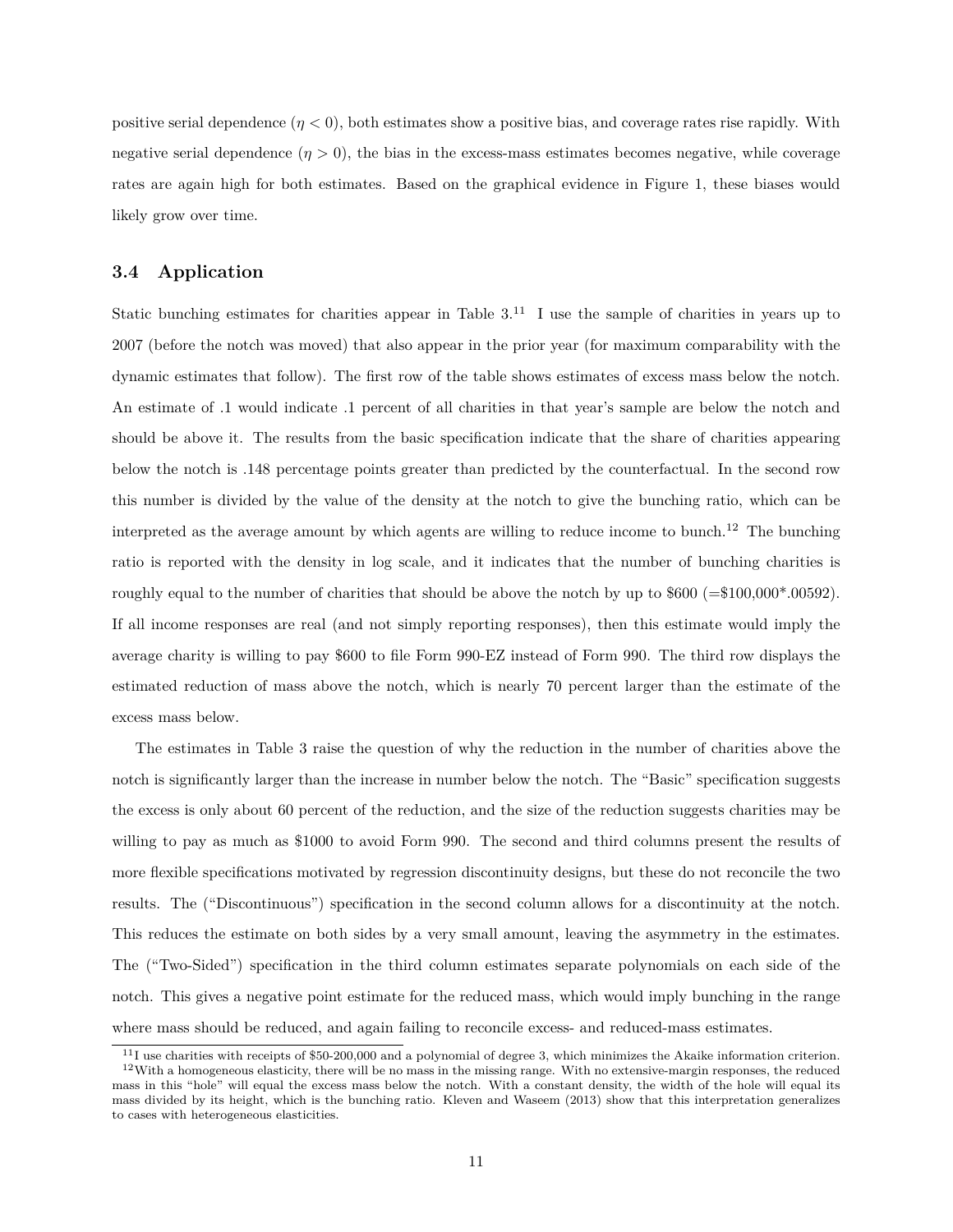These findings suggest the comparison of excess-mass estimates and reduced-mass estimates as a diagnostic. As noted above, Kopczuk and Munroe (2015) use this diagnostic to test for extensive-margin responses, then focus on the one-sided estimate of the excess mass. In the charity setting, the excess-mass estimate is more robust to the choice of specification in Table 3. However, as the simulations have shown, it may still be biased by serial dependence. I will provide further evidence of this by comparing the static estimate to the dynamic MLE estimate in Section 6. In settings for which a lack of panel data would make dynamic methods impossible, researchers can still compare the static excess- and reduced-mass estimates. Researchers should also be cautious about constraining estimation so as to require that the excess mass equal the reduced mass, as this equality need not hold in the presence of extensive-margin responses or serial dependence.

It should also be noted that the literature has done little to exploit panel data for heterogeneity analysis. It is straightforward to split a sample by pre-determined categorical variables, such as gender, and obtain static estimates for each subsample. It is less clear how to incorporate continuous and time-varying covariates into the static design. Some researchers have estimated the share of agents who remain in a bin over time, but slower growth by those in bunching bins could reflect either negative selection into current bunching or a greater likelihood of future bunching. A more dynamic approach is required to assess causation and to more fully exploit panel data to learn about heterogeneity in responses to the notch.

## **4 Dynamic Bunching Estimation: Temporary Notches**

I now propose and evaluate designs that exploit panel data. I present these in order of abstraction from the static design. The design in this section makes a small adjustment that provides an alternative estimate of responses in the year of bunching. With panel data and a temporary notch, it also yields information about the dynamic effects of bunching. The design offers a test for serial dependence, which may provide evidence about whether bunching is driven by real income responses or misreporting.

#### **4.1 Description of Method**

The small adjustment I propose to the standard bunching estimate is to widen the bins to identify an unselected "treatment group" of agents with incomes *near* the notch. If the response to the notch is only local, then it will be possible to identify a range around the notch that includes all responders, i.e. that includes both the bunching range and reduced range. If one takes the entire omitted range as a bin, rather than using smaller bins on either side of the notch, then the sample within the bin is not selected because it contains both agents who respond and agents who don't.

Here, the observation i is now an individual agent, rather than a bin. Agent i has realized income  $r_i$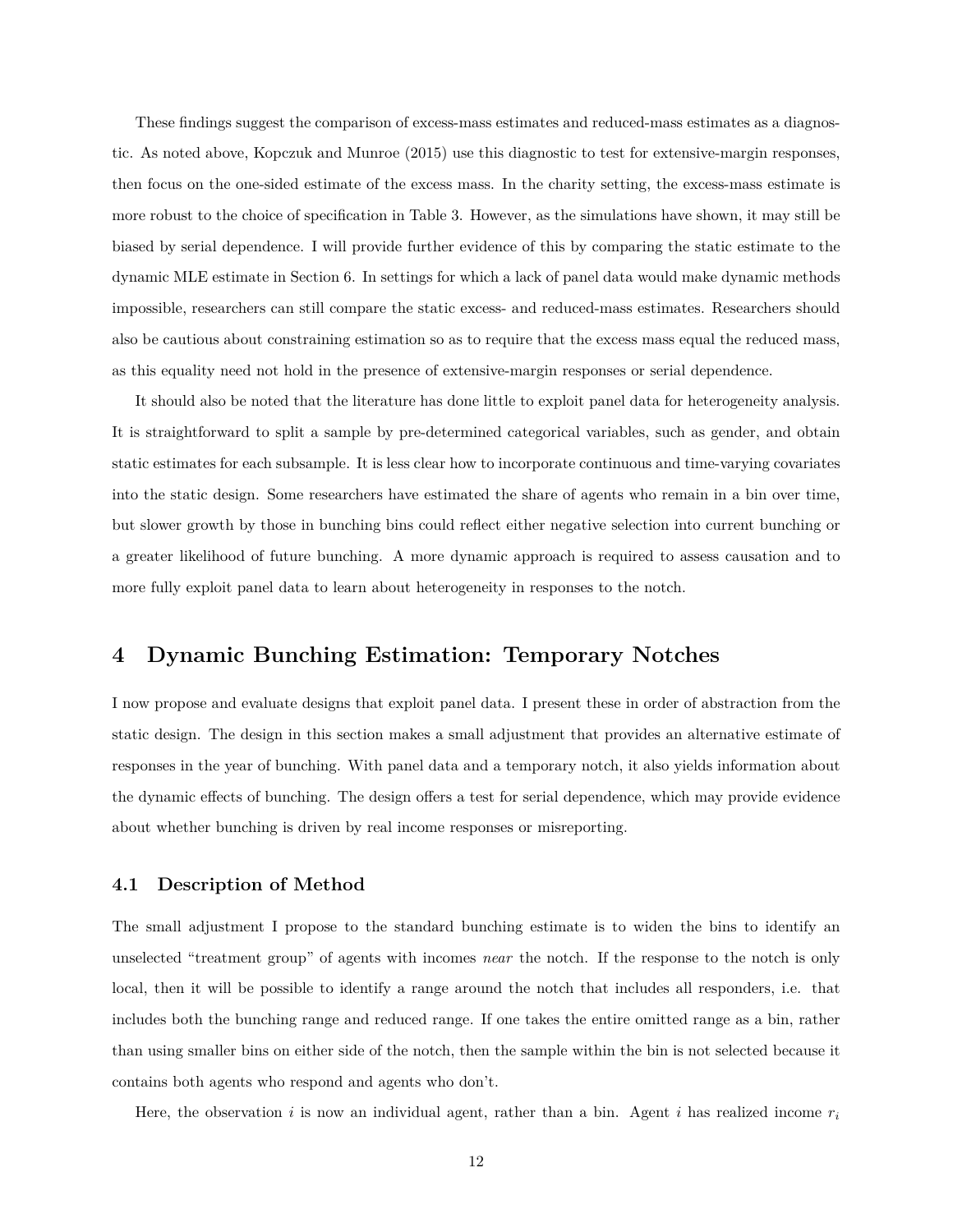measured in logs, so that estimates can be interpreted as percentage changes.<sup>13</sup> Let the bunching region and reduced region have respective widths  $\omega_E$  and  $\omega_R$ , and bins will now have width  $\omega_E + \omega_R$ . To simplify notation, rather than denoting the maximum value in the bin,  $\sin i$  will now be defined by the bin straddling the notch, with  $r_i \in (\rho - \omega_E, \rho + \omega_R] \Leftrightarrow bin_i = \rho \Leftrightarrow NearNotch_i = 1$ . The following equation can then be estimated with either cross-sectional or panel data.

$$
r_i = \beta \cdot \mathbf{1} \left[ \sin i = \rho \right] + \sum_{k=0}^{K} \alpha_k \sin^k_i + e_i \tag{2}
$$

As in Equation 1, the parameters  $\alpha_k$  describe the counterfactual distribution using a polynomial of order K. The parameter  $\beta$  gives the average deviation from this counterfactual of the observations in the bin that surrounds the notch.<sup>14</sup>

Identification is similar but not identical to that in the standard bunching design. Both rely on an identifying assumption that a polynomial can approximate a counterfactual function of bin level. Here, that function describes conditional mean income of agents in the bin, rather than the count of agents in the bin. Neither design's assumption implies that of the other.<sup>15</sup> Thus, researchers may wish to test robustness by estimating bunching using both Equation 1 and Equation 2. Moreover, this approach becomes particularly useful with panel data and with a temporary notch that only exists in one period. Panel data make it possible to replace the outcome of Equation 2 with later years' values of income (or other variables). A temporary notch simplifies interpretation because these later outcomes should not be affected by whether notch-year income was close to the notch unless the induced bunching in that year had persistent effects on these later outcomes. That is, if there is only a notch in the base year, then there should be no active bunching in the next year. A temporary notch also makes identification more credible because the treated group of agents with income near the notch should not be a selected sample, whereas a long-standing notch might have accumulated a selected sample of long-term bunchers. With panel data, researchers can test exogeneity of  $1 \left[ bin_i = \rho \right]$  by estimating "effects" on outcomes determined before the year of the notch.

Figure 3 demonstrates how the approach provides an alternative estimate of bunching. In each panel, observations are binned by log income relative to the threshold in the base year, when the notch is imposed. As with the standard approach, I use data generated from the smoothed distribution of incomes in the PSID

<sup>&</sup>lt;sup>13</sup>Static estimation can be performed with log income; this transformation does not account for the differences in results between static and dynamic estimates.

 $14$ Diamond and Persson (2016) use a similar design to estimate long-run effects of test score manipulation by teachers. They allow for a discontinuity in the counterfactual density; for simplicity and comparability with the standard estimator I assume a continuous counterfactual density.

<sup>&</sup>lt;sup>15</sup>As a counterexample in one direction, suppose that income is uniformly distributed in all bins and that the bin count takes one value below the notch and another value above it. As a counterexample in the other direction, suppose the the bin count is constant but that below the notch all agents are at the minimum value of their bins and above the notch they all take the maximum value of their bins.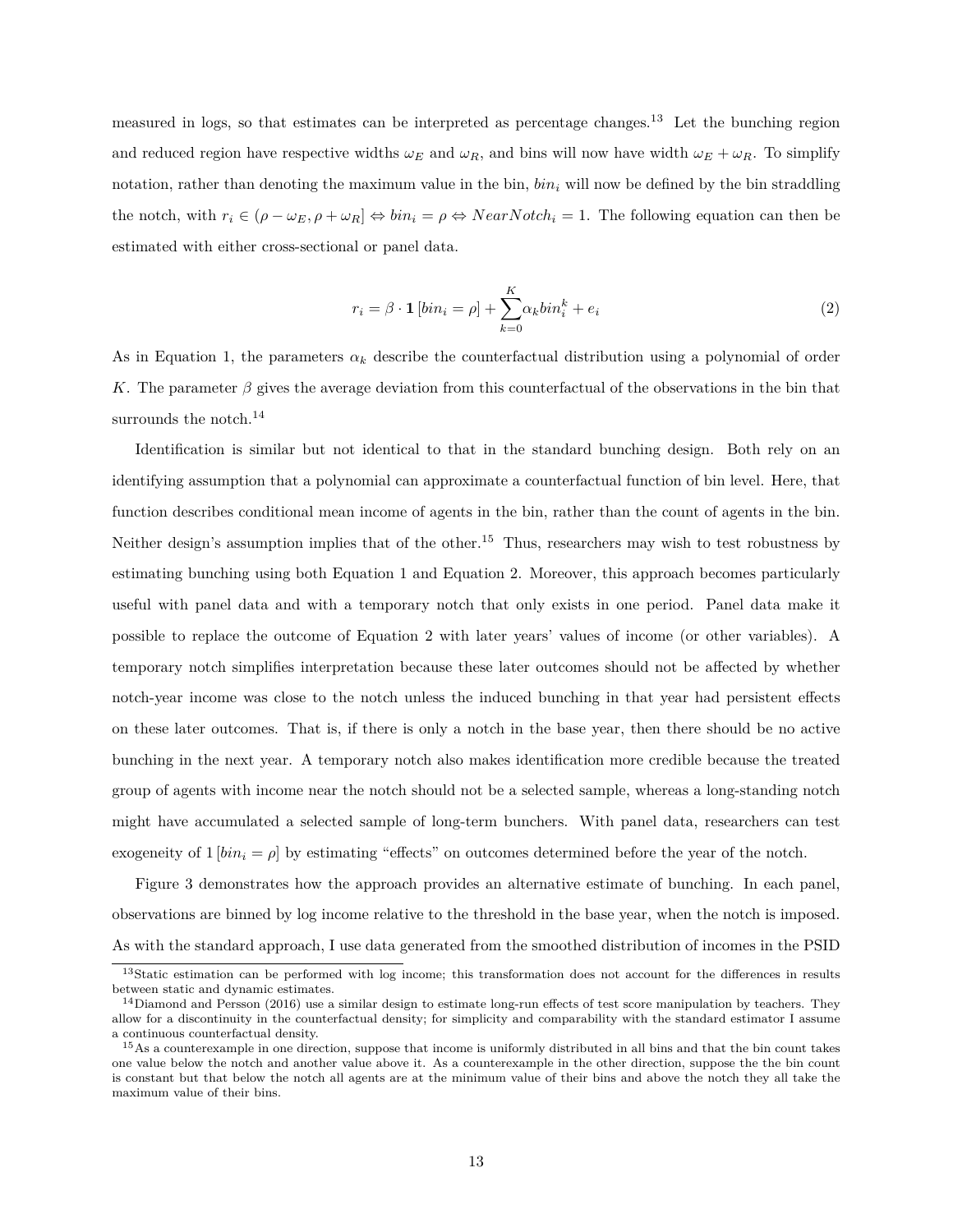and generate bunching at a notch at an income threshold of \$40,000. Unlike the figures employed for the standard approach, which plot the counts in each of the bins, this figure displays conditional means. Panel A displays mean log income relative to a "bin threshold" that corresponds to the location of the notch in the treatment bin. Here the bin width is 0.2 and width of the bunching range is 0.05, so the bin threshold for each bin is a log income of 0.05 above the minimum log income in the bin.<sup>16</sup> Panel A shows that bunching in the (red) treatment bin has reduced its mean log income relative to the counterfactual mean predicted by surrounding bins. Changing the outcome of the regression to an indicator for having income above the bin threshold provides an estimate of the share of bunchers in the bin. The ratio of these two estimates should equal the average amount by which bunchers reduce income, the usual quantity of interest in bunching estimation.

The great advantage of this approach lies in the ability to estimate effects on future outcomes occurring after the notch is removed. Panel B of Figure 3 plots income in the year after the notch. Importantly, outcomes are again examined as a function of base-year income, which should not be influenced by the notch except in the treatment bin. For this illustration I have assumed perfect serial dependence, which implies that base-year bunchers' incomes should be reduced one-for-one in the next year. Panel B of Figure 3 shows that this is the case, with next-year incomes reduced in the treatment bin by about the same amount that they were in the base year. Because having income *near* the notch in the base year was not endogenous to the notch, these figures show the *causal* effect of bunching on later income. Moreover, the treatment bin should have no effect on next-year income except through base-year income and can therefore be used as an instrument to estimate the degree of serial dependence in income. Additional outcomes can include functions of next-year income, including indicator variables for having income above the base-year bin threshold, above either of the minimum or maximum income levels in the bin, or in between the two.

#### **4.2 Simulation**

I perform two types of simulation to evaluate the temporary-notch design. First, I estimate bunching in base-year distributions in which there is no bunching. Second, I generate bunching in base-year distributions and estimate next-year outcomes, which I do for several degrees of serial dependence. For comparability with the corresponding static estimates I again use the smoothed distribution of annual taxable incomes from the PSID and draw 10,000 samples of size 100,000 for each of these simulations.

Table 4 quantifies the bias in the temporary-notch base-year estimates. The truth in this simulation is that there is no bunching, and hence all estimates should be close to zero. The results are as desired;

 $16$ The normalization of log income by subtracting the bin threshold level is irrelevant for estimation but makes the figure easier to read; one could alternatively plot mean log income relative to the minimum value in the bin.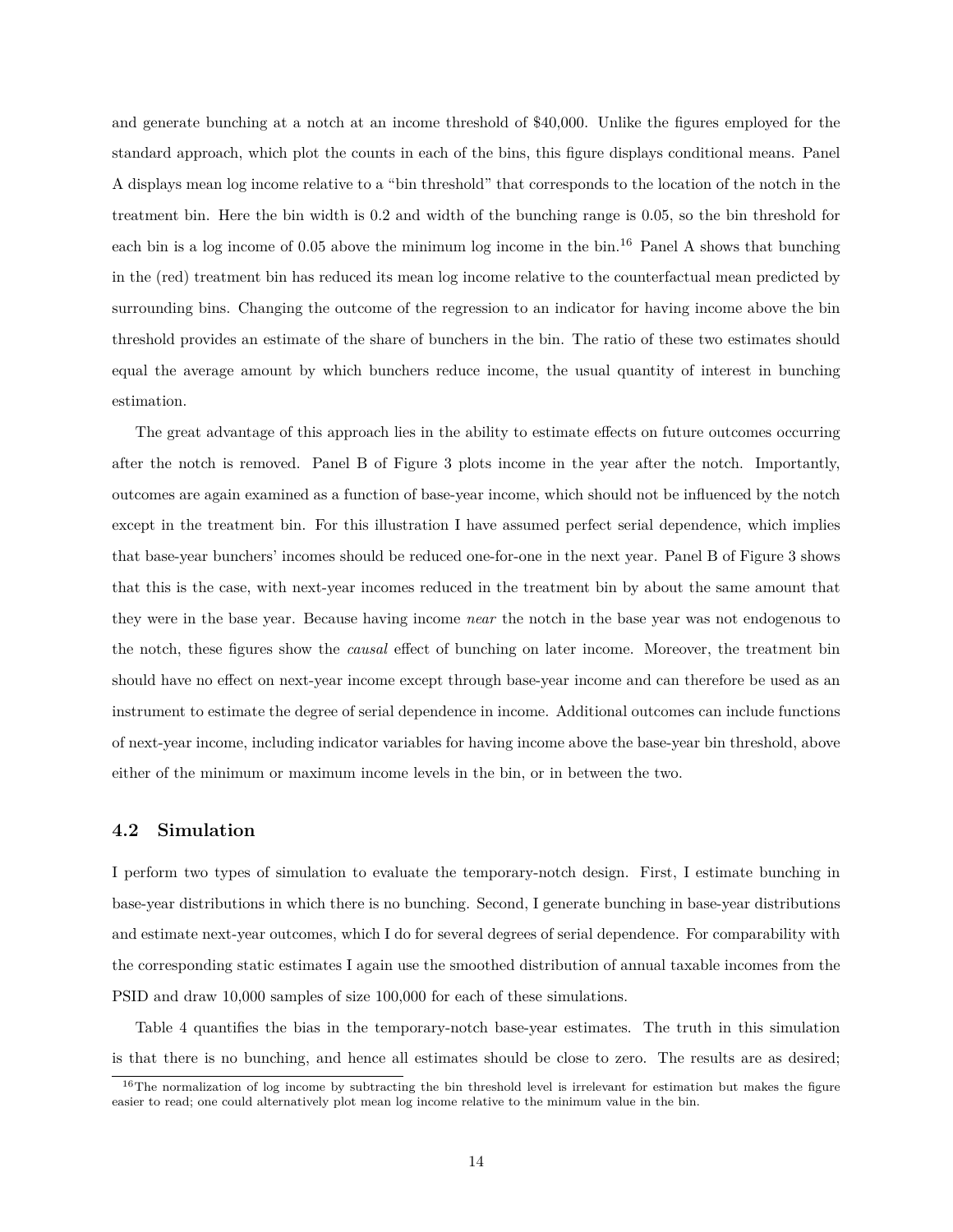on average, I estimate an income reduction of 0.017 percent, and the share of households in the treatment bin that bunch is 0.00033. The bunching ratio, which is expressed in thousands, indicates that the average household in the treatment bin reduces income by \$6, in contrast with the static approach estimates in Table 2 that approach \$1000 on average in some simulations. Coverage rates are also appropriate with roughly five percent of the estimates reject the true null of no bunching.

Table 5 displays the accuracy of the estimator under various degrees of serial dependence. Each cell of the table gives the average of the estimates for a particular outcome and simulation. The standard error in parentheses is the standard deviation of the estimates. As in Table 2 for the standard approach, I vary the weight of potential income relative to observed income. A weight of 0 indicates perfect serial dependence, 1 indicates no serial dependence, and 2 indicates that bunching households' income rebounds in the next-year, as it would if base-year income was retimed. This weight is unrelated to the amount of bunching in the base year, and hence all base-year estimates of the reduction in income and share of households above the notch are similar. Moving to next-year outcomes, there should be no significant effects if there is no serial dependence, and this is indeed what I find when the weight on potential income is 1. With positive serial dependence (weight on potential income less than one), bunching has negative effects on next-year income. Conversely, with negative serial dependence (weight on potential income greater than one), bunching has positive effects on next-year income. Using the treatment-bin dummy as an instrument for base-year income provides an estimate of its effect on next-year income, and one minus this coefficient gives an estimate of the weight on potential income. The estimated weights are all slightly greater than the true weights, but they are all within one standard error of the true values.

The simulations provide evidence that the temporary-notch estimator has good properties. This approach can be used as an alternative to the standard approach in the cross-section, and with panel data it can be used to estimate dynamic effects.

#### **4.3 Application**

Variation in the IRS reporting notch for public charities makes it possible to estimate effects of a temporary notch. After decades with a notch at a nominal value of \$100,000, the notch was moved to \$1,000,000 for 2008, \$500,000 for 2009, and \$200,000 thereafter. The 2008 and 2009 notches were therefore only temporary (one-year) phenomena that should not have induced either repeated bunching or manipulation at incomes far from the level of the notch. I exploit this temporary nature, focusing on the 2009 notch, which fell at an income level affecting many more charities than the 2008 notch.

I estimate Equation 2 using 2009 log receipts as the binning variable.<sup>17</sup> I examine three different functions

 $17$ The results depicted in this section are obtained with a simple quadratic function of bin level, a range starting at receipts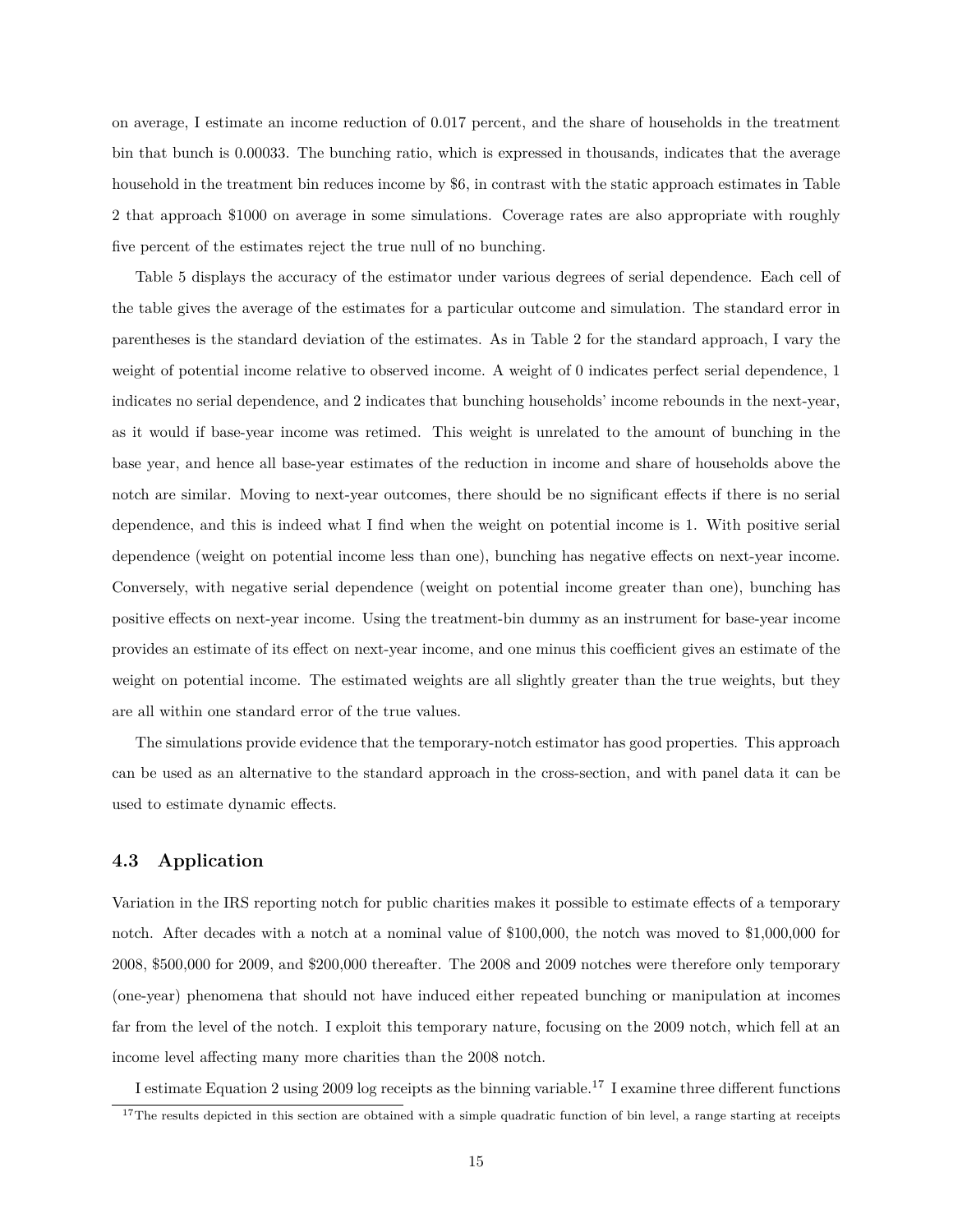of income as outcomes. The first is simply income (log gross receipts), which is expected to be negatively affected in 2009 by the opportunity to bunch. The second, labeled "Cross 2009 Threshold," is an indicator for whether an organization's current receipts are above the level in its bin that correspond to the notch.<sup>18</sup> Bunching should also have a negative effect on the probability that treated observations cross the 2009 threshold in 2009. Finally, I construct an indicator for current receipts that lie within the same bin that the charity occupies in 2009. This dummy takes the value of one for all observations in 2009 but provides another useful measure of pre-trends or long-term effects. Marx (2018) presents figures akin to Figure 3, and these provide visual support for the continuity assumption.

Results of the temporary-notch regressions for charities appear in Table 6. Each cell of the table reports the estimate of the parameter  $\beta$  for a different outcome and year. In the first row the outcome is log receipts, which is negatively impacted in 2009, as expected. The coefficient for this year implies that the average charity near the notch reduces log income by .003, i.e. reducing income by roughly \$1500 (\$500,000\*.003). Estimated deviations from expectation are negative for subsequent years, but standard errors are large because in this setting (as will also be seen for the PSID), the distribution of year-over-year income growth has fat tails. The alternative income measures, which focus on more central moments, can therefore offer evidence that is more precisely estimated. In the second row, one can see that the probability of being above the notch in 2009 is reduced by 10.1 percentage points among the treatment group. These charities are not significantly different in this regard prior to 2009, but bunching in 2009 appears to cause a permanent 2 percentage-point reduction in the probability that treated charities ever achieve receipts greater than \$500,000. Similarly, the third row shows that while these charities were no more or less likely to be in their year-2009 income bin in years before 2009, the probability that they remain in this bin (rather than growing out of it) is permanently increased by at least .4 percentage points.

Permanent effects of a temporary notch provide evidence of positive serial dependence of income. Marx (2018) discusses the apparent implication that manipulation in the charity setting was not entirely carried out by misreporting income. Here I will emphasize the implication, taking into account the simulation results in Section 3.3, that there is likely to be bias in static estimates of bunching at the repeated notch that was in place for all sample years before 2008. That the static estimates are biased is consistent with the evidence

#### that follows.

greater than \$100,000 to avoid lingering effects of the original notch, and log receipts bins of width .155, the width of the smallest omitted range that provides robust static bunching estimates. This approach is still potentially susceptible to extensive-margin responses, but for the temporary notch of 2009 this does appear to be a problem: the static estimate of excess mass below the notch is not statistically different from the static reduced-mass estimate or from the dynamic estimate obtained from the methodology described in Section 6, and the dynamic estimate of extensive-margin responses is not significantly different from zero.

<sup>&</sup>lt;sup>18</sup>This dummy variable indicates that the charity has receipts greater than .065 plus the level of the minimum income in the bin that it occupies in 2009, since the minimum income in the treatment bin is .065 log points below the notch.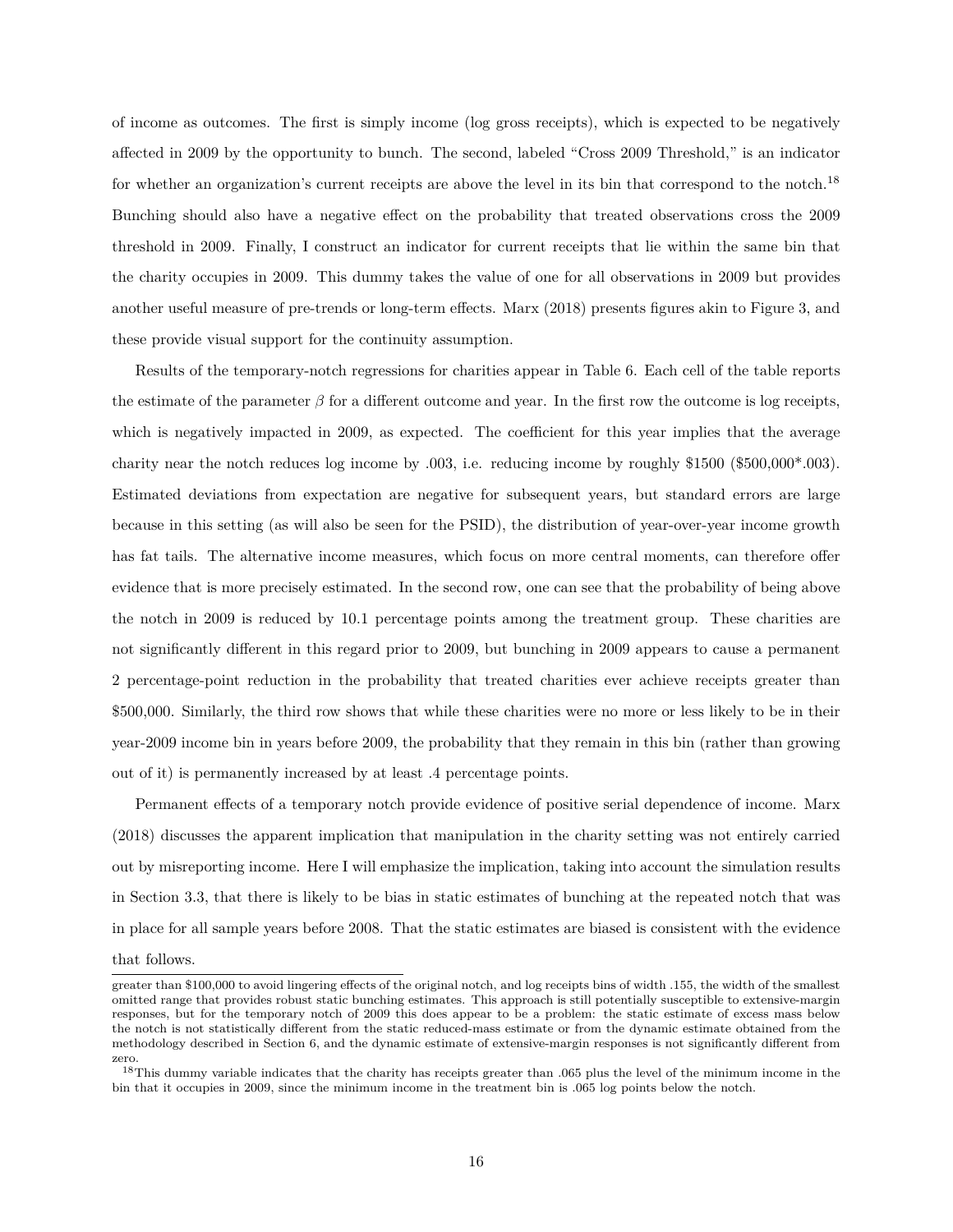## **5 Dynamic Bunching Estimation: Ordinary Least Squares Estimation**

This section describes another easily-implemented dynamic extension of the ordinary-least-squares binning approach to bunching estimation. This extension can be applied to settings in which a notch is faced repeatedly. Serial dependence is addressed by conditioning on past income.

#### **5.1 Description of Method**

Consider agents observed in a base year and the next year, with a notch existing in the next year and possibly the base year as well. Figure 4 depicts such a situation using the smoothed PSID distribution. Panel A of the figure shows the distribution of log income in the next year for two illustrative levels of base-year income. Because modal growth is roughly zero, each conditional distribution of next-year income is centered around the level of current income. For each group, the distribution of next-year income is distorted around the notch as one would expect, with excess mass just to the left and reduced mass just to the right. Panel B shows the distribution of growth rates for each group. Because income is logged, the growth rates are a simple translation of the group's next-year income that subtracts base-year income.

Panel B of Figure 4 conveys the intuition for a dynamic bunching estimation identification strategy. Households with different levels of base-year income have similarly-shaped growth distributions, except that each has a bunching distortion at growth rates that would take the household close to the notch. Because the depicted groups are starting from different income levels, each approaches the notch at a different level of growth, and hence the distortions lie in different parts of the two groups' growth distributions. The extent of the distortions can therefore be estimated by comparing the shape of one group's growth distribution around its notch to the corresponding, undistorted section of the growth distribution among households in the other group. This insight can then be extended from two levels of base-year income to all levels, with each providing a counterfactual distribution for the rest.

The dynamic bunching identification strategy can be implemented in a variety of ways. In theory, one could estimate the entire multivariate density of income in all available years, but allowing for such generality would be computationally expensive. I propose two implementations that focus on pairs of base-year log income  $(r_{it})$  and growth to next-year income  $(g_{it} = r_{it+1} - r_{it})$ . Section 6 presents an implementation using MLE, while this Section adheres to a faster and more familiar approach of binning and using OLS. The binning approach provides transparent evidence of whether agents manipulate income when approaching a notch. If these income responses are local to the notch, then it is possible to construct treatment groups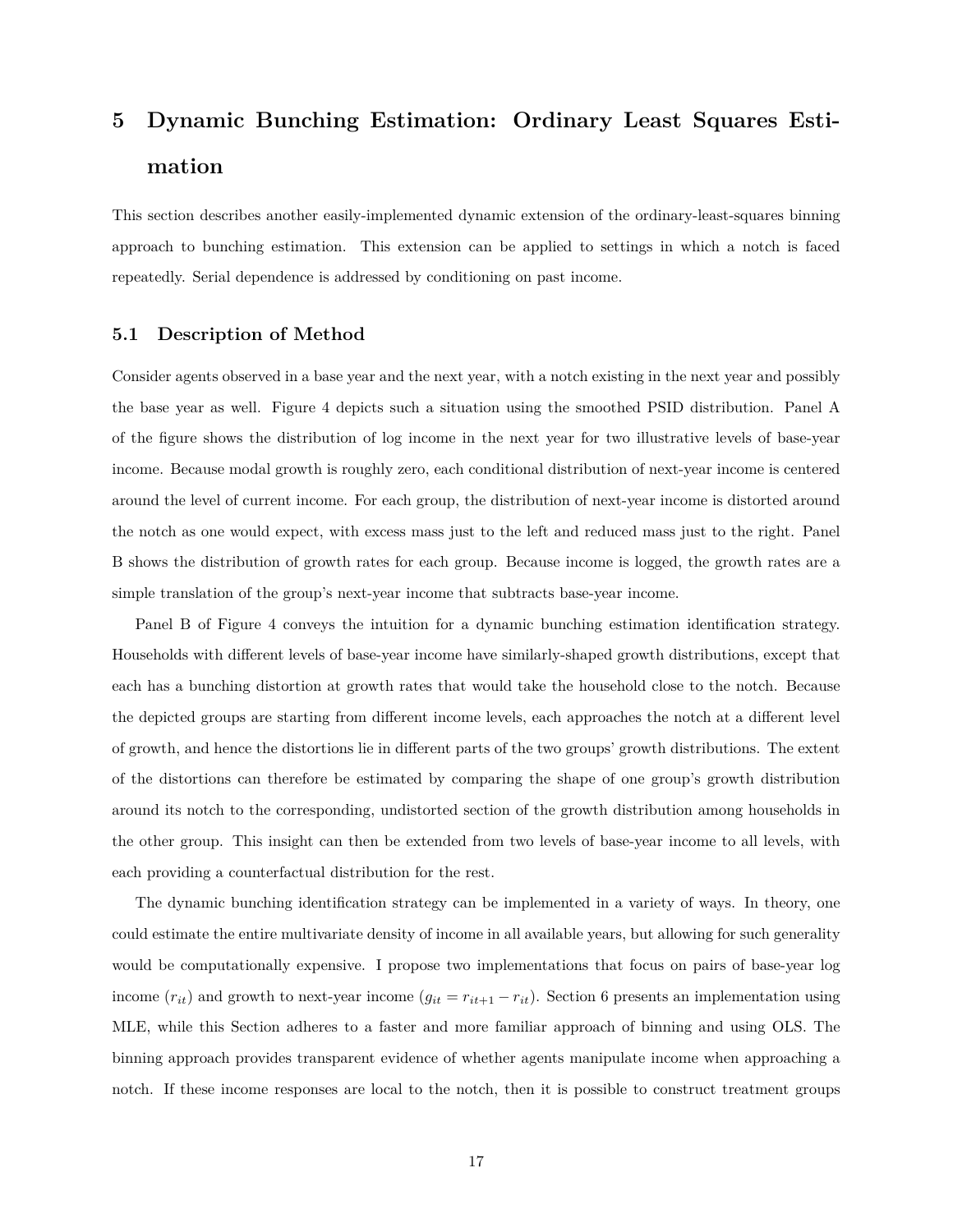and control groups for a permanent notch in much the same way as for a temporary notch, as described in Section 4. Also like the temporary-notch approach, outcomes of interest will be means of income or growth conditional on falling within each bin.

To develop intuition before considering the full OLS implementation, consider restricting a dataset to agents' whose growth rate from any base year to the next year falls within a particular range. As an illustration using the empirical application, Figure 5 plots the mean growth rate by bins of base-year income. The sample includes all observations of charities growing log income by .1 to .2 between the base year and the next year. For some bins of base-year income, this range of growth implies next-year income that is near the notch but mostly or entirely to one side of it; these bins may therefore include a selected sample of bunchers or non-bunchers, and hence they are depicted with light gray markers and excluded from estimation. However, for the bin with base-year income between −0.18 and −.013, growth of .1 to .2 translates to a range of future income that straddles the notch. Thus, agents in this bin should provide a sample that is not selected based on whether an agent would bunch. This bin can therefore be labeled as the group treated with the opportunity to bunch, as in the temporary-notch estimation. It is represented in the figure by the filled circle with standard error bands. Empty circles display the growth rates of charities with higher or lower base-year income, and the curve with standard error bands illustrates a quadratic fit to these control bins. The interpolated counterfactual implies that average growth, conditional on growth in the range of .1 to .2, should be nearly .147 for charities nearing the notch, but the estimate for this group is instead less than .145. The difference provides an estimate of the effect of nearing the notch on observed income.

A more general design incorporates multiple ranges of growth rates by stacking estimates for each of  $\gamma$ different growth-rate bins of width  $\omega_g$  and maximum value labeled  $g\dot{b}n_{it}$  of equal width. Again, denote by  $r_{it}$  agent i's log income in base year t, and label the growth rate to the next year's income  $g_{it} = r_{it+1} - r_{it}$ . Bins of base-year income can be selected with width  $\omega_r$  and maximum value labeled  $rbin_{it}$ . To estimate the effect of nearing the notch on outcome  $Y_{it+1}$ , I propose estimating equations of the form

$$
Y_{it+1} = \beta \cdot NearNotch_{it} + \sum_{k=0}^{K} \sum_{\gamma} \alpha_{k\gamma} r_{it}^k \cdot \mathbf{1} \left[ gbin_{it} = \gamma \right]. \tag{3}
$$

Here, the "treatment" variable is  $NearNotch_{it} = 1$  [ $rbin_{it} - \omega_r + gbin_{it} - \omega_g < \rho_{t+1} < rbin_{it} + gbin_{it}$ ], which indicates pairs of income and growth-rate bins that produce a range of next-year income that straddles the notch  $\rho_{t+1}$ . As in previous methods, the  $\alpha$  coefficients describe the counterfactual, which now varies in two dimensions by allowing for a separate polynomial of base-year income for each bin of growth. As in temporary-notch estimation,  $\beta$  gives the difference between the conditional mean of the outcome and what is predicted by the counterfactual. If the outcome is either  $g_{it}$  or  $r_{it+1}$ , then bunching would imply that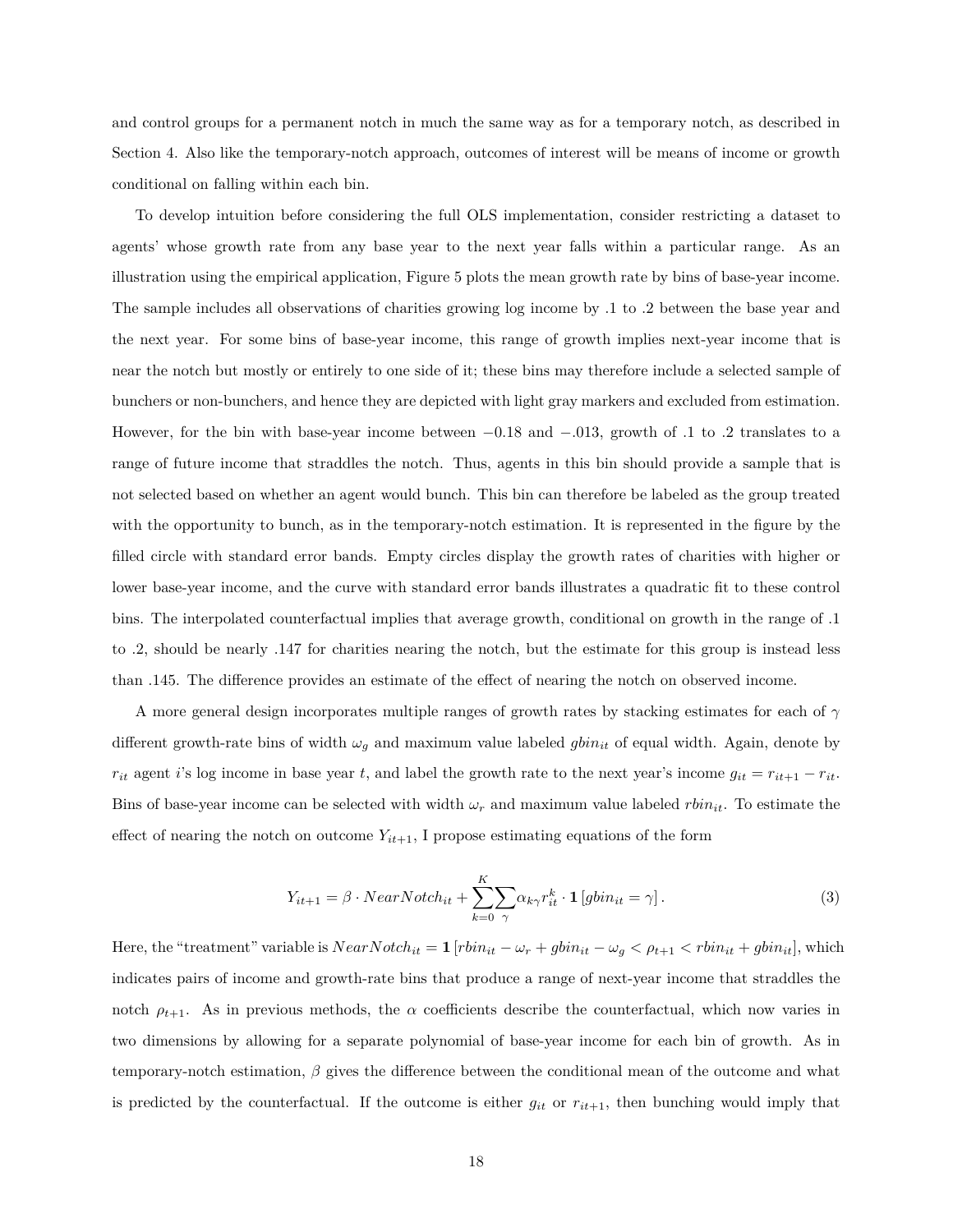$\beta$  < 0. Note that base-year characteristics should not be affected by nearing the notch in the next year, and hence interactions with these characteristics can be used to describe heterogeneity in the bunching response, even if these characteristics are continuous variables.

Appendix B provides additional details. As Figure 5 indicates, some care is required in constructing the treatment bins and choosing omitted bins. In the Appendix B propose the use of bin count as an outcome to test the exogeneity of the treatment bin. I also describe the construction of a useful outcome variable that provides a direct estimate of the share of agents who bunch.

#### **5.2 Simulation**

I evaluate the dynamic OLS approach with the same type of simulations used for the static and temporarynotch approaches. Using the smoothed PSID income distribution, I generate 10,000 random samples of 100,000 observations in each. I induce bunching at the hypothetical notch at base-year income of \$40,000, then apply an observation's growth rate to its (potentially bunching) base-year income to obtain next-year income. I then estimate bunching in next-year income, for which the true value is zero, and examine the bias, mean squared error, and coverage rates.<sup>19</sup>

Table 7 presents the results of the dynamic OLS simulation. The first row presents results for log income, which would be reduced in the treated bins approaching the notch if households in these bins chose to bunch. The coverage rate is close to 0.05, and the bias and root-MSE are very small. These magnitudes can be evaluated more easily for levels than for logs because the static estimates offer a comparison in levels. The second row of the table transforms the estimates to levels by exponentiating the direct estimates, which changes the bias and root-MSE but not the coverage rage. The relevant comparison among the simulations of static estimation is the top row of Table 2, in which the setup is identical because serial dependence is perfect. Compared to the dynamic OLS estimates, the excess-mass static estimates (which performed better than the reduced-mass estimates) have a coverage rate this is three times larger, root-MSE that is nearly 8 times larger, and absolute bias that is 2000 times larger. Moreover, the dynamic approach provides a direct estimate of the effect of approaching the threshold on the probability of crossing it. The last row of Table 7 shows that for this outcome the absolute bias is half of one percentage point, and the coverage rate is less

than 0.06.

<sup>&</sup>lt;sup>19</sup>The estimation uses base-year log-income bins of width 0.05, growth rate bins of width 0.1, and an omitted range of base-year income of 10.55 to 10.65 (around the notch at  $log(40,000) \approx 10.6$ ).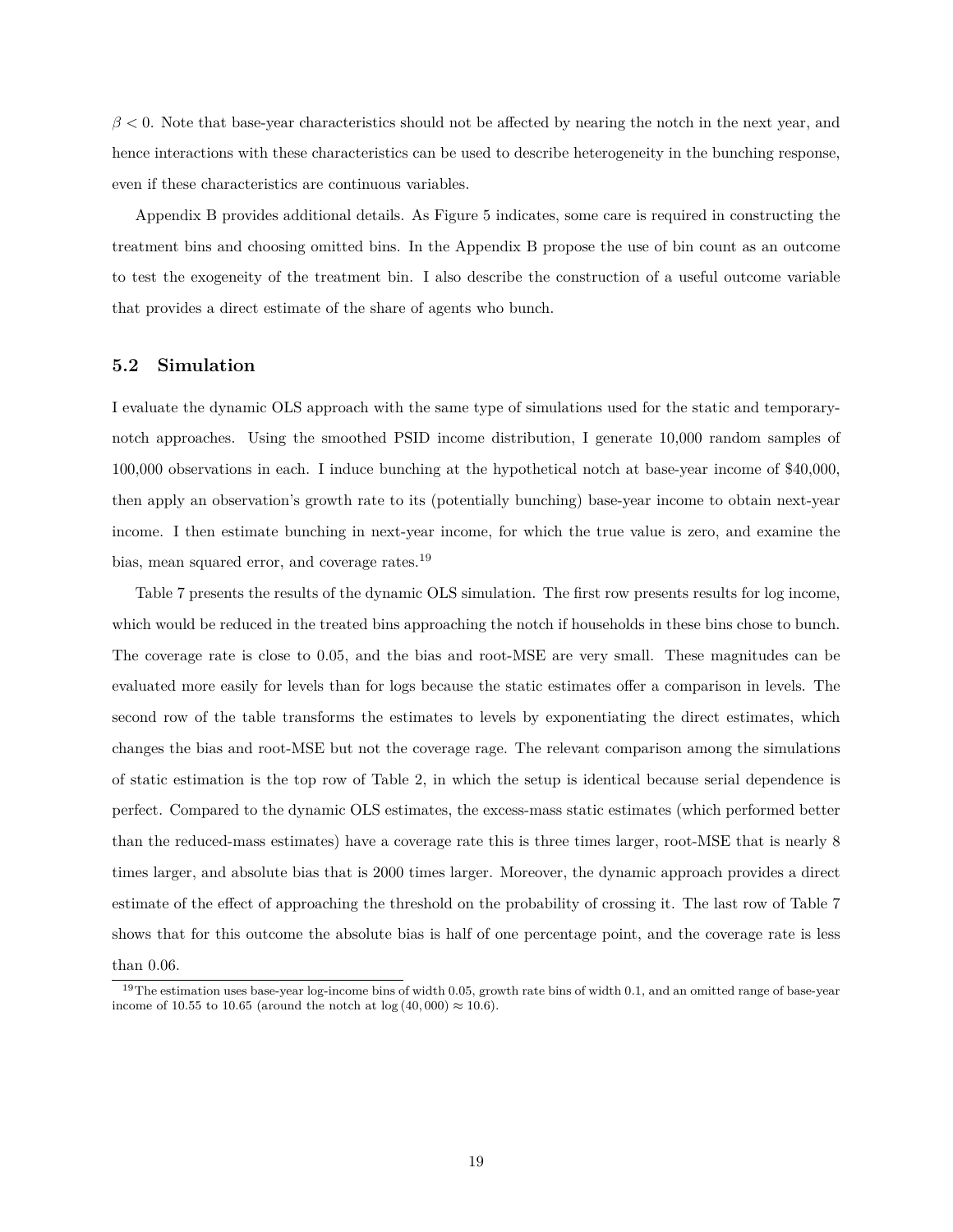#### **5.3 Application**

Dynamic OLS estimation can be performed with nearly the same ease as static estimation, and it can offer several improvements. For one, it can address the identification issue posed by serial dependence, as shown by the simulation. Another benefit is the opportunity to study heterogeneity in agents' responsiveness to the notch, particularly when this heterogeneity relates to time-varying characteristics. Such characteristics can be made time-invariant, such as by defining them as having their value in the base year, and then interacting them with the treatment-group dummy and potentially other variables. Using this approach, Marx (2018) estimates that the responses of charities to the reporting notch are related to both size and staffing, providing evidence describing the nature of the compliance cost and induced avoidance behavior.

Here I focus on the effect of the notch on long-run growth, which also cannot be estimated with the standard design. The last row of Table 7 showed simulation results for a binary outcome indicating growth exceeded that required to be above the notch at time  $t + 1$ . Corresponding indicators can be defined for any horizon h to estimate effects of approaching the notch at time  $t + 1$  on crossing it at time  $t + h$ . <sup>20</sup> Table 8 displays the results of regressions with h varying from 1 to  $12^{21}$  For charities in the bins approaching the notch in year  $t + 1$ , the estimated counterfactual is that 40 percent should have income greater than the notch at  $t + 1$ , and 75 percent should have income above the notch in year  $t + 10$ . The estimates in the table suggest that bunching reduces these probabilities in both the short- and long-run. I find the largest effect, a 5.3 percentage point reduction, in the year that the notch is first approached. I then find effects of around 1.5 to 2 percentage points at all other horizons, implying that the notch permanently reduced the growth of a significant number of charities.

## **6 Dynamic Bunching Estimation: Maximum Likelihood Estimation**

Dynamic OLS estimation is straightforward and provides a number of potential advantages over static OLS estimation. However, as in static bunching estimation, this design will not account for extensive-margin responses without additional assumptions. Moreover, the OLS estimates are unlikely to be efficient because binning the data treats observations within a bin as equivalent, and throughout the literature, the choices of bin widths and locations have been ad-hoc. To address these limitations, I now propose a maximum

<sup>&</sup>lt;sup>20</sup>For the group with  $NearNotch_{it} = 1$ , this outcome indicates exceeding the level of growth that would be required to cross the notch at  $t + 1$ . For those with  $NearNotch_{it} = 0$  it indicates a corresponding growth rate depending on position in the bin of base-year income.

 $^{21}$ Counterfactual estimated as a quadratic function of current receipts, controlling for growth-rate bins of width .1. The sample includes charities within one log point of the notch in any starting year from 1990 to 1997 and growing by 0 to 1 log points.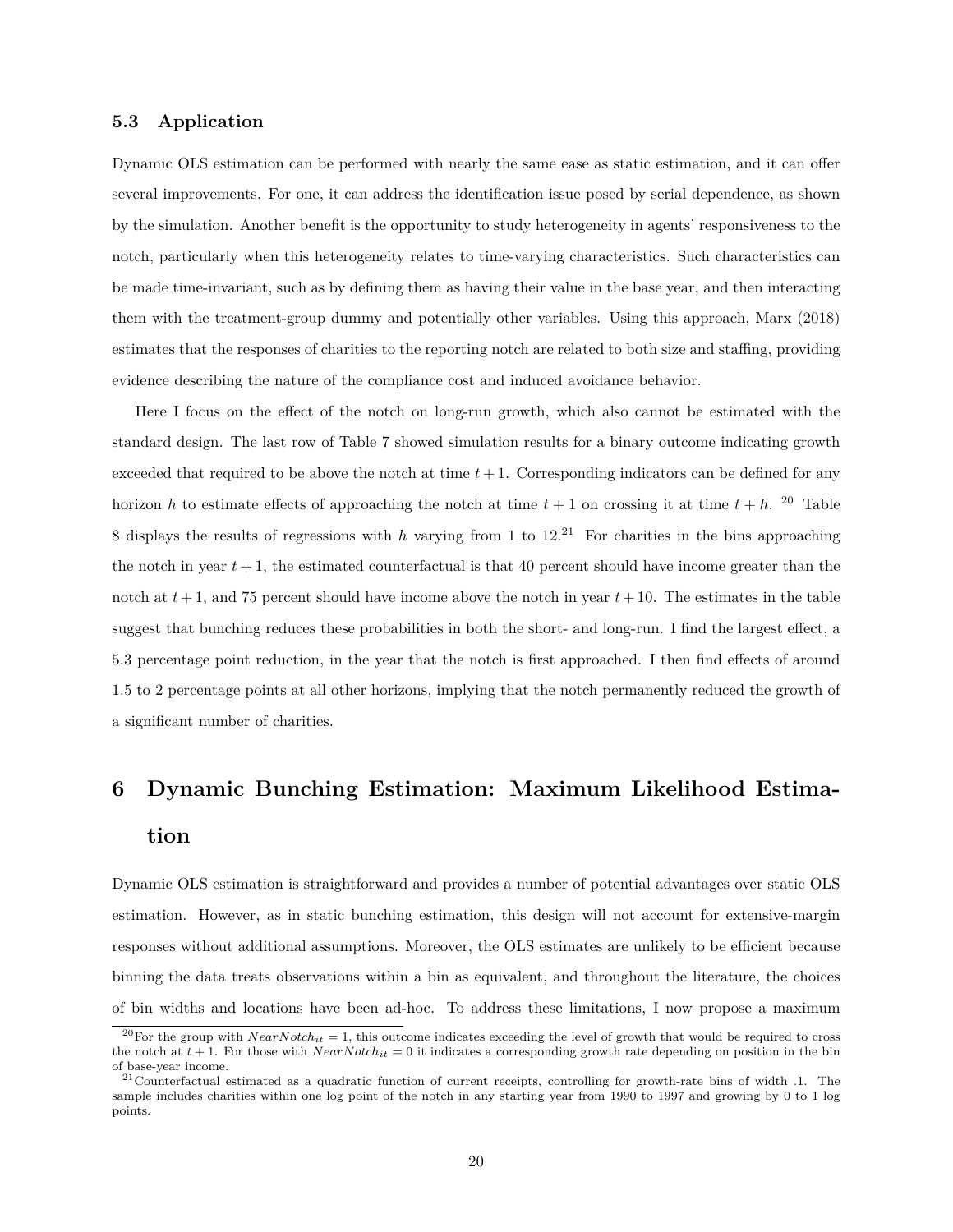likelihood bunching estimator.

#### **6.1 Description of Method**

Dynamic bunching estimation with MLE retains the flexibility of OLS estimation. This is because identification is obtained by comparing parts of the joint distribution of income in multiple years, as was described in Section 5 and depicted in Figure 4. OLS estimation involves choosing a functional form (the polynomial) and then adding parameters as needed to flexibly fit the data. MLE estimation proceeds similarly, starting from a functional form that reflects the fact that the researcher is estimating a probability distribution.<sup>22</sup> As before,  $r_{it}$  is a agent i's log income in a base-year t, and growth to the next year is  $g_{it} = r_{it+1} - r_{it}$ . A researcher can first choose a functional form with parameters  $\Theta$  for  $F^*(g_{it}|r_{it},\Theta)$ , the latent cdf that would be observed if no observations were bunching or going missing from the data. Bunching and extensive-margin parameters  $\Omega$  can then be incorporated to construct the distribution  $F(g_{it}|r_{it}, \Theta, \Omega)$  that is fit to the data.

Laplace (or "double exponential") distributions offer a natural choice for the basic form of  $F^*(g_{it}|r_{it},\Theta)$ . These distributions have been used extensively to model financial data and are described by Kotz et al. (2001) as "rapidly becoming distributions of first choice whenever 'something' with heavier than Gaussian tails is observed in the data."<sup>23</sup> I estimate a flexible version of the Laplace cdf by allowing for flexible functions  $P_l(g, r, \Theta)$  and  $P_u(g, r, \Theta)$  to enter the lower and upper pieces of the distribution:<sup>24</sup>

$$
F^*(g_{it}|r_{it},\Theta) = \begin{cases} \exp(P_l(g_{it},r_{it},\Theta)) & g_{it} < \theta \\ 1 - \exp(P_u(g_{it},r_{it},\Theta)) & g_{it} \ge \theta \end{cases},
$$
\n(4)

where  $\theta$  is a location parameter that I set equal to zero based on the shapes of the distributions in both datasets. Appendix B motivates the focus on the cumulative distribution function and provides details of the specification and implementation, including derivation of parameter restrictions that for flexible choices of  $P_l(g, r, \Theta)$  and  $P_u(g, r, \Theta)$  while ensuring that the resulting function satisfies the properties of a probability distribution. R code for implementation is available online.

Figure 6 provides a visual example using draws from the smoothed PSID distribution. The figure focuses on illustrative base-year log income level of 0.2 less than the hypothetical notch at log (\$40, 000). The empirical density of growth rates conditional on this level of receipts (and others) is non-Normal, with a sharper peak around zero growth and fatter tales, motivating the use of a Laplace distribution, as in

 $^{22}$ Kopczuk and Munroe (2015) use MLE to estimate bunching within the static framework.

<sup>23</sup>See Kozubowski and Nadarajah (2010) for other applications.

<sup>&</sup>lt;sup>24</sup>The symmetric Laplace distribution with location parameter  $\theta$  and scale parameter  $\sigma$  has this form with  $P_l(g, r, \Theta)$  =  $P_u(g,r,\Theta)=\Big|$  $\frac{g-\theta}{\sigma}\Big|-\log(2).$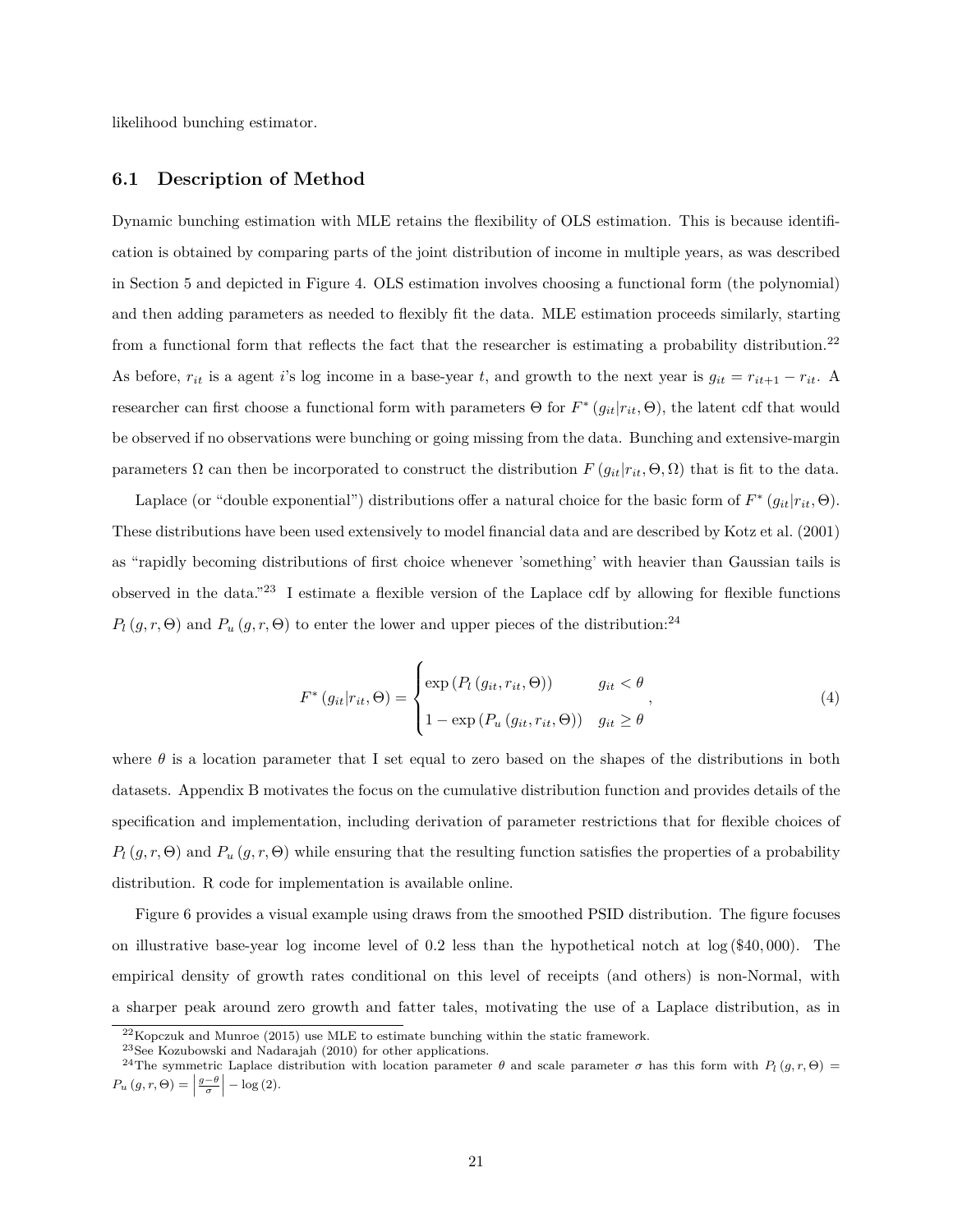Equation 4. It is also not well approximated by the basic, two-parameter Laplace distribution, requiring higher-order functions for  $P_l(g_{it}, r_{it}, \Theta)$  and  $P_u(g_{it}, r_{it}, \Theta)$ . The estimated functions, listed with other details in the following Subsection on simulation, provide a counterfactual (dark curve) that approximates the PSID distribution (circular markers). The notch for this level of base-year income occurs at a growth rate of 0.2, and the omitted range is drawn around this. Using two other illustrative levels, the figure also displays how the counterfactual varies with base-year income.

Responses to the notch are estimated by maximizing the likelihood of the observed data according to a censored version,  $F(g_{it}|r_{it},\Theta,\Omega)$ , of the latent distribution  $F^*(g_{it}|r_{it},\Theta)$ . The added parameters  $\Omega$  describe bunching and attrition. The censoring occurs in the omitted region, which varies with  $r_{it}$ , as depicted for one level of  $r_{it}$  in Figure 6.  $F^*(g_{it}|r_{it}, \Theta)$  determines the probabilities, for a given level of  $r_{it}$ , that an observation will appear in its bunching region or reduced region. Outside of this region, one can use the pdf derived from  $F^*(g_{it}|r_{it},\Theta)$ . Attritors can be assigned a specific, fill-in value of  $g_{it}$ , and then attrition can also be estimated with censoring. For example, in the simulation I treat all attritors as having  $r_{it+1} = \log(10,000)$ , with corresponding  $g_{it}$ , and then estimate a probability mass for this level of  $g_{it}$  that can vary with  $r_{it}$  and  $g_{it}$ . In this way, I capture extensive-margin responses of households whose next-year income would exceed the notch-level growth  $\rho_{it}$  if they were observed. I do so by incorporating a parameter that shifts mass from  $(1 - F(\rho_{it}|r_{it}, \Theta))$  to  $Pr(r_{it+1} = \log(10, 000)).$ 

#### **6.2 Simulation**

The simulation of MLE dynamic bunching estimation follows the earlier simulations. Again, observations are generated from the bivariate PSID distribution. I draw 10,000 random samples of 10,000 observations, a smaller sample size because the time required to obtain each MLE estimate is many times that for the OLS estimates. As in previous simulations, I impose bunching in the base year but no bunching or notch-related extensive-margin responses in the next year. I randomly select observations to attrit at a rate of about four percent, matching the attrition rate among high-income households in the raw data. I estimate extensivemargin responses of households that should cross the notch (as in the application below). I also allow for attrition that is a flexible function of base-year income.<sup>25</sup>

Table 9 presents results from the simulation. I report estimates describing bunching and extensive-margin responses, both of which have a true value of zero. The top row describes estimates of the share of bunchers among the total number of households that should move to the reduced region. The second row reflects the

<sup>&</sup>lt;sup>25</sup>Estimation uses base-year log incomes within 0.5 of the notch at  $log(40,000) \approx 10.6$ , with omitted range of next-year log incomes of 10.5 to 10.9. The flexible functions  $P_l(g_{it}, r_{it}, \Theta)$  and  $P_u(g_{it}, r_{it}, \Theta)$  include a number of subfunctions of  $g_{it}$ , each multiplied by a quadratic function of base-year log income. These subfunctions are quintic, exponential, and the arc-tangents of each of 1, 2, and 3 times  $g_{it}$ . Attrition is estimated as a quartic and logarithmic function of  $r_{it}$ .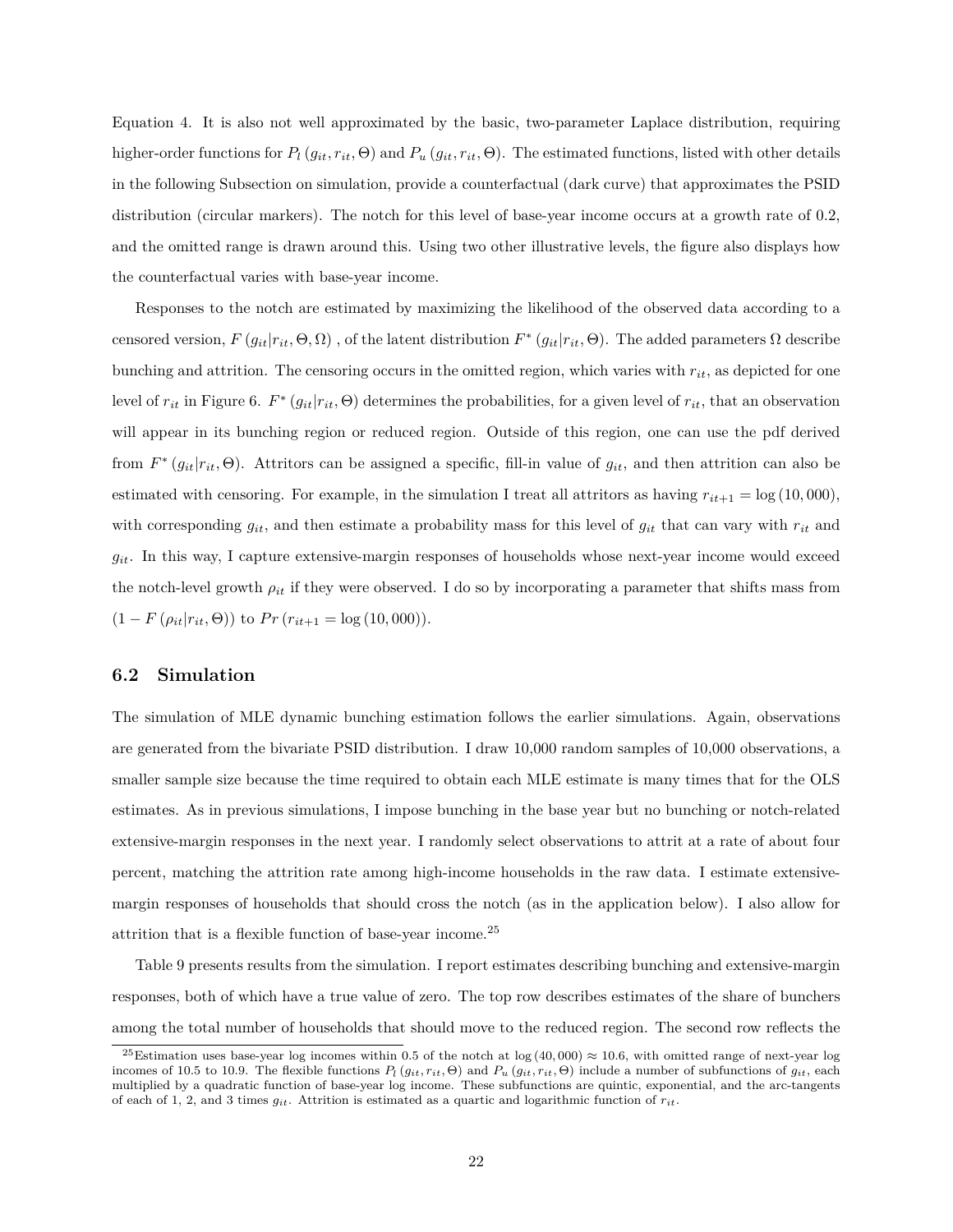estimated effect on the income of these households, and the third row represents estimates of the percentage of those that should cross the notch that instead exit the sample. Despite the imperfect specification of the counterfactual, as seen in Figure 6, all of these estimates exhibit a bias close to zero and a coverage rate close to 5 percent.

#### **6.3 Application**

For the charity application, I estimate functions similar to those used for the simulation.<sup>26</sup> The latent distributions are similar to the PSID distributions in Figure 6, but attrition is more common in the charity data. Attrition could be due to late filing, earning income below the level at which filing is required, shutting down, merging, or simply failing to comply with the reporting requirement. I estimate types of attrition that vary with  $r_{it}$  and may or may not be systematically related to the notch.<sup>27</sup>

Table 10 displays maximum likelihood dynamic bunching estimates. The first column provides static bunching estimates for comparison with the dynamic bunching estimates in the second column. The top panel of Table 10 shows estimates of parameters governing bunching and systematic attrition. The first parameter gives the bunching propensity among charities that have base-year receipts below the notch. An estimated 2.6 percent of the charities that should enter the reduced range from below are instead bunching. The second row shows this bunching propensity is lower for those with current receipts above the notch (who have already filed Form 990 in the base year).

The third and fourth rows in the table show that attrition is systematically related to the notch. The estimated parameters indicate the share of charities that should be crossing the notch from below but instead go missing from the sample. This is estimated separately for those that would have entered the reduced range and those that would have grown to a point further above the notch. These estimates turn out to be similar and highly significant, revealing extensive-margin responses by 8 or 9 percent of charities that should cross the notch. Comparing the attrition and bunching propensities, a combined 10.6 percent of charities avoid filing when first crossing the notch to the reduced range, and the number of charities doing so by bunching is dwarfed by the number responding on the extensive margin. The static approach provides no such estimates of these extensive-margin responses.

The lower panel of Table 10 reveals the estimated excess share of charities below the notch and reduction

<sup>&</sup>lt;sup>26</sup>The charity notch occurs at  $\rho = \log(100, 000) \approx 11.51$ , and I include in the sample all observations with  $r_{it} < 14$ . The omitted range of next-year log incomes is  $(\log (95, 000), \log (130, 000))$ . The flexible functions  $P_l(g_{it}, r_{it}, \Theta)$  and  $P_u(g_{it}, r_{it}, \Theta)$ again include a number of subfunctions of  $g_{it}$ , each multiplied by a quadratic function of base-year log income. These subfunctions are linear, exponential, the exponent of the square, and the arc-tangent. The argument of the arctangent is also multiplied by a quadratic function of base-year log income. I adjust  $F(g_{it}|r_{it}, \Theta, \Omega)$  to account for truncation of the sample due to the fact that agents with income below \$25,000 do not have to report.

<sup>&</sup>lt;sup>27</sup>Baseline attrition is estimated as a quadratic function of  $r_{it}$ . I allow this attrition rate to have additional slope and intercept terms for  $r_{it} > \rho$ . As explained in the description subsection for this method, I also estimate extensive-margin responses of charities that should cross from below the notch to either the reduced range or to even higher levels of income.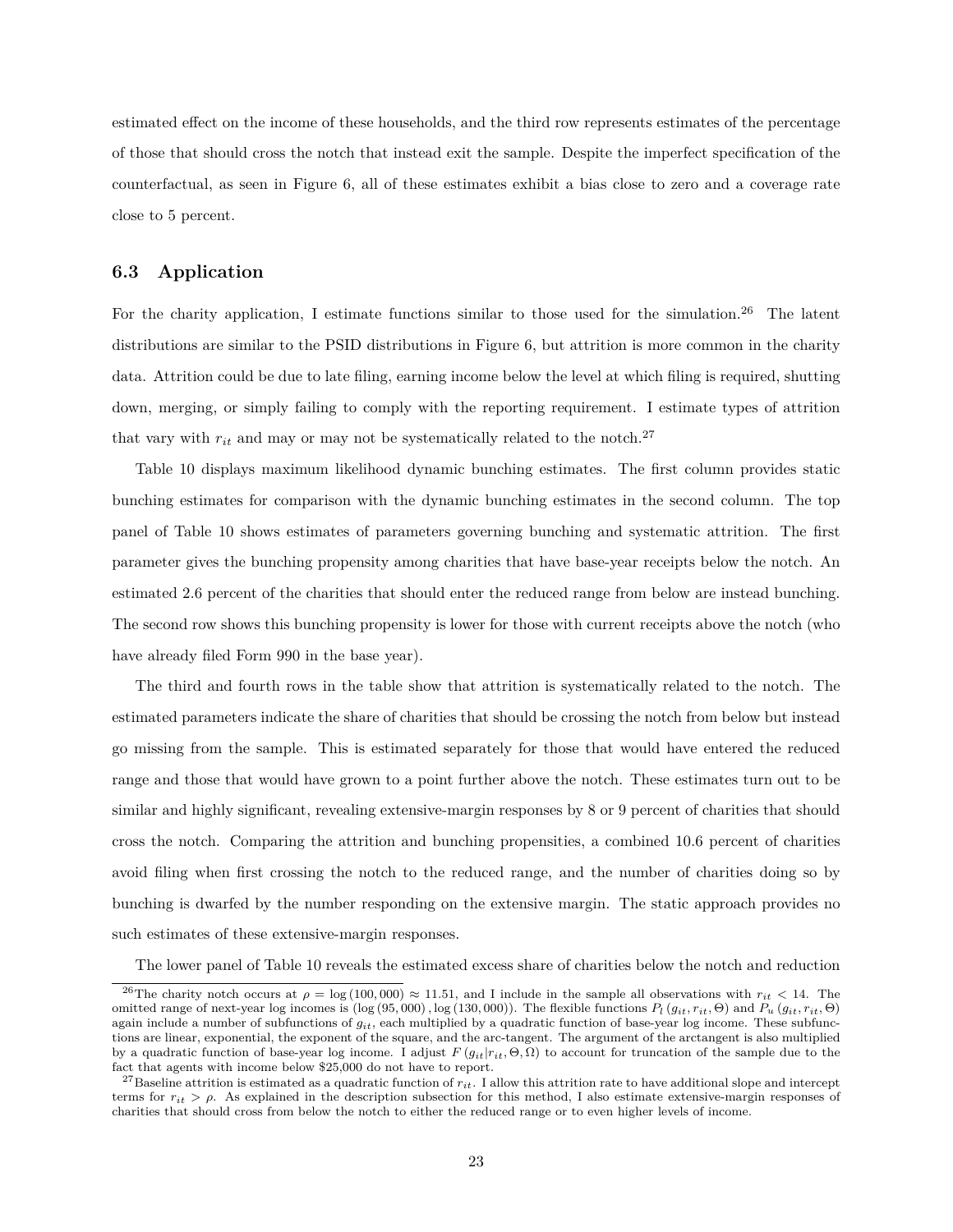in the share above it. The excess and reduction are found by aggregating the bunching and attrition propensities across all observations in the base year according to their counterfactual probability of moving to the reduced region in the next year. The dynamic estimates of the share of charities that appear in the bunching range exceeds by .103 percentage points (or roughly 200 charities per year) the quantity that would have been found in the absence of a response. Consistent with the difference in estimated magnitudes of the propensities to bunch or leave the sample, the reduction of mass in the range just above the notch is significantly greater at .366 percentage points. Applying the static approach gives estimates of the excess and reduced mass that are much closer to each other, and both are significantly different from the dynamic estimates. Finally, the bunching ratio gives the ratio of excess bunching mass to the counterfactual density at the notch, here reported for the density in levels so that the ratio can be interpreted as a dollar amount. This ratio gives an estimate of average willingness to forego income to bunch, and as with the non-normalized excess-mass estimates, the result of static estimation appears to be biased upward by a factor of nearly two.

Finally, Figure 7 provides a depiction of the difference between the two estimation approaches. The figure plots the density of receipts in the next year and estimated counterfactual densities. The MLE counterfactual is what Kleven and Waseem (2013) refer to as "a 'partial' counterfactual stripped of intensive-margin responses only." Due to serial dependence of income and extensive-margin responses, the counterfactual is not smooth at the notch. That is, even if charities did not bunch in these years, the density would not be a smooth function of income as assumed in the static approach. The static approach estimates a smooth curve connecting the discontinuous pieces of the density, and as can be seen in the figure, this will underestimate the density below the notch and therefore overestimate the excess mass in the bunching region. Also, because the density is reduced everywhere above the notch, treating it as unaffected by the notch assumes away some of the true reduction above the reduced range and so underestimates the reduction in the reduced range. The figure shows that static bunching estimation conflates multiple responses, including repeated bunching and extensive-margin responses, and is not directly informative of the underlying behavior.

## **7 Conclusion**

This paper proposes new tools for analyzing bunching and provides evidence on the behavior of charities. Dynamic bunching estimation offers an identification strategy based on assumptions that are likely to hold in more general settings than the assumptions required for static estimates. Simulations demonstrate the robustness of dynamic estimators to factors that bias the static estimator. The differences in estimates can be quite large, as seen in an application to bunching at a reporting threshold for charities. Dynamic estimation also provides new opportunities to describe behavior by estimating extensive-margin responses,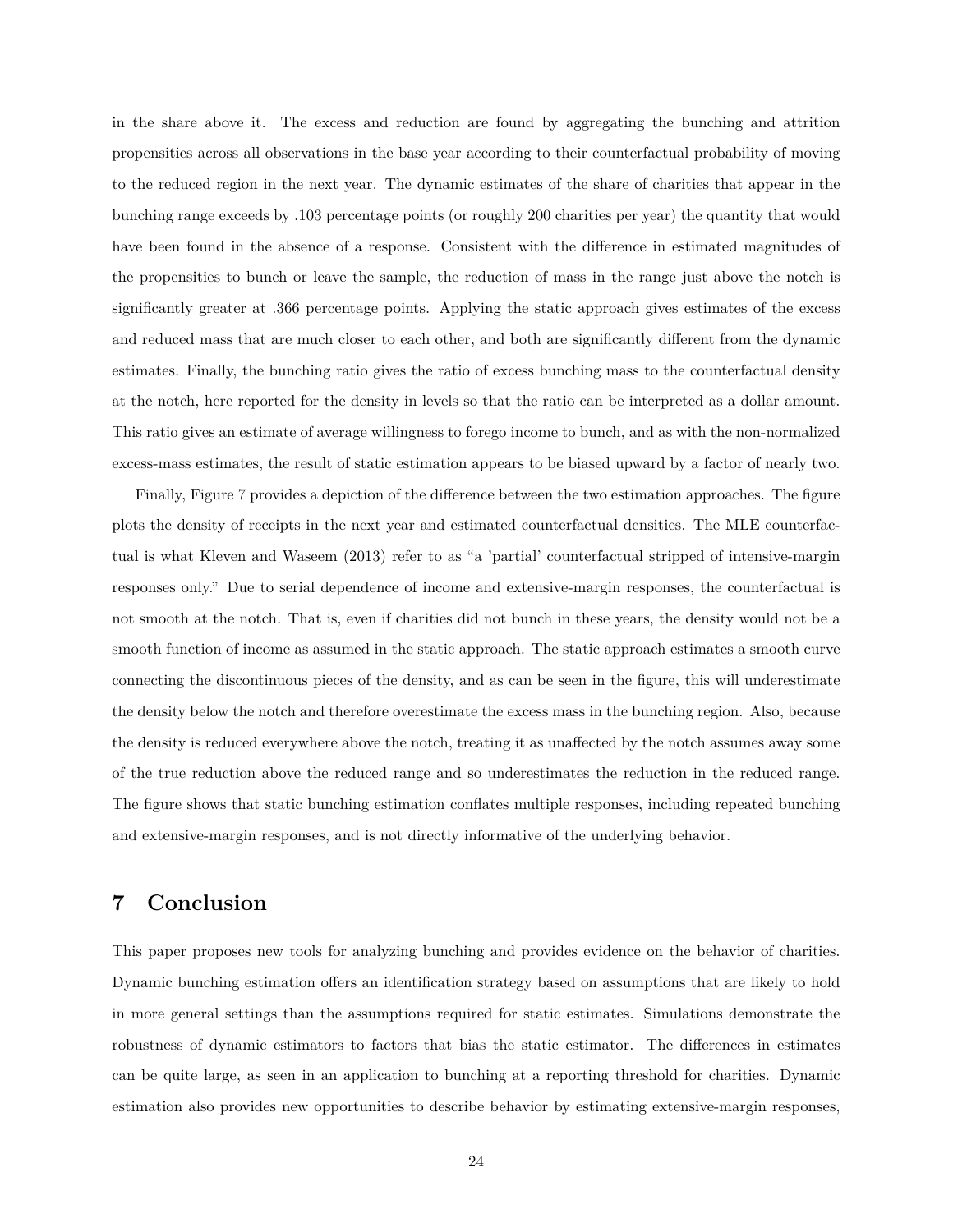preference heterogeneity, long-run effects of approaching a notch, and the effect of bunching in one year on income in subsequent years.

Data analysis suggests a number of diagnostics that researchers can use to test for potential bias in static bunching estimates. Researchers studying notches can, even with only a single cross section of data, perform a statistical test of whether the excess mass to one side of the notch equals the reduction in mass on the other side. This test can be generalized by estimating the counterfactual distributions separately on each side of the notch (Kopczuk and Munroe 2015). With repeated cross sections, the researcher can examine whether bunching or donut-RD estimates vary by year, and in particular whether mass accumulates or discontinuities grow over time. With panel data, the researcher can compare the static and dynamic OLS estimates to assess whether estimation with dynamic MLE appears warranted. Finally, with a temporary notch, the researcher can estimate the degree of serial dependence in income.

Dynamic bunching estimation can be used to learn from agents' responses to a variety of thresholds. Early bunching papers focused on tax and labor supply elasticities, but the design is being applied in a widening array of settings. The tools presented in this paper apply to notches, which may induce responses in such decisions as income choices around the eligibility limits of social welfare programs, housing choices around school district and political boundaries, commerce around tolls and security checkpoints, product pricing with quantity discounts, or charitable fundraising strategies that reward gifts above discrete size thresholds. Future work could extend these methods to estimating bunching at kinks. Across settings, dynamic bunching designs will offer researchers tools to take greater advantage of panel data.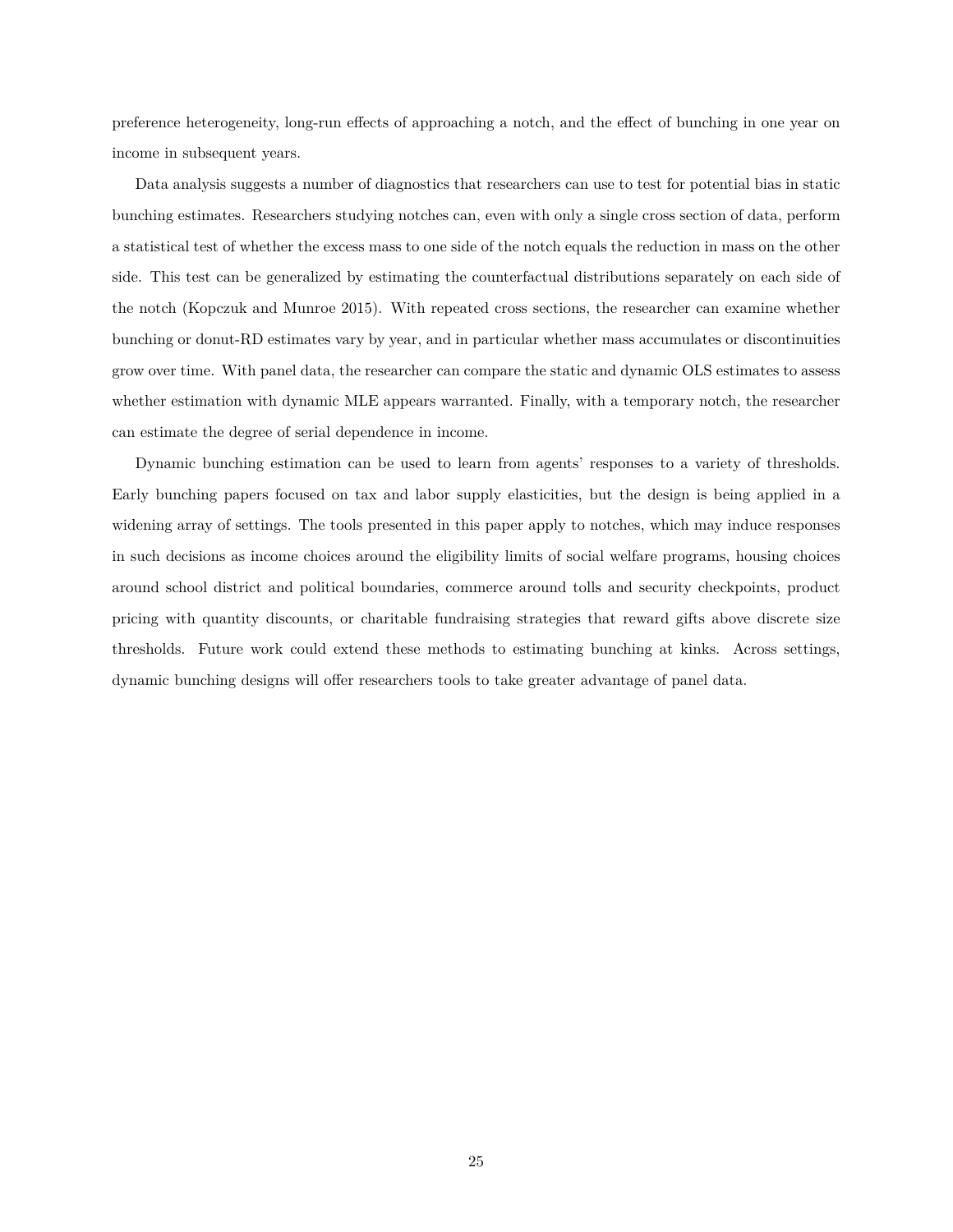## **References**

- **Bertanha, Marinho, Andrew McCallum, and Nathan Seegert**, "Better Bunching, Nicer Notching," 2018.
- **Best, Michael and Henrik Kleven**, "Housing Market Responses to Transaction Taxes: Evidence from Notches and Stimulus in the UK," *Review of Economic Studies*, 2018, *85*, 157–193.
- **Best, Michael Carlos, Anne Brockmeyer, Henrik Jacobsen Kleven, Johannes Spinnewijn, and Mazhar Waseem**, "Production versus Revenue Efficiency with Limited Tax Capacity: Theory and Evidence from Pakistan," *Journal of Political Economy*, 2015, *123* (6), 1311–55.
- **Blomquist, Sören and Whitney Newey**, "The Bunching Estimator Cannot Identify the Taxable Income Elasticity," *NBER Working Paper No. 24136*, 2017.
- **Brehm, Margaret, Scott A. Imberman, and Michael F. Lovenheim**, "Achievement Effects of Individual Performance Incentives in a Teacher Merit Pay Tournament," *Labour Economics*, September 2017, *44* (C), 133–150.
- **Brülhart, Marius, Jonathan Gruber, Matthias Krapf, and Kurt Schmidheiny**, "Taxing Wealth: Evidence from Switzerland," *NBER Working Paper No. 22376*, 2016.
- **Burman, Leonard E., Norma B. Coe, Kevin Pierce, and Liu Tian**, "The Effects of the Taxation of Social Security Benefits on Older Workers' Income and Claiming Decisions," *National Tax Journal*, 2014, *67(2)*, 459–486.
- **Camacho, Adriana and Emily Conover**, "Manipulation of Social Program Eligibility," *American Economic Journal: Economic Policy*, 2014, *3(2)*, 41–65.
- **Chetty, Raj, John N. Friedman, and Emmanuel Saez**, "Using Differences in Knowledge Across Neighborhoods to Uncover the Impacts of the EITC on Earnings," *American Economic Review*, 2013, *103(7)*, 2683–2721.
- **, , and** , "Using Differences in Knowledge Across Neighborhoods to Uncover the Impacts of the EITC on Earnings," *American Economic Review*, 2013, *103(7)*, 2683–2721.
- **, , Tore Olsen, and Luigi Pistaferri**, "Adjustment Costs, Firm Responses, and Micro vs. Macro Labor Supply Elasticities: Evidence from Danish Tax Records," *The Quarterly Journal of Economics*, 2011, *126*, 749–804.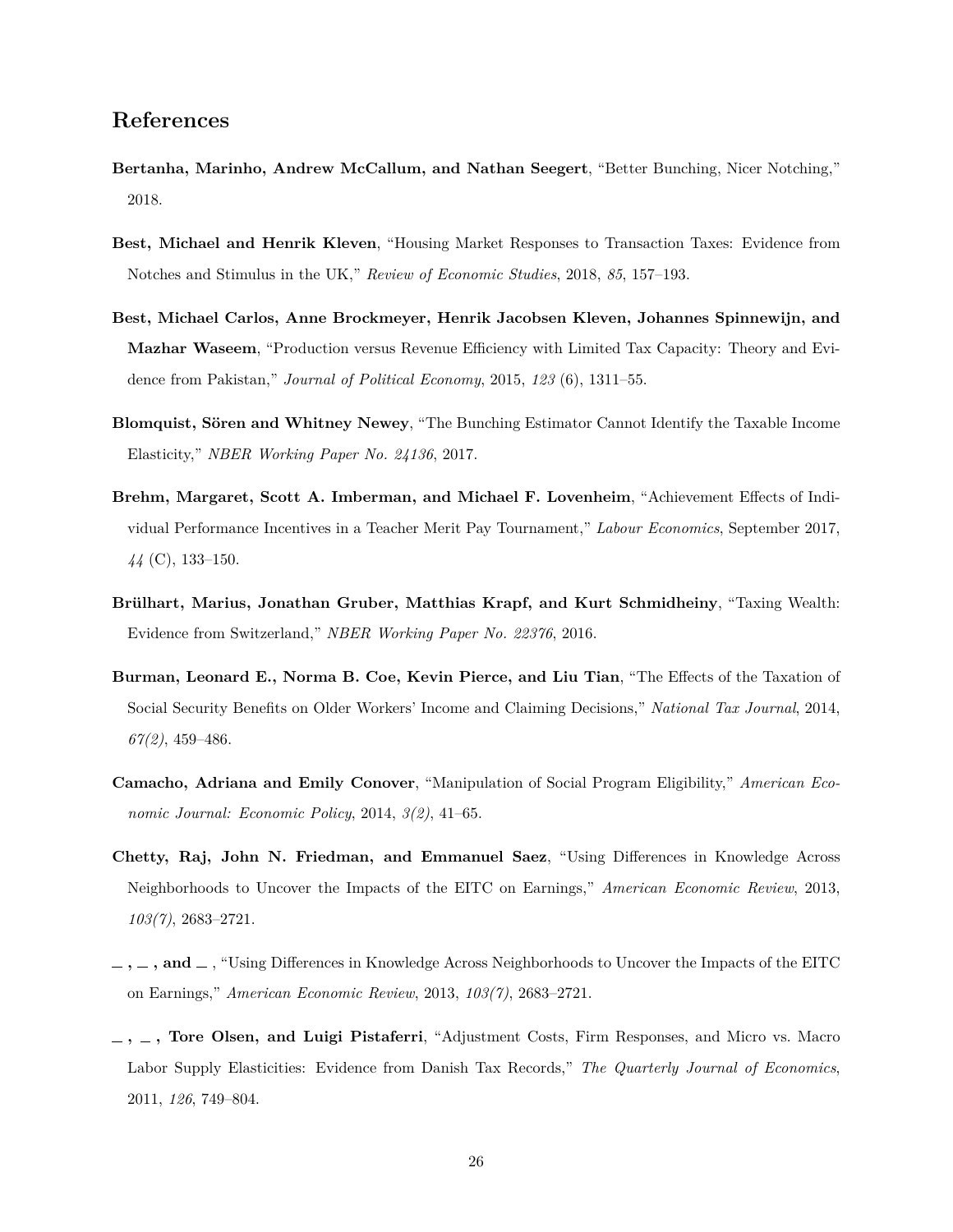- **Dee, Thomas S., Brian A. Jacob, Justin McCrary, and Jonah Rockoff**, "Rules and Discretion in the Evaluation of Students and Schools: The Case of the New York Regents Examinations," 2015. Mimeo, Columbia Business School.
- **Devereux, Michael P., Li Liu, and Simon Loretz**, "The Elasticity of Corporate Taxable Income: New Evidence from UK Tax Records," *American Economic Journal: Economic Policy*, 2014, *6(2)*, 19–53.
- **Diamond, Rebecca and Petra Persson**, "The Long-Term Consequences of Teacher Discretion in Grading of High-Stakes Tests," *NBER Working Papers No. 22207*, 2016.
- **Einav, Liran, Amy Finkelstein, and Paul Schrimpf**, "Bunching at the kink: Implications for spending responses to health insurance contracts," *Journal of Public Economics*, 2017, *146*, 27–40.
- **Gelber, Alexander, Damon Jones, and Dan Sacks**, "Earnings Adjustment Frictions: Evidence from the Social Security Earnings Test," *NBER Working Paper No. 19491*, 2013. Wharton School of the University of Pennsylvania, mimeo.
- **Grubb, Michael D. and Matthew Osborne**, "Cellular Service Demand: Biased Beliefs, Learning, and Bill Shock," *American Economic Review*, 2015, *105(1)*, 234–271.
- **Ito, Koichiro**, "Do Consumers Respond to Marginal or Average Price? Evidence from Nonlinear Electricity Pricing," *American Economic Review*, 2014, *104(2)*, 537–563.
- **Kleven, Henrik**, "Bunching," *Annual Review of Economics*, 2016, *8*, 435–464.
- **Kleven, Henrik J. and Mazhar Waseem**, "Using Notches to Uncover Optimization Frictions and Structural Elasticities: Theory and Evidence from Pakistan," *Quarterly Journal of Economics*, September 2013, *128(2)*, 669–723.
- **Kleven, Henrik Jacobsen and Esben Anton Schultz**, "Estimating Taxable Income Responses Using Danish Tax Reforms," *American Economic Journal: Economic Policy*, 2014, *6(4)*, 271–301.
- **, Camille Landais, Emmanuel Saez, and Esben Schultz**, "Migration and Wage Effects of Taxing Top Earners: Evidence from the Foreigners' Tax Scheme in Denmark," *The Quarterly Journal of Economics*, 2014, *129(1)*, 333–378.
- **Kline, Patrick and Melissa Tartari**, "Bounding the Labor Supply Responses to a Randomized Welfare Experiment: A Revealed Preference Approach," *American Economic Review*, January 2016, *106* (4), 972–1014.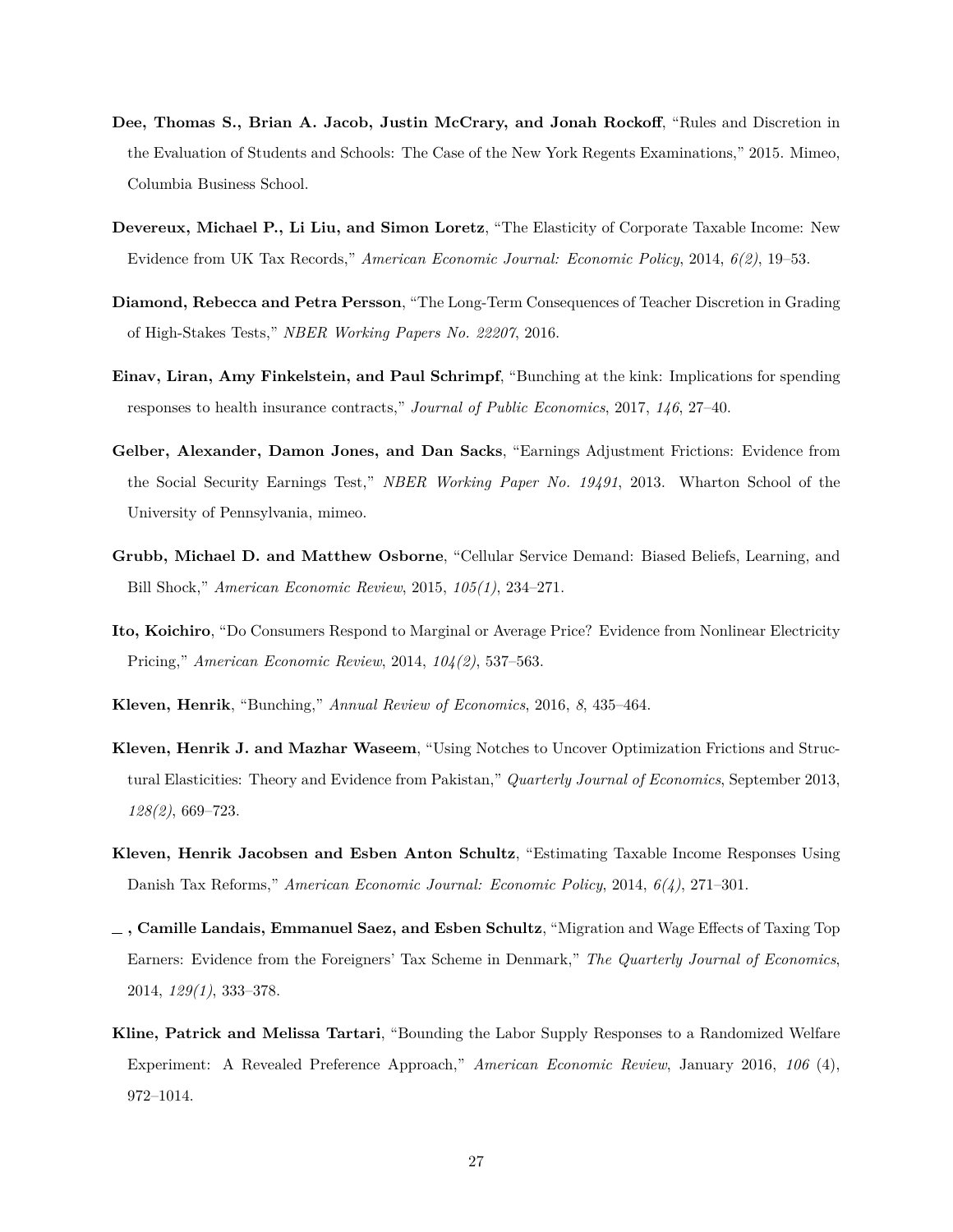- **Kopczuk, Wojciech and David Munroe**, "Mansion Tax: The Effect of Transfer Taxes On the Residential Real Estate Market," *American Economic Journal: Economic Policy*, 2015, *7* (2), 214–57.
- **Kotz, Samuel, Tomasz J. Kozubowski, and Krzysztof Podgórski**, *The Laplace Distribution and Generalizations: A Revisit With Applications To Communications, Economics, Engineering, and Finance*, Birkhauser, 2001.
- **Kozubowski, Tomasz J. and Saralees Nadarajah**, "Multitude of Laplace Distributions," *Statistical Papers*, 2010, *51(1)*, 127–48.
- **le Maire, Daniel and Bertel Schjerning**, "Tax Bunching, Income Shifting and Self-Employment," *Journal of Public Economics*, 2013, *107*, 1–18.
- **Manoli, Dayanand and Andrea Weber**, "Nonparametric Evidence of the Effects of Financial Incentives on Retirement Decisions," *American Economic Journal: Economic Policy*, 2016, *8* (4), 160–182.
- **Marx, Benjamin M.**, "The Cost of Requiring Charities to Report Financial Information," 2018. University of Illinois at Urbana-Champaign, mimeo.
- **Mortenson, Jacob and Andrew Whitten**, "Bunching to Maximize Tax Credits: Evidence from Kinks in the U.S. Tax Schedule," 2018.
- **Ramnath, Shanthi**, "Taxpayers' Response to Notches: Evidence from the Saver's Credit," *Journal of Public Economics*, 2013, *101*, 77–93.
- **Rees-Jones, Alex**, "Quantifying Loss-Averse Tax Manipulation," *Review of Economic Studies*, 2018, *85* (2), 1251–1278.
- **Roeger, Katie L., Amy Blackwood, and Sarah L. Pettijohn**, "The Nonprofit Almanac 2012," Technical Report, Urban Institute Press 2012.
- **Saez, Emmanuel**, "Do Taxpayers Bunch at Kink Points?," *American Economic Journal: Economic Policy*, 2010, *2(3)*, 180–212.
- , "Do Taxpayers Bunch at Kink Points?," *American Economic Journal: Economic Policy*, 2010, *2(3)*, 180–212.
- **Sallee, James M.**, "The Surprising Incidence of Tax Credits for the Toyota Prius," *American Economic Journal: Economic Policy*, 2011, *3(2)*, 189–219.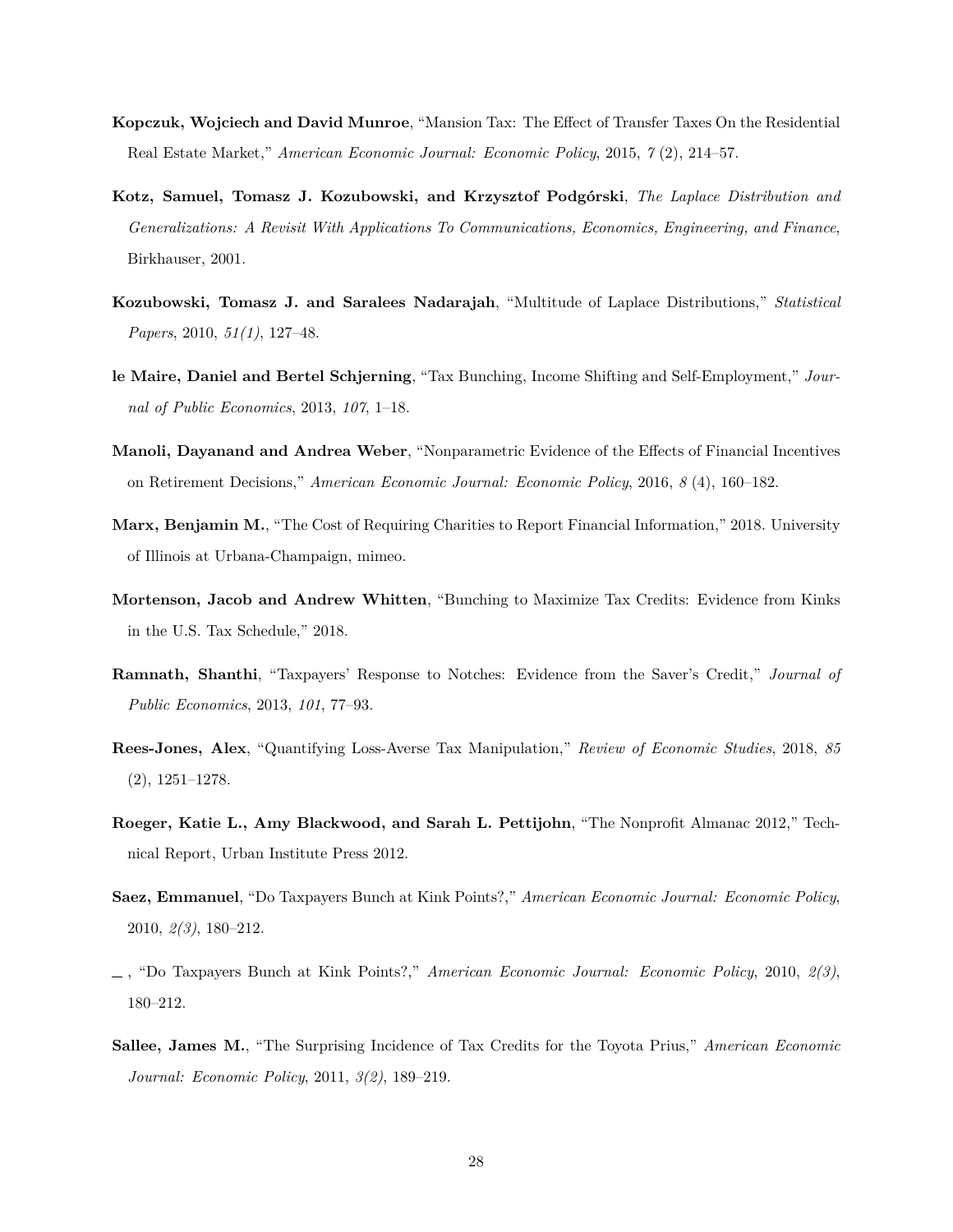- **and Joel Slemrod**, "Car Notches: Strategic Automaker Responses to Fuel Economy Policy," *Journal of Public Economics*, 2012, *96(11)*, 981–999.
- **and Koichiro Ito**, "The Economics of Attribute-Based Regulation: Theory and Evidence from Fuel Economy Standards," *Review of Economics and Statistics*, 2018, *100* (2), 319–36.
- **Schivardi, Fabiano and Roberto Torrini**, "Identifying the Effects of Firing Restrictions Through Size-Contingent Differences in Regulation," *Labour Economics*, 2007, *15*, 482–511.
- **Seim, David**, "Behavioral Responses to Wealth Taxes: Evidence from Sweden," *American Economic Journal: Economic Policy*, 2017.
- **Slemrod, Joel**, "Buenas Notches: Lines and Notches in Tax System Design," 2010. University of Michigan, mimeo.
- **St.Clair, Travis**, "How Do Nonprofits Respond to Regulatory Thresholds: Evidence From New York's Audit Requirements," *Journal of Policy Analysis and Management*, 2016, *35*, 772–790.
- **Weber, Caroline E.**, "Does the Earned Income Tax Credit Reduce Saving by Low-Income Households?," *National Tax Journal*, April 2016, *69* (1), 41–76.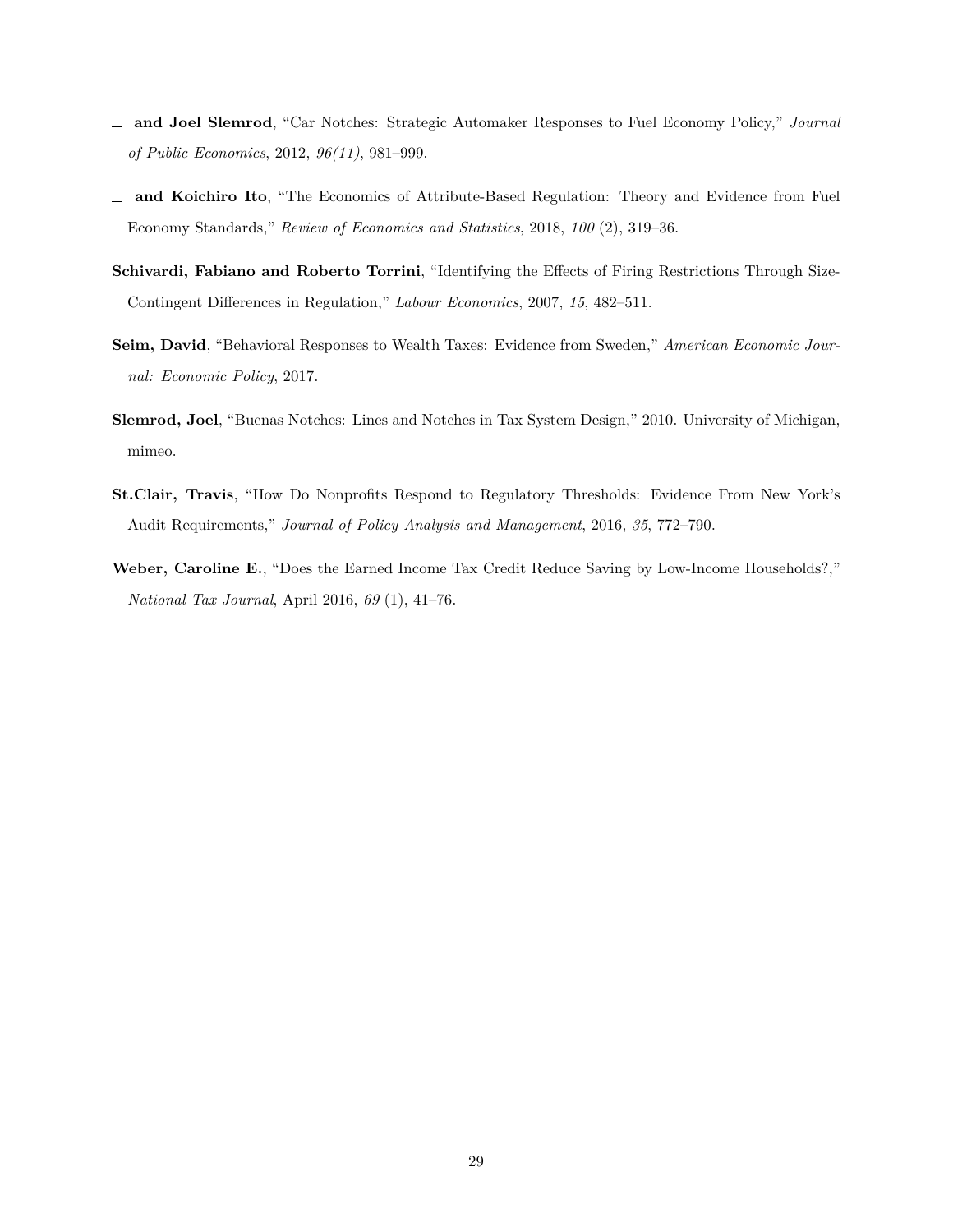## **Figures and Tables**



Figure 1: Bunching After Introduction of Notch with Serially-Dependent Incomes

A. 10 years later, w/ and w/o serial dependence

B. Differences, w/ vs. w/o serial dependence

*Notes*: The figure depicts distributions of income in years after the introduction of a notch that induces bunching. Income growth follows all 10-year income profiles drawn from the PSID, with observations copied and base-year incomes smoothed as described in Section 3.3. Income in years after the base year is either serially dependent, meaning that it grows from the observed income in the prior year, or not, meaning that it grows from the potential income that would have been earned if a household had not bunched. Panel A shows that the distribution of income 10 years after introduction of the notch depends on whether income is serially dependent. Panel B shows the difference that serial dependence makes in the evolution of income over time.



*Notes*: The figure depicts standard bunching estimation with charity data (Panel A) and the smoothed PSID income distribution described in Section 3.3 (Panel B). In both panels, the underlying data are represented by a histogram in blue circles, and each bin is treated as an observation. Bin counts are regressed on a polynomial, which estimates the counterfactual distribution depicted by the red curve, and a dummy variable for each bin in the omitted range indicated by the dashed lines. Excess "bunching" mass is calculated as the sum of coefficients on dummy variables for each bin in the bunching region between the first dashed line and the solid line at the notch. Similarly, the estimated reduction in mass above the notch is the sum of coefficients on dummies for the bins between the solid line and second dashed line. For Panel A, the polynomial has degree 3, the omitted range is \$80-130,000, bin width=\$1000, and N=264,770. For Panel B, the polynomial has degree 5, the omitted range of \$35-55,000, bin width=\$2500, and N=100,000.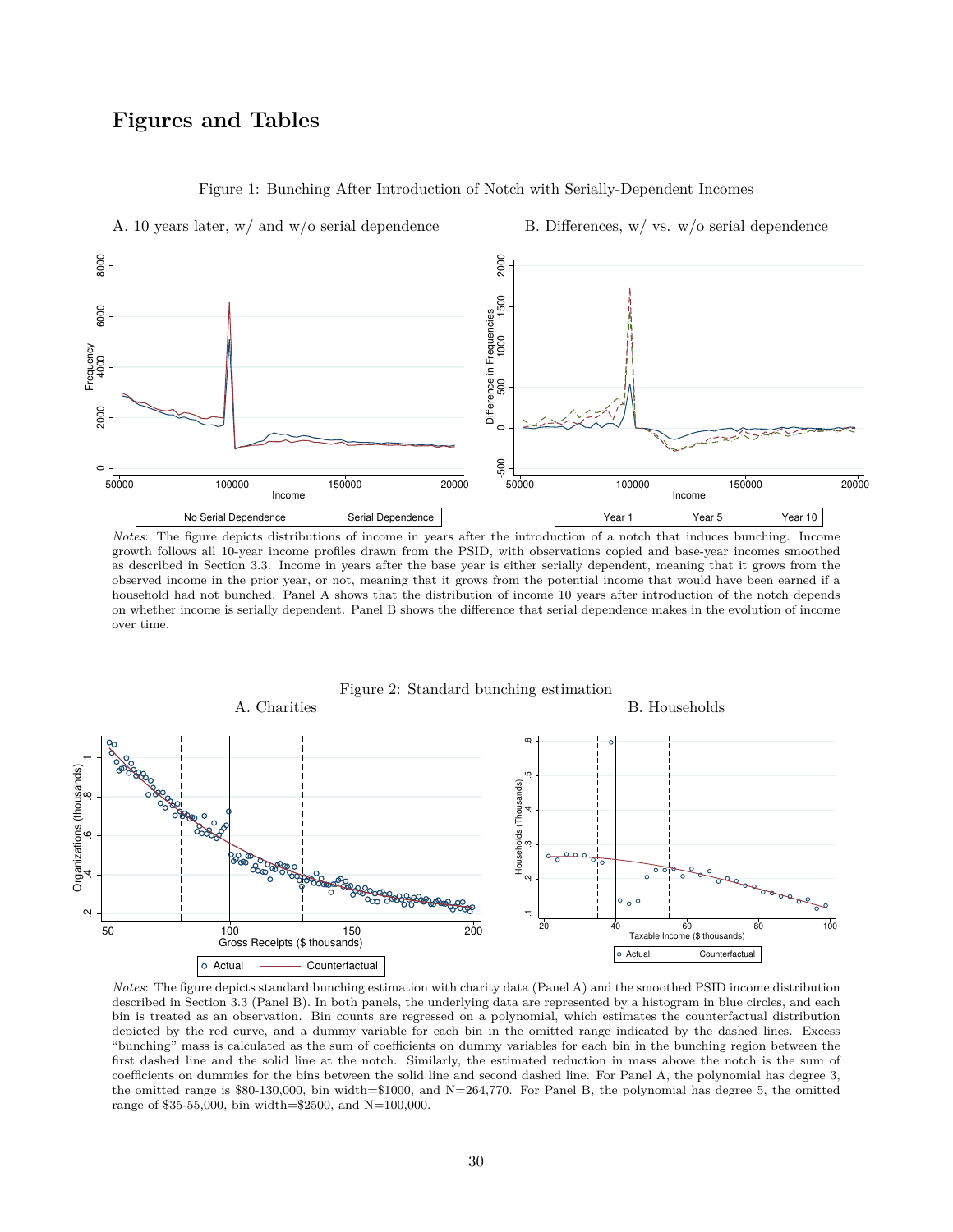

#### Figure 3: Effect of a Temporary Notch on Income in Notch Year

*Notes*: The figure shows results of temporary-notch dynamic bunching estimation performed on data in the year of bunching. The sample consists of 100,000 observations generated from the smoothed PSID income distribution described in Section 3.3. Bins have width .2, and the width of the bunching range is .05, meaning that the notch lies .05 from the minimum income in the range defining the treatment bin, and the bin threshold for each bin is its minimum plus .05. The outcome in Panel A is the difference between log income and the bin threshold. The outcome in Panel B is a dummy variable for having income above the bin threshold. The curve in each figure is a counterfactual estimated as a cubic polynomial through non-treatment bins. Due to bunching, the average observation in the treatment bin surrounding the threshold has a lower income and lower probability of being above the notch than it would have in the absence of bunching.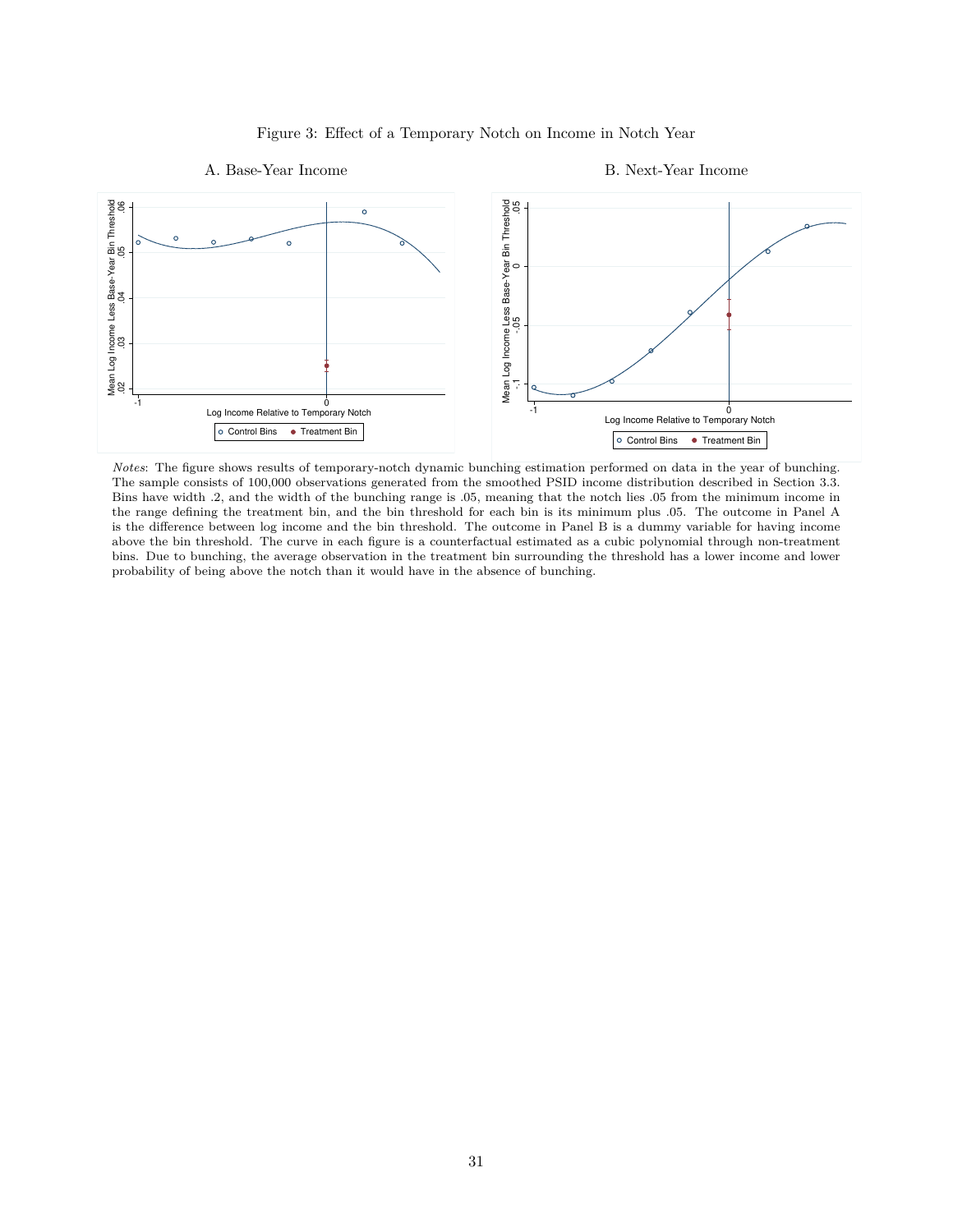

Figure 4: Illustration of Identification in Dynamic Bunching Estimation

*Notes*: The figure shows the distribution of next-year log income (Panel A) and growth from base-year income to next-year income (Panel B) for households in two illustrative levels of base-year income. The sample is generated from the smoothed PSID income distribution described in Section 3.3. Due to bunching, the distributions for each group exhibit a spike just below the notch and a depression just above it. The growth distribution of each group is similar except around the notch, which appears in a different part of each distribution. Because the growth distribution does not vary too much with current income, growth distributions for varying levels of base-year income can be compared to estimate the extent of distortion to the rates of growth that bring households close to the notch.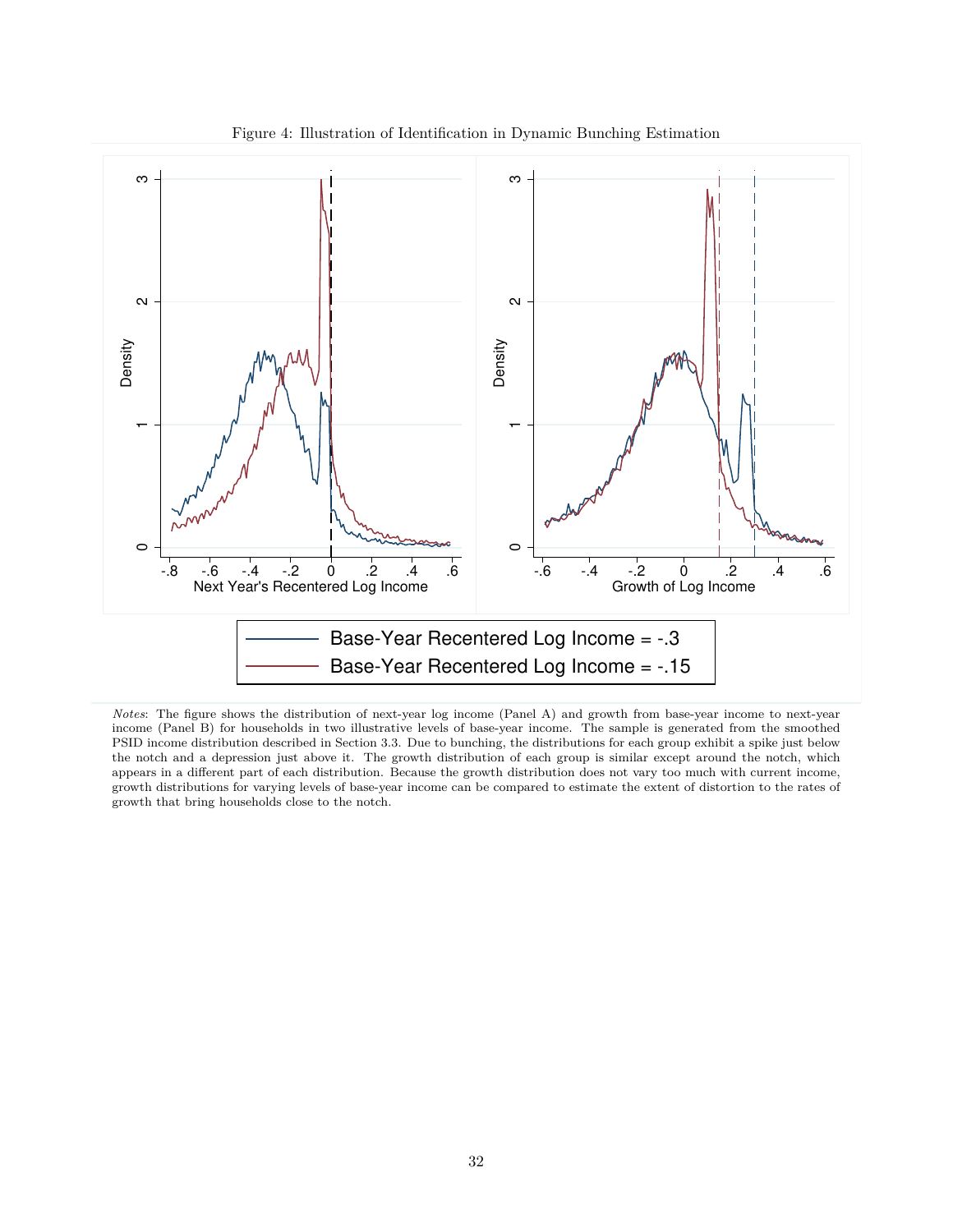

Figure 5: Growth of Treated Charities vs. Counterfactual for an Illustrative Bin of Growth Rates

Notes: The figure shows growth of income from the current year to the next year as a function of current income (recentered around the reporting notch at \$100,000). The figure sample consists of organizations in an illustrative growth bin that includes are organizations with growth between .1 and .2 log points. The marker with a 95-percent confidence interval represents the bin (defining the "near notch<sub>it</sub>" dummy described in the text) for which growth of .1 to .2 implies that future receipts lie in the "omitted range" straddling the notch. The conditional average growth rate of these charities is just below .145, which is significantly less than the counterfactual growth rate interpolated from charities with higher and lower current incomes. The difference is interpreted as a measure bunching; some charities that approach the notch reduce their income to stay below it, and therefore conditional average growth is less than predicted. N=152,191. Omitted range is -.08 to .07. Bin width = .05.



Figure 6: Estimation of the Distribution of Household Income Growth Rates

*Notes*: The figure shows the density of growth in log income conditional on current income for an illustrative group of households. The curve depicts the estimated counterfactual that has been fit to draws from the smoothed empirical density depicted by circular markers, which was generated from the smoothed PSID income distribution described in Section 3.3. The figure sample contains 30,000 households starting from a range of income levels 0.2 to 0.3 log points below the hypothetical notch at \$40,000. The notch for each household therefore lies at a growth rate of 0.2 to 0.3, and if households bunched there would be excess mass in or below this range.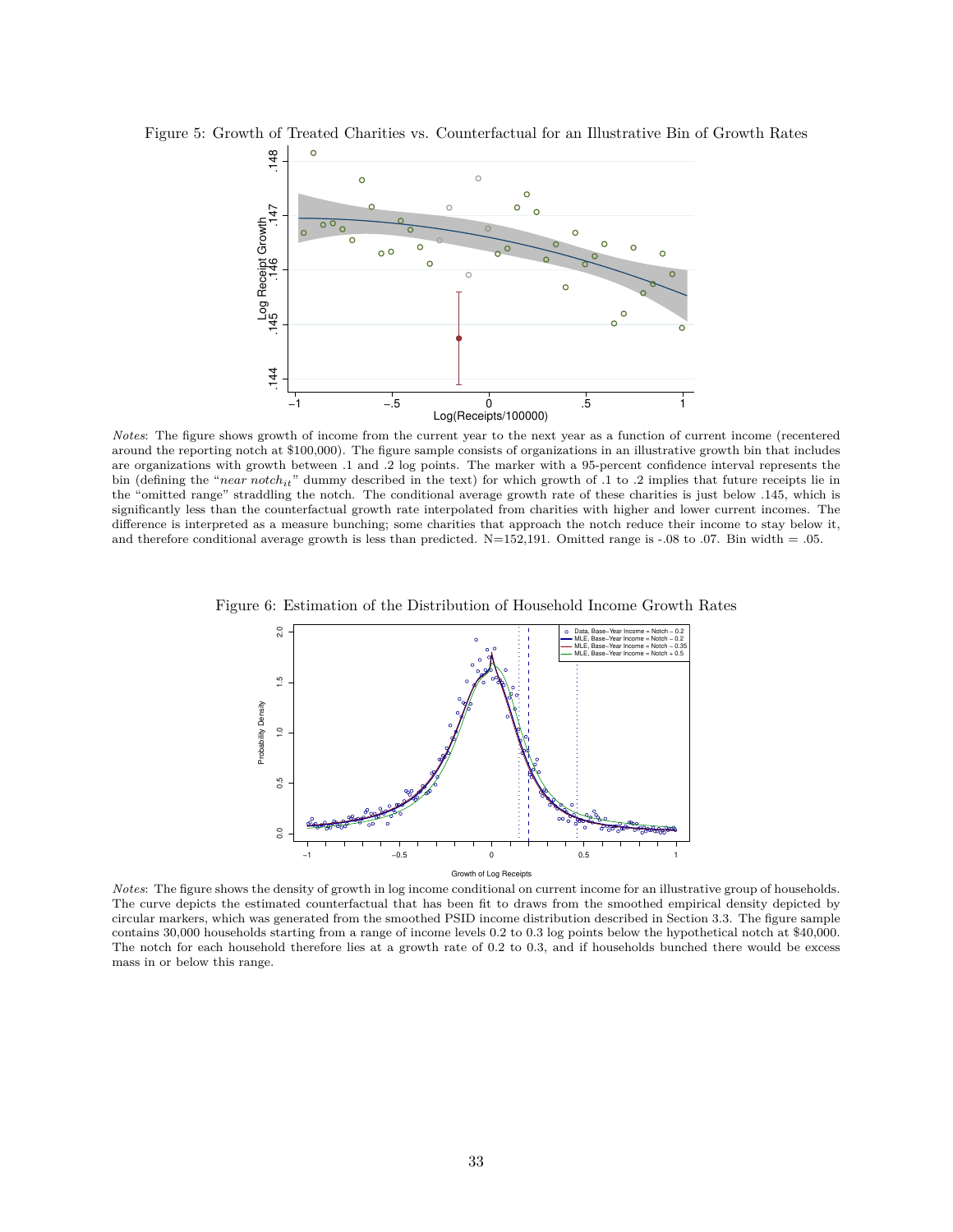

*Notes*: The dynamic bunching estimation fits growth rates from each base year of data to the next year, and the figure shows the density of log gross receipts in the next year. Details of the dynamic estimates are provided in Section 6 and Appendix B. Both the dynamic and static estimates of the counterfactual fit the observed distribution fairly closely away from the notch. The counterfactual estimated using the dynamic MLE strategy is not smooth around the notch because it allows for extensive margin responses. The two estimation strategies imply different counterfactual distributions within the omitted range around the notch and therefore give different estimates of the amount of bunching. N=2,815,026.

|  |  |  |  |  | Table 1: Bias of Static Estimates in Simulation with Extensive-Margin Responses |  |  |  |  |
|--|--|--|--|--|---------------------------------------------------------------------------------|--|--|--|--|
|--|--|--|--|--|---------------------------------------------------------------------------------|--|--|--|--|

| Responder | <b>Reduced-Mass Estimates</b> |          |          |             | Excess-Mass Estimates |          |  |  |
|-----------|-------------------------------|----------|----------|-------------|-----------------------|----------|--|--|
| Share     | Bias                          | Coverage | Root-MSE | <b>Bias</b> | Coverage              | Root-MSE |  |  |
| 0         | -90                           | 0.051    | 516      | 72          | 0.068                 | 213      |  |  |
| .01       | 2                             | 0.049    | 506      | 103         | 0.078                 | 227      |  |  |
| .02       | 103                           | 0.055    | 529      | 128         | 0.095                 | 243      |  |  |
| .05       | 438                           | 0.132    | 690      | 207         | 0.166                 | 295      |  |  |
| .10       | 1023                          | 0.450    | 1161     | 362         | 0.374                 | 423      |  |  |

*Notes*: The table shows results of static bunching estimation performed on data with *no* bunching. Thus, the estimate for each outcome should equal zero, and the coverage rate should be close to 0.05. Each row presents results for 10,000 random samples of 100,000 observations generated from the smoothed PSID income distribution described in Section 3.3. The outcome is the common bunching-ratio estimate of the average number of dollars of income foregone by bunchers: either the reduced or excess number of observations, depending on column, divided by bin width and counterfactual number of observations. The Responder Share is the percentage of observations with incomes above the threshold that exhibit extensive-margin responses, i.e. are dropped from the data. Responders are drawn at random. Hypothetical notch at income of \$40,000. Estimation using 5th-order polynomial with omitted range of \$35,000 to \$55,000.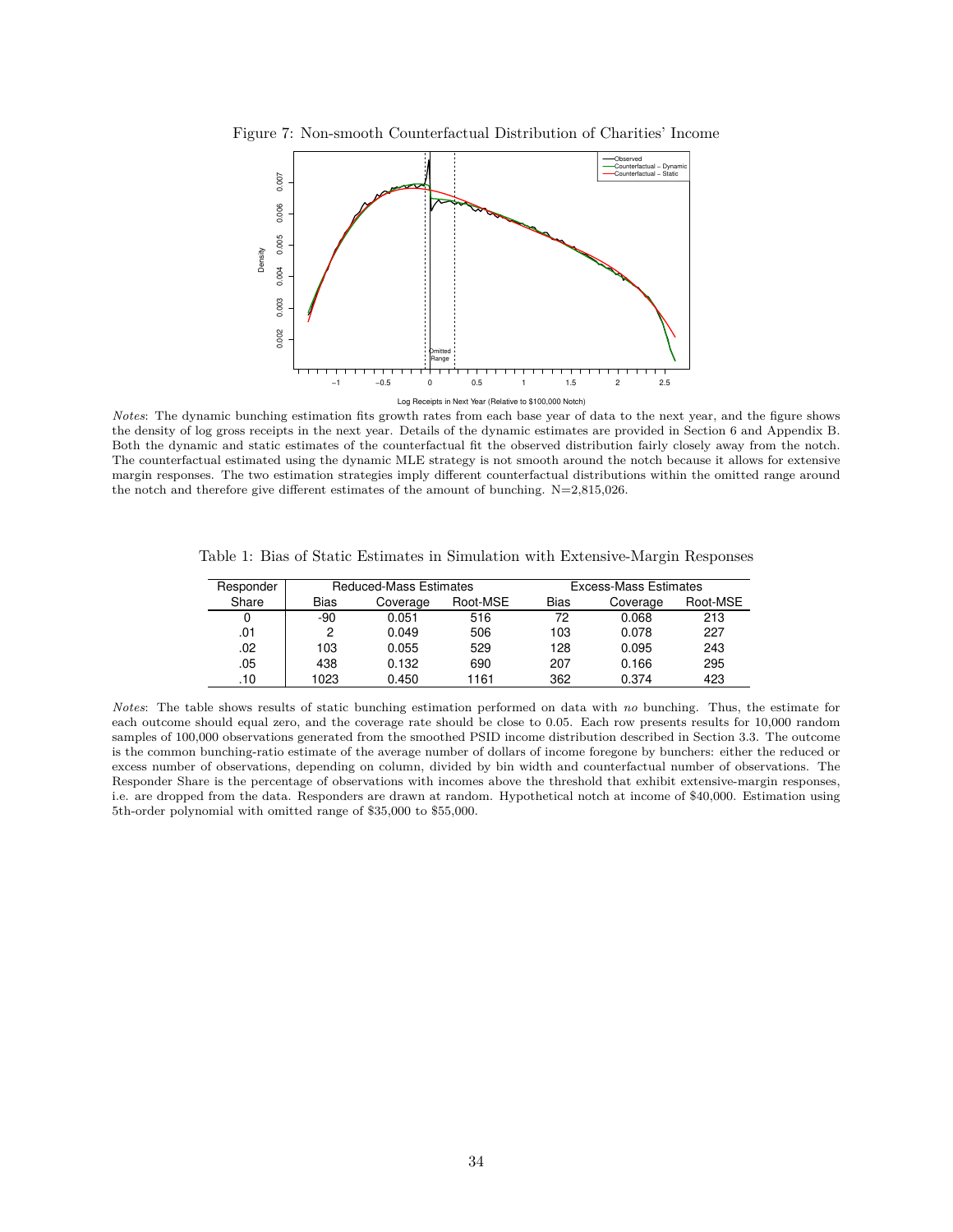| Weight on<br>Base-Year |      | Reduced-Mass Estimates |          |             | Excess-Mass Estimates |          |
|------------------------|------|------------------------|----------|-------------|-----------------------|----------|
| Potential Income       | Bias | Coverage               | Root-MSE | <b>Bias</b> | Coverage              | Root-MSE |
| 0                      | 879  | 0.358                  | 1040     | 210         | 0.161                 | 306      |
| .5                     | 251  | 0.074                  | 602      | 150         | 0.103                 | 269      |
| 1.0                    | 51   | 0.050                  | 549      | -7          | 0.051                 | 222      |
| 1.5                    | 250  | 0.074                  | 606      | -177        | 0.125                 | 285      |
| 2                      | 623  | 0.199                  | 837      | $-315$      | 0.289                 | 387      |

Table 2: Bias of Static Estimates in Simulation with Serially-Dependent Income

*Notes*: The table shows results of static bunching estimation performed on data for the year *after* bunching. Thus, the estimate for each outcome should equal zero, and the coverage rate should be close to 0.05. Each row presents results for 10,000 random samples of 100,000 observations generated from the smoothed PSID income distribution described in Section 3.3. The outcome is the common bunching-ratio estimate of the average number of dollars of income foregone by bunchers: either the reduced or excess number of observations, depending on column, divided by bin width and counterfactual number of observations. The weight on base-year potential income captures serial dependence; if the weight is  $\omega$  and, in the base-year, observed income is  $I_o$ and potential income is  $I_p$ , then next-year income depends on  $\omega I_p + (1 - \omega) I_o$ . Thus,  $\omega = 1$  implies no serial dependence on observed income,  $\omega = 0$  implies that *only* observed income matters, and  $\omega = 2$  implies that agents who bunch in the base year grow by *more* in the next year (e.g. if income is retimed from the base year to the next year). Hypothetical notch at income of \$40,000. Estimation using 5th-order polynomial with omitted range of \$35,000 to \$55,000.

Table 3: Static Bunching Estimates for Charities

|                                            | Basic     | Discontinuous | Two-Sided |
|--------------------------------------------|-----------|---------------|-----------|
| Excess mass below the notch $(*100)$       | $.148***$ | $.135***$     | .152      |
|                                            | (.020)    | (.029)        | (.093)    |
| Bunching ratio $(*100)$                    | $.592***$ | $.537***$     | $.608*$   |
|                                            | (.096)    | (.123)        | (.312)    |
| Reduction in mass above the notch $(*100)$ | $.250***$ | $.223***$     | $-.055$   |
|                                            | (.026)    | (.049)        | (.066)    |

*Notes*: The table shows deviations of the binned income distribution from a counterfactual estimated in the range of \$50-200,000. In the Basic specification, the counterfactual is a cubic in gross receipts. The Discontinuous specification allows for a discontinuity at the notch, and the Two-Sided specification allows for a separate quadratic on each side of the notch. The excess mass shows the estimated extra share of charities with incomes below the notch relative to the counterfactual, the bunching ratio is the ratio of the excess mass to the counterfactual density at the notch, and the reduction above the notch is the difference between the counterfactual and actual share above. The Basic specification indicates that .148 percent of charities appear below the notch when they shouldn't, which is roughly equal to the number of charities that should be above the notch by up to \$600 (=\$100,000\*.00592 because the bunching ratio is reported with the density in log scale). The reduction in the number of charities above the notch is significantly larger than the addition below the notch, suggesting either misspecification or missing observations, and the flexible specifications do not reconcile the two results. The sample includes observations in years up to 2007 for charities also appear in the prior year (for comparability with the dynamic estimates). Bin width  $= $250$ . N  $= 969,842$ in the range used for estimation and 2,907,476 total. \*\*\* p<0.01, \*\* p<0.05, \* p<0.1

Table 4: Simulation of Temporary Notch: No Bias with No Bunching

| Variable   | Bias       | Coverage | Root-MSE |
|------------|------------|----------|----------|
| Log Income | $-0.00015$ | 0.07     | 0.001    |
| Income     | $-5.85$    | 0.07     | 31.46    |
| Cross      | $-0.00005$ | 0.06     | 0.003    |

*Notes*: The table shows results of temporary-notch dynamic bunching estimation performed on data with *no* bunching. Thus, the estimate for each outcome should equal zero, and the coverage rate should be close to 0.05. 10,000 random samples of 100,000 observations were generated from the smoothed PSID income distribution described in Section 3.3. Each row presents results for an outcome: "Income" is log taxable income, "Cross" is a dummy for having income above the level of the bin corresponding to the notch, and the "Bunching Ratio" is the product of the Income effect and the counterfactual average income level. Hypothetical notch at income of \$40,000. Estimation using 3rd-order polynomial in log income with treatment and other bins of width 0.2.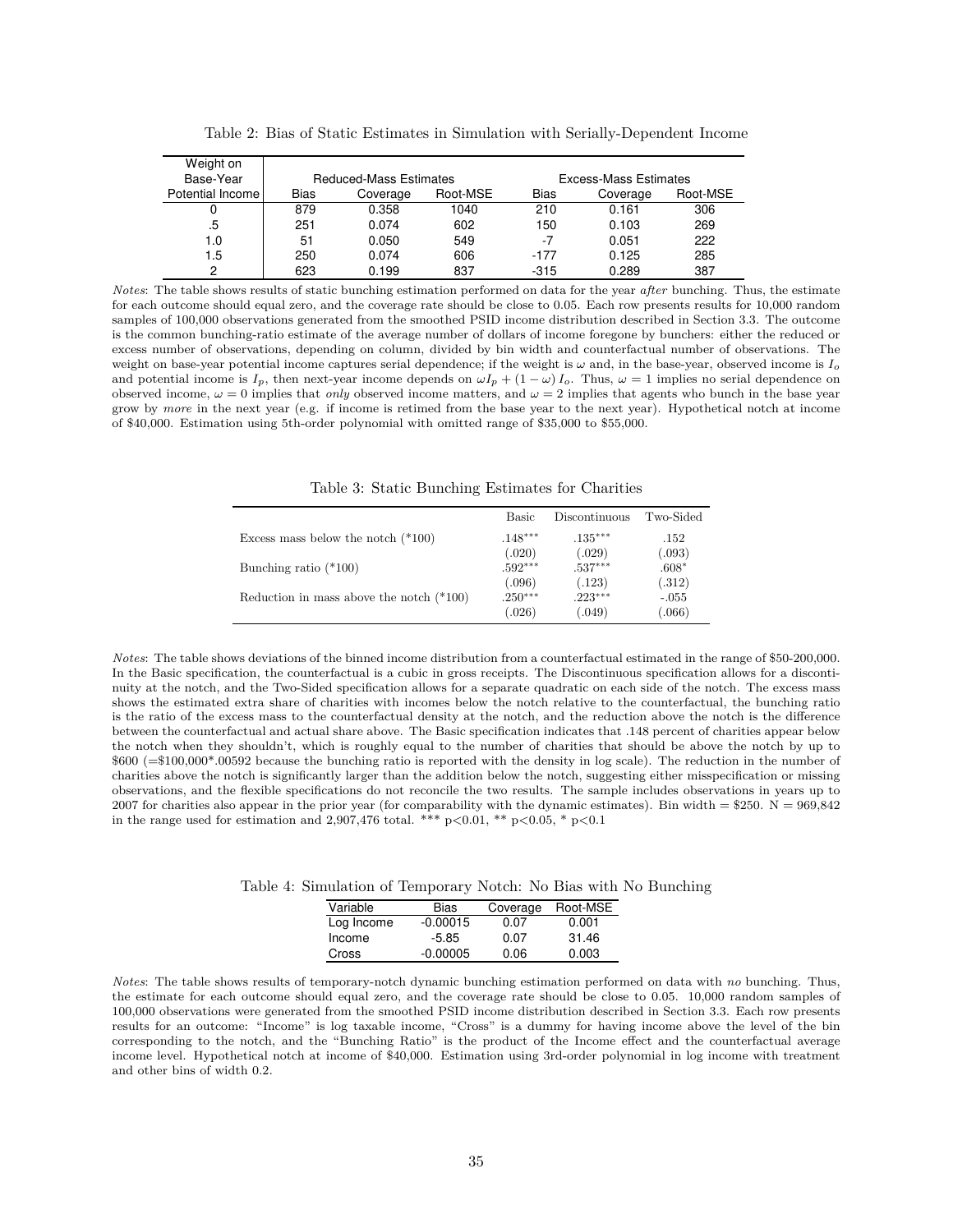| Weight on        | Estimated | Base-Year  | Base-Year | Next-Year  | Next-Year |
|------------------|-----------|------------|-----------|------------|-----------|
| Potential Income | Weight    | Log Income | Cross     | Log Income | Cross     |
| 0                | 0.06      | $-0.038$   | $-0.419$  | $-0.036$   | $-0.419$  |
|                  | (0.195)   | (0.001)    | (0.006)   | (0.008)    | (0.006)   |
| 0.5              | 0.605     | $-0.038$   | $-0.419$  | $-0.015$   | $-0.004$  |
|                  | (0.196)   | (0.001)    | (0.006)   | (0.008)    | (0.003)   |
|                  | 1.116     | $-0.038$   | $-0.419$  | 0.004      | $-0.004$  |
|                  | (0.197)   | (0.001)    | (0.006)   | (0.008)    | (0.003)   |
| 1.5              | 1.598     | $-0.038$   | $-0.419$  | 0.023      | $-0.004$  |
|                  | (0.199)   | (0.001)    | (0.006)   | (0.008)    | (0.003)   |
| 2                | 2.049     | $-0.038$   | $-0.419$  | 0.04       | $-0.004$  |
|                  | (0.202)   | (0.001)    | (0.006)   | (0.008)    | (0.003)   |

Table 5: Temporary-Notch Simulations by Outcome and Degree of Serial Dependence of Income

*Notes*: The table shows results of temporary-notch dynamic bunching estimation performed on data in the year with bunching ("Base-Year") and the subsequent year ("Next-Year"). Each row presents results of 10,000 random samples of 100,000 observations generated from the smoothed PSID income distribution described in Section 3.3, with weights determining serial dependence of income as described in the notes of Table 2. Outcomes across columns include the estimate of the weight on base-year potential income, log income, and the "Cross" dummy for having income above the notch. Each cell contains the average estimate of the effect of being in the treated range around the notch, and the standard deviation of the estimates appears in parentheses. Bunching reduces income and crossing in Year 1, and if potential income does not have weight equal to 1 then this affects income and crossing in year 2. Hypothetical notch at income of \$40,000. Estimation using 3rd-order polynomial in log income with treatment and other bins of width 0.2.

Table 6: Temporary-Notch Estimates for Charities

|                          | 2007     | 2008    | 2009          | 2010          | 2011         | 2012          |
|--------------------------|----------|---------|---------------|---------------|--------------|---------------|
| Log Receipts             | $-0.001$ | 0.009   | $-0.003$      | $-0.007$      | $-0.013$     | $-0.018$      |
|                          | (0.010)  | (0.008) | $(0.001)$ *** | (0.008)       | (0.009)      | (0.012)       |
| Cross 2009 Threshold     | 0.003    | 0.006   | $-0.104$      | $-0.022$      | $-0.020$     | $-0.018$      |
|                          | (0.008)  | (0.008) | $(0.007)$ *** | $(0.008)$ *** | $(0.008)$ ** | $(0.010)*$    |
| Same Receipts as in 2009 | $-0.000$ | 0.001   |               | 0.005         | 0.004        | 0.007         |
|                          | (0.001)  | (0.002) |               | $(0.002)$ **  | $(0.002)*$   | $(0.003)$ *** |
| <b>Observations</b>      | 48.716   | 107,579 | 105,160       | 127,855       | 115,601      | 104,760       |

*Notes*: The table shows the results of regressions of three different variables on a quadratic function of binned log receipts in 2009 and a "Near Notch" dummy for the bin that straddles the \$500,000 notch for that year. The table shows the estimate of the coefficient on the "Near Notch" dummy, which represents the causal effect of having income near the notch in 2009. The first row shows that log receipts of charities near the threshold in 2009 are significantly lower than expected in that year, as expected due to bunching. Point estimates remain negative in subsequent years but standard errors are large. The outcome in the second row is a dummy for crossing the level of growth corresponding to the notch ("Cross" as defined in the text). The coefficients indicate charities experience a significant, permanent reduction of at least one percentage point in the probability of having income over \$500,000 in any year after 2009. The outcome for the third row is an indicator equal to one if the charity is in the same log receipts bin that it is in 2009, and the results indicate that charities are significantly less likely to have grown out of their bin in 2009. In years before 2009 there are no significant differences between the treated charities and the interpolated counterfactual. Robust Huber-White standard errors are displayed. Bins have width .155 and extend from 1.615 log points below the notch to 3.19 log points above it (roughly \$100,000 to \$12 mil). These parameters give 35 control bins in addition to the treatment bin, and bunching estimates are robust to changes in these parameter choices. \*\*\* p<0.01, \*\* p<0.05, \* p<0.1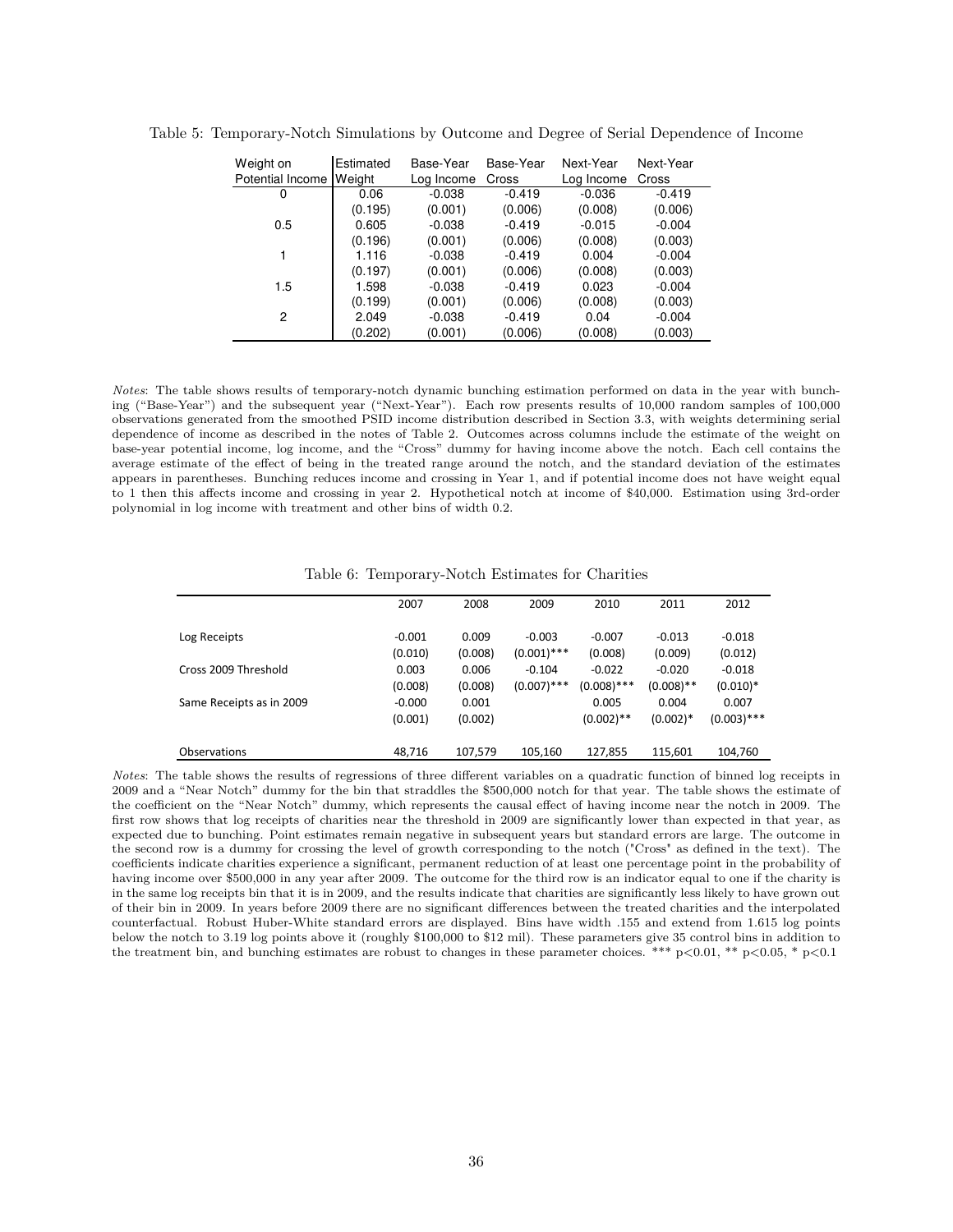|  |  |  |  |  | Table 7: Dynamic OLS Estimates in Simulation with Serially-Dependent Income |  |  |
|--|--|--|--|--|-----------------------------------------------------------------------------|--|--|
|--|--|--|--|--|-----------------------------------------------------------------------------|--|--|

| Variable   | Bias        | Coverage | Root-MSE |
|------------|-------------|----------|----------|
| Log Income | $-0.000003$ | 0.053    | 0.001    |
| Income     | $-0.105$    | 0.053    | 38.46    |
| Cross      | $-0.005$    | 0.059    | 0.017    |

*Notes*: The table shows results of OLS dynamic bunching estimation performed on data with bunching occurring in the base year but *no* bunching and *no* extensive margin responses in the next. Thus, the estimate for each outcome should equal zero, and the coverage rate should be close to 0.05. 10,000 random samples of 100,000 observations were generated from the smoothed PSID income distribution described in Section 3.3. "Log Income" is the estimated effect of moving to the omitted range, which will be negative if households bunch. "Cross" is a dummy for having income growth putting the household above the notch or its equivalent for the household's starting income and growth bin. Hypothetical notch at income of \$40,000. Estimation using log income, omitted base-year range of 10.55 to 10.65, and growth rate bins of width 0.1.

Table 8: Dynamic OLS Estimates for Charities

|            |                        | (2)                    | (3)                   | (4)                    | (5)                   | (6)                    |                       | (8)                    | (9)                    | (10)                   |                      | (12)                   |
|------------|------------------------|------------------------|-----------------------|------------------------|-----------------------|------------------------|-----------------------|------------------------|------------------------|------------------------|----------------------|------------------------|
| Near Notch | $-0.053***$<br>(0.009) | $-0.021***$<br>(0.007) | $-0.018**$<br>(0.007) | $-0.015***$<br>(0.007) | $-0.016**$<br>(0.007) | $-0.017***$<br>(0.006) | $-0.016**$<br>(0.008) | $-0.015***$<br>(0.006) | $-0.017***$<br>(0.005) | $-0.022***$<br>(0.006) | $-0.012*$<br>(0.007) | $-0.014***$<br>(0.005) |
| N          | 307.526                | 260,209                | 261,771               | 256,548                | 252,669               | 247,364                | 245,228               | 240,193                | 234,728                | 231,303                | 225,570              | 221.296                |

Notes: *Notes*: The table shows the results of regressing a dummy for crossing the level of growth corresponding to the notch ("Cross" as defined in the text) (t) years in the future on the "Near Notch" dummy for bins that straddle the notch in the next year, controlling for bins of growth rate (of width .1) and a quadratic function of current receipts. The coefficients show charities a significant reduction of at least one percentage point in the probability of crossing the notch at all horizons. The sample includes charities within one log point of the notch in any starting year from 1990 to 1997 and growing by 0 to 1 log points. Standard errors are clustered by state. \*\*\* p<0.01, \*\* p<0.05, \* p<0.1

Table 9: Dynamic MLE Estimates in Simulation with Serially-Dependent Income

| Variable             | Bias      | Coverage | Root-MSE |
|----------------------|-----------|----------|----------|
| Share Bunching       | $-0.0003$ | 0.049    | 0.008    |
| Income Reduction     | $-9.20$   | 0.049    | 241.1    |
| <b>Share Exiting</b> | 0.0039    | 0.052    | 0.025    |

*Notes*: The table shows results of MLE dynamic bunching estimation performed on with bunching occurring in the base year but *no* bunching and *no* extensive margin responses. Thus, the estimate for each outcome should equal zero, and the coverage rate should be close to 0.05. 10,000 random samples of 10,000 observations were generated from the smoothed PSID income distribution described in Section 3.3. "Bunching" is the percentage of households, of those that would have moved into the reduced range, who instead bunch below the notch. "Extensive Margin" is the percentage of households, of those that would have crossed from below the notch to above, who instead exit the sample. Hypothetical notch at income of \$40,000. Estimation using log income and omitted range of 10.5 to 10.9.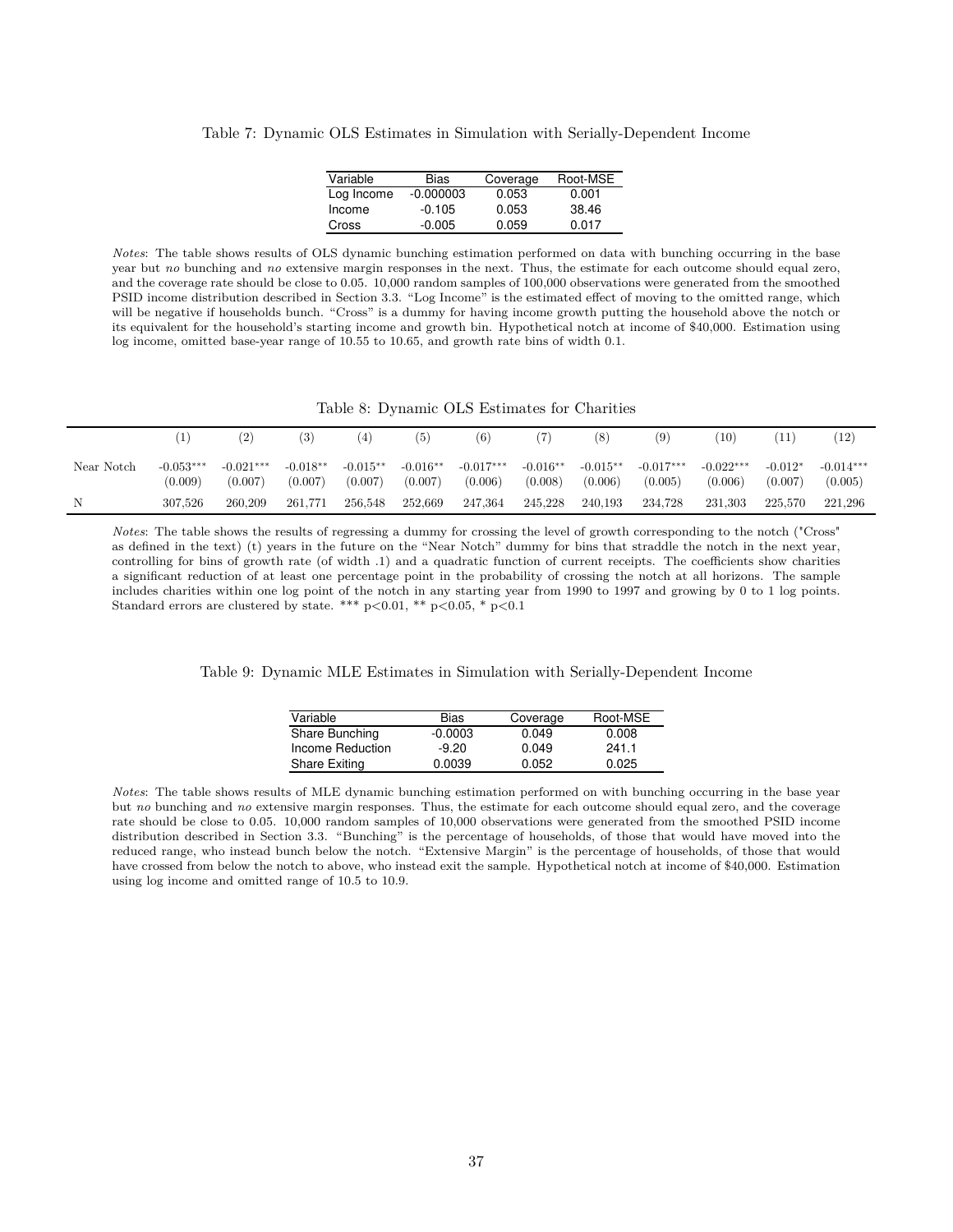|           | Dynamic                                                                      |
|-----------|------------------------------------------------------------------------------|
|           | 1991-2007                                                                    |
|           |                                                                              |
|           | $0.026***$                                                                   |
|           | (.003)                                                                       |
|           | $0.005***$                                                                   |
|           |                                                                              |
|           | (.001)                                                                       |
|           | $0.080***$                                                                   |
|           | (.004)                                                                       |
|           | $0.093***$                                                                   |
|           | (.005)                                                                       |
|           |                                                                              |
| $.194***$ | $0.103***$                                                                   |
|           | (.007)                                                                       |
|           | $0.354***$                                                                   |
|           | (.012)                                                                       |
|           |                                                                              |
|           | $404.92***$                                                                  |
|           | (65.14)                                                                      |
| 2,196,564 | 2,815,026                                                                    |
|           | Static<br>1991-2007<br>(.017)<br>$.293***$<br>(.019)<br>753.21***<br>(67.04) |

#### Table 10: MLE Estimates for Charities

*Notes*: The table shows the results of maximum likelihood dynamic bunching estimation, along with static estimates on similar sample for comparison. The top panel of the figure provides estimates from the dynamic design that cannot be obtained from the static approach. The top two parameter estimates indicate that charities that approach the notch from below are significantly more likely to manipulate receipts to remain below the notch in the next year. The next two parameter estimates imply that significant share of the charities with current income below the notch should grow to an income level above the notch but instead exit from the sample. The lower panel shows that the static approach overestimates the excess number of organizations just below the notch and underestimates the number that should be just above it. All regressions allow for attrition that can vary with current income as described in the text. The sample size for static estimation is smaller than that for dynamic because the latter includes all charities appearing in the base year while the former excludes charities that were missing or far above the notch in the next year, but static estimates are rescaled to have the same denominator as the dynamic estimates for comparability. Standard errors for dynamic estimates are calculated numerically. \*\*\* p<0.01, \*\* p<0.05, \* p<0.1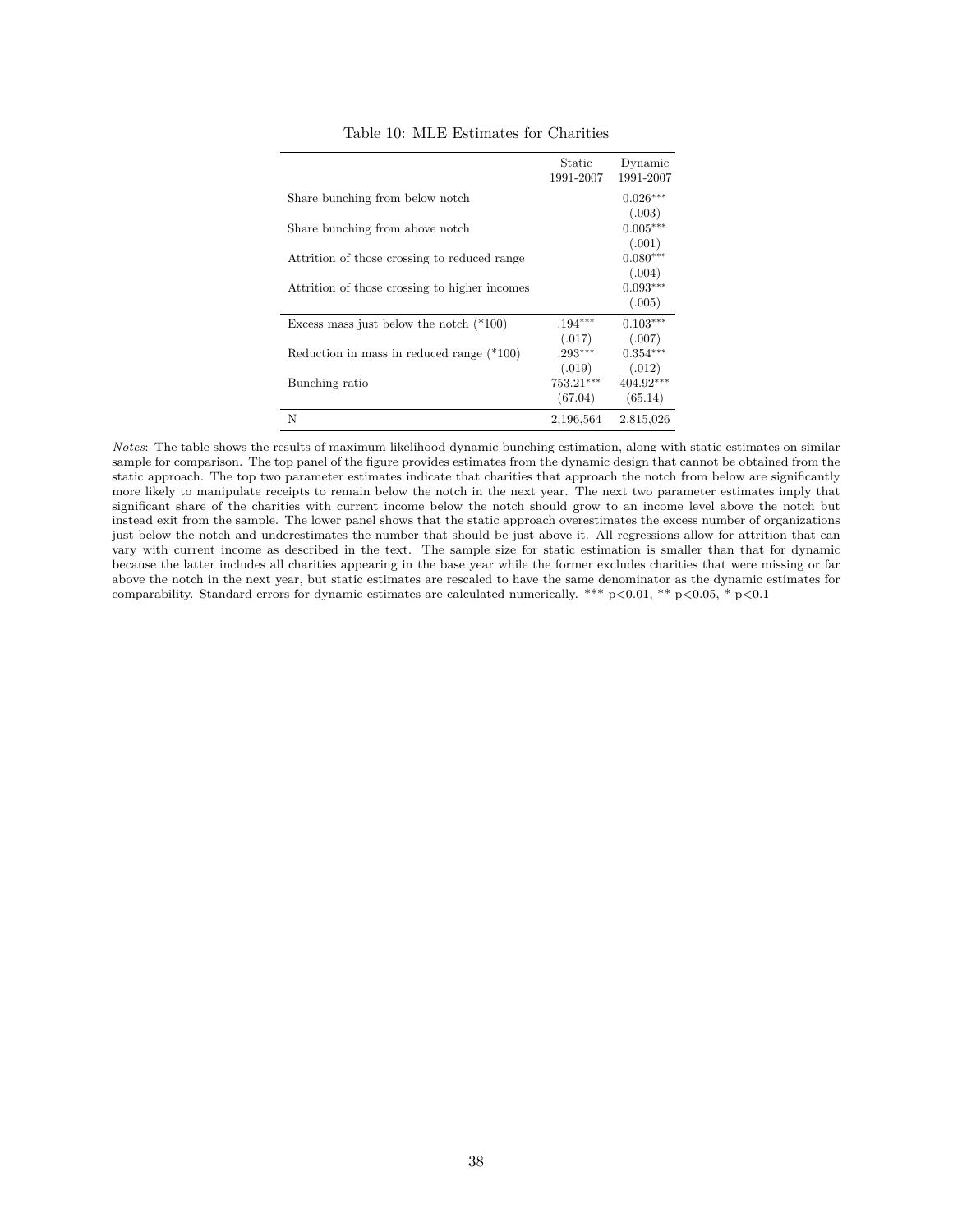## **Appendix A - Examples of Serial Dependence**

First, consider a simple discrete income distribution  $d = \left\lceil \frac{d}{d} \right\rceil$  $d_1$   $d_2$   $d_3$   $d_4$  that is left-multiplied by a transition matrix  $\Gamma$ 1

$$
T = \left[\begin{array}{cccc} 1 & 0 & 0 & 0 \\ 0 & 1 & 0 & 0 \\ 0 & .05 & .95 & 0 \\ 0 & 0 & 0 & 1 \end{array}\right]
$$

The matrix T provides a discrete-case example with perfect serial dependence and a stochastic compliance cost that causes some bunching in the form of shifting of mass from  $d_3$  to  $d_2$ . If the initial distribution is  $\lceil$ .4 .3 .2 .1 , then the distribution after one period is  $\begin{bmatrix} .4 & .31 & .29 \end{bmatrix}$ . . A counterfactual distribution estimated from a linear combination of  $d_1$  and  $d_4$  will correctly recover the initial values of  $d_2$  and  $d_3$ and the amount of bunching that occurred. The limit distribution, however, is  $\begin{bmatrix} .4 & .5 & 0 & .1 \end{bmatrix}$  . The researcher estimating the same linear counterfactual would obtain a bunching estimate of .2. Such an estimate reflects the full accumulation of excess mass over numerous periods' choices rather than a description of the choice itself. If one were to generalize T to include positive probabilities of transition between each pair of states then the empirical challenge would be even greater because today's bunching would affect tomorrow's values of  $d_1$  and  $d_4$ , and bunching estimation relies on the assumption that the distribution is unaffected at levels sufficiently far from the notch. Static estimation would not identify the share of agents that will bunch or the amount by which they will be willing to reduce income (respectively b and  $\bar{\delta}$  in the model of Section 3) but rather some unknown function of these parameters and the rates of transition between different income levels.

Alternatively, suppose the conditional distribution of income in the next period is discrete-continuous with strictly positive mass at today's income level. Say that income has observed distribution  $f_t(y_t)$ in the current year, and the pre-bunching (counterfactual) cumulative distribution function (cdf) for the following year is given by  $F_{t+1} (y_{t+1}) = \int G_{t+1} (y_{t+1}|y_t) f_t (y_t) dy$ , with  $G_t (y_{t+1}|y_t) = \alpha \cdot 1_{\{y_{t+1} \ge y_t\}} +$  $(1 - \alpha) H_t(y_{t+1}|y_t)$  for some constant  $\alpha \in (0,1)$  and continuous cdf  $H_t(y_{t+1}|y_t)$ . Say there is a notch at  $y_t = n$  and bunching at the notch in current year. Then  $\lim_{y_{t+1} \to n^+} F_{t+1}(y_{t+1}) - \lim_{y_{t+1} \to n^-} F_{t+1}(y_{t+1}) =$  $\lim_{y_{t+1}\to n^+} \int \left[ \alpha \cdot 1_{\{y_{t+1}\geq y_t\}} + (1-\alpha) H_t(y_{t+1}|y_t) \right] f_t(y_t) dy - \lim_{y_{t+1}\to n^-} \int \left[ \alpha \cdot 1_{\{y_{t+1}\geq y_t\}} + (1-\alpha) H_t(y_{t+1}|y_t) \right] f_t(y_t) dy =$  $\alpha \left[ \lim_{y_{t+1} \to n^+} F_t (y_{t+1}) - \lim_{y_{t+1} \to n^-} F_t (y_{t+1}) \right] \neq 0.$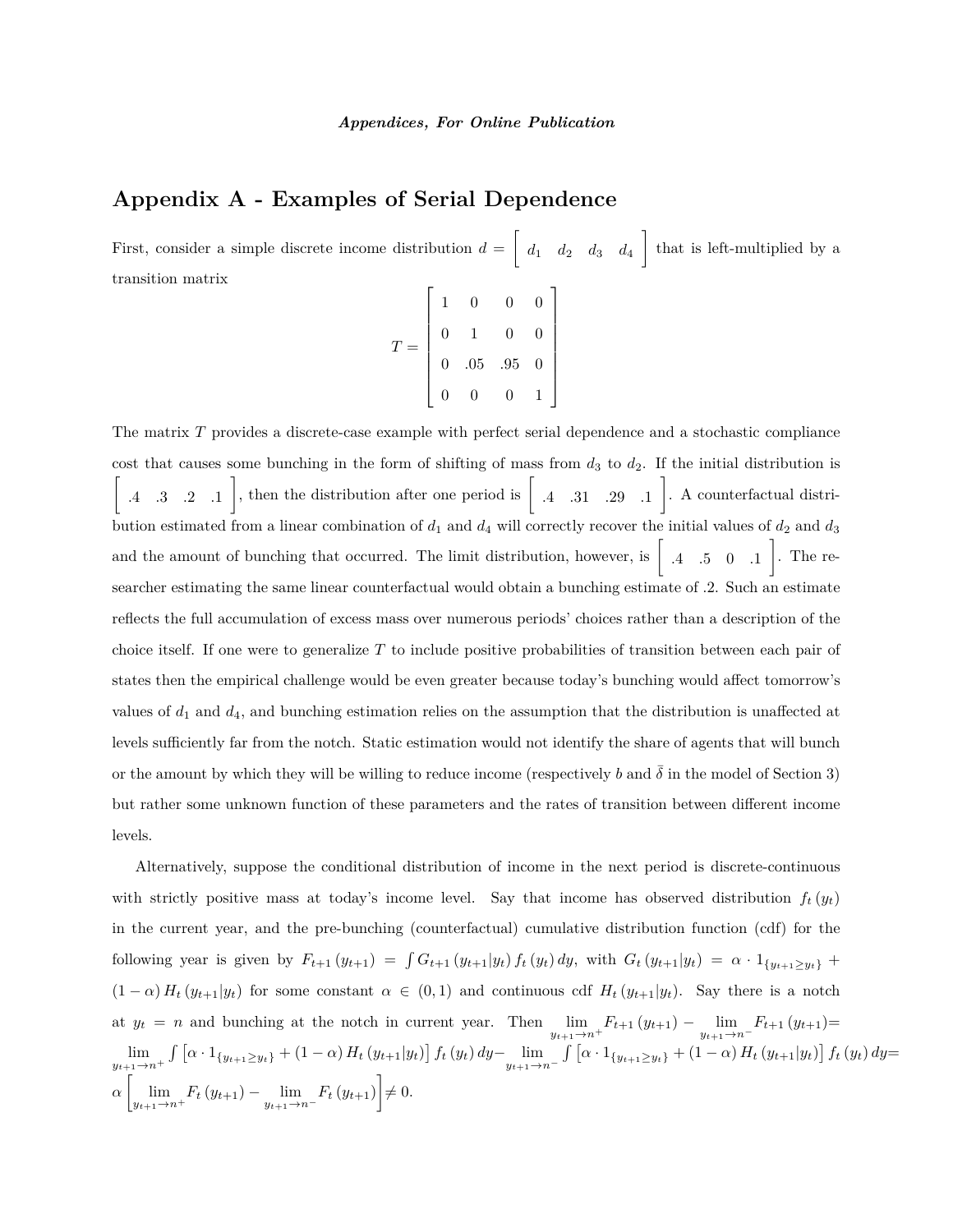## **Appendix B - Details of Dynamic Bunching Designs**

#### **1. Ordinary Least Squares**

This appendix describes a useful outcome in binning designs and then bin selection. The useful outcome provides a direct estimate of the share of agents that bunch. Consider a growth rate range/bin of  $[\gamma, \gamma + .1]$ , a notch  $\rho_{it+1}$ , a bunching (excess-mass) range of width  $\omega_E$ , and bins of current income  $r_{it}$  with minimum values denoted by  $rmin_{it}$ . The treatment bin of current income has minimum value  $rmin_{it} = \rho_{it+1} - \omega_E$ γ. Agents with income at the minimum of this bin will cross the notch if they grow by  $γ + ω_E$ . Other agents in the bin will cross the notch if growth is greater than  $\gamma + \omega_E - (r_{it} - rmin_{it})$ . Let  $cross_{\gamma it} =$  $1 [g_{it} > \gamma + \omega_E - (r_{it} - rmin_{it})]$ . This same outcome is relevant for all observations, regardless of bin, and indicates whether the agent achieves growth at a rate that *would* correspond to the notch if the observation were in the treatment bin. Because  $cross_{\gamma it}$  only has significance for the treatment bin, the probability that  $cross_{\gamma it} = 1$  should be reduced in the bin of interest by the share of agents that bunch, and it should not be affected for other bins. This outcome for growth bin  $\gamma$  can then be generalized to all levels of growth by defining  $cross_{it} = \sum_{\gamma} (cross_{\gamma it} * \mathbf{1} [\gamma \le growth_{it} < \gamma + .1]).$ 

One issue to be considered for any binning approach to bunching estimation is bin selection. In the dynamic binning designs, the treatment bins with  $NearNotch_{it} = 1$  should be constructed so as not selected on bunching status. Thus, for each growth bin  $\gamma$ , the treated bin (denoted here by indicator  $NearNotch_{\gamma it}$ ) should not differ in the number of agents from what would be predicted by a counterfactual constructed from other bins. This suggests a test that the choice of bins is reasonable: estimate equation 3 separately for each growth rate range, using the base-year bin count as the "outcome," and then test the hypothesis that  $\forall \gamma$ , NearNotch<sub> $\gamma$ it</sub> has no effect on bin count. In the charity application, this test fails to reject, with p-value .1361. Marx (2018) provides a figure depicting this test for charities with growth of log receipts in the range of  $[0.1, 0.2)$ , which appears similar to Figure 5 here but shows that the count in the treatment bin is in line with the counterfactual. The choice of bin width and location remains ad-hoc, as it has been throughout the bunching literature; an econometric procedure for optimal bin construction remains a topic for future research.

#### **2. Maximum Likelihood Estimation**

It is possible to perform maximum likelihood estimation by estimating a flexible function for the pdf and constraining it to integrate to unity, but starting from the cdf offers several advantages. First, it is desirable to estimate excess attrition among those who cross the notch or points of sample truncation, and the cdf gives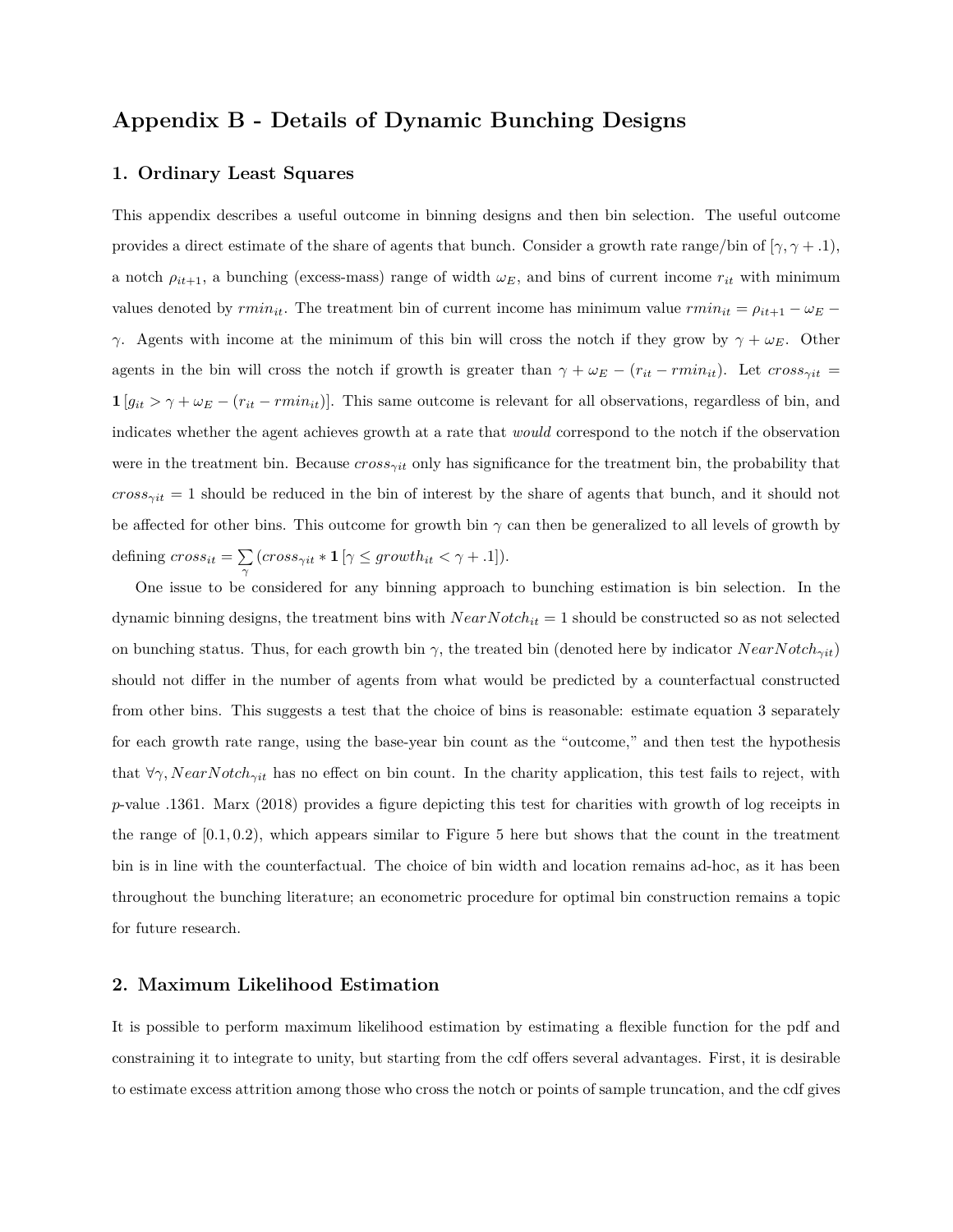the probabilities of these occurrences. Second, the cdf makes it straightforward to constrain the reduced mass to equal the bunching mass (except for differences due to systematic attrition). Third, truncation requires integration of the likelihood between limits that vary with the level of current receipts, a practical issue for programs performing multidimensional integration. A disadvantage of specifying the cdf is the need for functions that appear more arbitrary than their derivatives. For example, I include inverse tangents to allow for curvature at growth rates close to zero because the derivative of arctan  $(x)$  is  $\frac{1}{1+x^2}$ .

As noted in equation 4, the latent cdf of conditional growth for the Laplace family of distributions can be written as

$$
F^*(g_{it}|r_{it},\Theta) = \begin{cases} \exp(P_l(g_{it},r_{it},\Theta)) & g_{it} < \theta \\ 1 - \exp(P_u(g_{it},r_{it},\Theta)) & g_{it} \ge \theta \end{cases}.
$$

To simplify notation slightly, I will hereafter omit the subscripts on  $g_{it}$  and  $r_{it}$ . I am able to obtain a reasonable fit for the both the PSID and charity data with slight variants of the following structure.

$$
P_l(g,r,\theta) = \pi_{0,0}^l + \pi_{0,1}^l r + \pi_{0,2}^l r^2 + (\pi_{1,0}^l + \pi_{1,1}^l r + \pi_{1,2}^l r^2) (g-\theta) + (\pi_{2,0}^l + \pi_{2,1}^l r + \pi_{2,2}^l r^2) [\exp(g-\theta) - 1]
$$

$$
+\left(\pi_{3,0}^l+\pi_{3,1}^l r+\pi_{3,2}^l r^2\right) \left[\exp\left(-\left(g-\theta\right)^2\right)-1\right]+\left(\pi_{4,0}^l+\pi_{4,1}^l r+\pi_{4,2}^l r^2\right) \arctan\left(\left(\pi_{5,0}^l+\pi_{5,1}^l r+\pi_{5,2}^l r^2\right)\left(g-\theta\right)\right)\right]
$$

$$
P_u(g,r,\theta) = h(r) + \left(\pi_{1,0}^u + \pi_{1,1}^u r + \pi_{1,2}^u r^2\right)(g-\theta) + \left(\pi_{2,0}^u + \pi_{2,1}^u r + \pi_{2,2}^u r^2\right)\left[\exp\left(-(g-\theta)\right) - 1\right]
$$

$$
+\left(\pi_{3,0}^{u}+\pi_{3,1}^{u}r+\pi_{3,2}^{u}r^{2}\right)\left[\exp\left(-\left(g-\theta\right)^{2}\right)-1\right]+\left(\pi_{4,0}^{u}+\pi_{4,1}^{u}r+\pi_{4,2}^{u}r^{2}\right)\arctan\left(\left(\pi_{5,0}^{u}+\pi_{5,1}^{u}r+\pi_{5,2}^{u}r^{2}\right)\left(g-\theta\right)\right)\right]
$$

I now list, and impose as needed, conditions to constrain  $F^*(g|r, \Theta)$  to have properties of a cumulative distribution function. First, the function must have infimum 0 and supremum 1. The appropriate limits can be achieved by two sets of restrictions on the parameters:

1.  $(\pi_{1,0}^l + \pi_{1,1}^l r + \pi_{1,2}^l r^2) < 0 \Rightarrow \lim_{g \to -\infty} P_l(g, r, \Theta) = -\infty \Leftrightarrow \lim_{g \to -\infty} F^*(g|r, \Theta) = 0$ 2.  $\left(\pi_{1,0}^u + \pi_{1,1}^u r + \pi_{1,2}^u r^2\right) < 0 \Rightarrow \lim_{g \to \infty} P_u(g, r, \Theta) = -\infty \Leftrightarrow \lim_{g \to \infty} F^*(g|r, \Theta) = 1$ 

Both constraints are easily implemented by using exponentiated coefficients in the numerical maximization.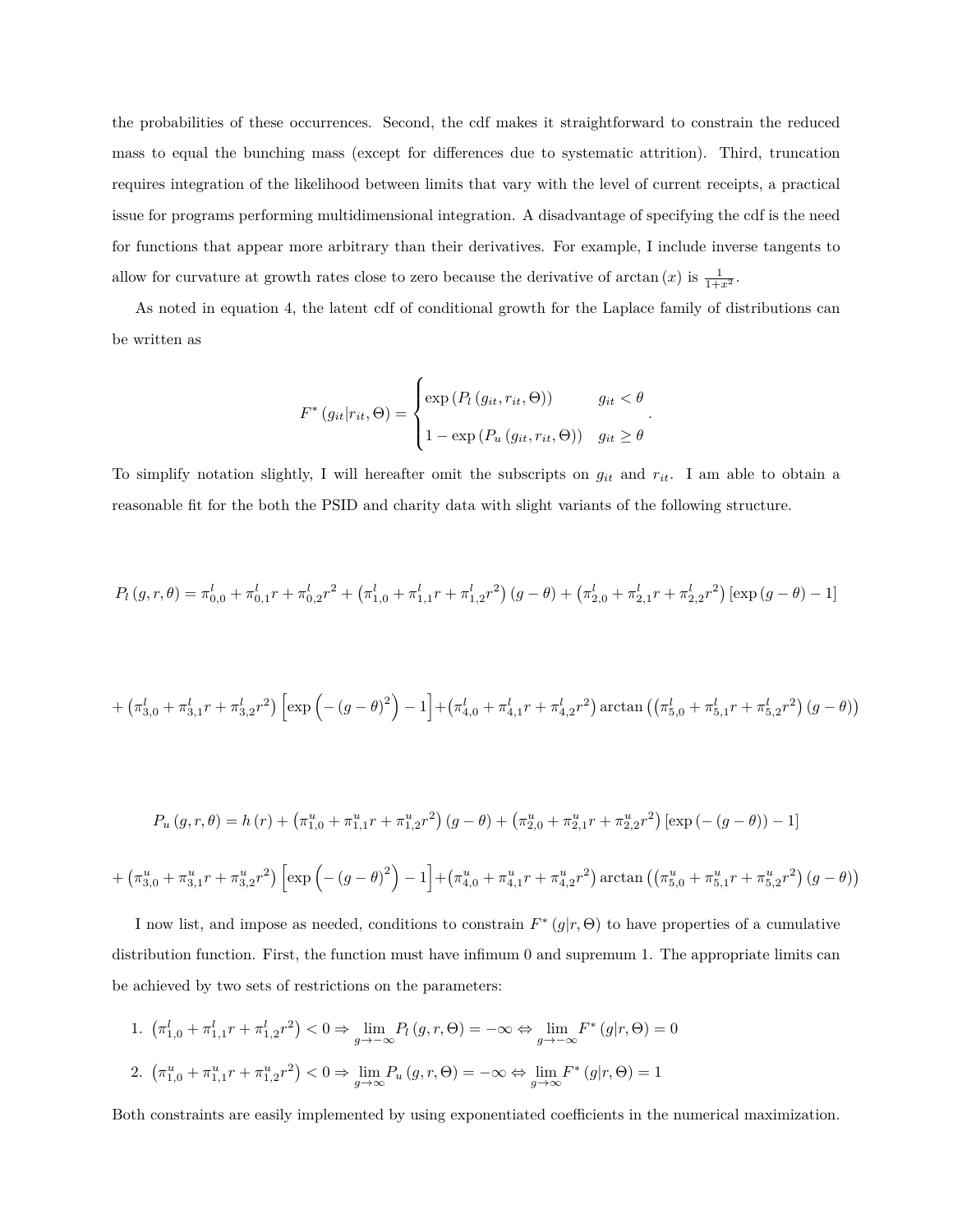Second,  $F^*(g|r, \Theta)$  must be nondecreasing. Because the posited functional form has one point of nondifferentiability at  $g = \theta$ , the nondecreasing property requires  $\lim_{g \to \theta^-} F^*(g|r, \Theta) \leq \lim_{g \to \theta^+} F^*(g|r, \Theta)$ . I require this relation to hold with equality, giving continuity of the cdf and ruling out point mass at a growth rate of θ. This gives

$$
\exp(P_l(\theta, r, \Theta)) = 1 - \exp(P_u(\theta, r, \Theta))
$$

$$
\exp(\pi_{0,0}^l + \pi_{0,1}^l r + \pi_{0,2}^l r^2) = 1 - \exp(h(r))
$$

$$
3. h(r) = \log(1 - \exp(\pi_{0,0}^l + \pi_{0,1}^l r + \pi_{0,2}^l r^2))
$$

The implied latent density is

$$
f^*(g_{it}|r_{it},\Theta) = \begin{cases} P'_l(g,r,\Theta) \exp(P_l(g,r,\Theta)) & g < \theta \\ -P'_u(g,r,\Theta) \exp(P_u(g,r,\Theta)) & g \ge \theta \end{cases}
$$

where  $P'_{l}(g, r, \Theta) =$  and  $P'_{u}(g, r, \Theta)$  are derivatives with respect to g. These derivatives can be assured of the correct sign by exponentiating each of the relevant coefficients, but this would impose more than is required because nonnegativity of the density does not necessitate that *all* the coefficients have the same sign. In practice, I instead impose a prohibitive penalty on the value of the likelihood function if the pdf is negative for any observations. Similarly, I do not impose conditions 1 and 2, which arise naturally during the optimization, but I do impose condition 3, which has the added benefit of reducing the number of parameters to be estimated. I set the location parameter  $\theta = 0$  for the PSID data, and doing so for the charity application gives very similar results to using a nonparametric estimate of the mode, as detailed by Marx (2018). One could also exclude observations with current receipts in the omitted region or allow the density to be discontinuous in  $r$  at the threshold for the base-year notch.

This completes the specification of the latent distribution. The observed distribution  $F(g^*|r, \Theta, \Omega)$ involves modifications for bunching and attrition through parameters  $\Omega$ . I describe these modifications in steps and then present the comprehensive function for  $F(g^*|r, \Theta, \Omega)$ .

To measure bunching I estimate b, the share of mass from the reduced region that instead appears in the bunching region. I estimate two parameters for b, allowing the bunching propensity to depend on whether base-year income is above the notch, but require the bunching mass to equal the reduced mass regardless. I define a notch  $\rho$  and allow agents to shift income from a reduced range of width  $\omega_R$  to a region of width  $\omega_E$ . Thus, there is excess mass B in the bunching region  $g+r \in [\rho - \omega_E, \rho)$  that would otherwise lie in the reduced region  $g + r \in [\rho, \rho + \omega_R)$ . Combining these ranges gives an omitted region of  $g + r \in [\rho - \omega_E, \rho + \omega_R)$ .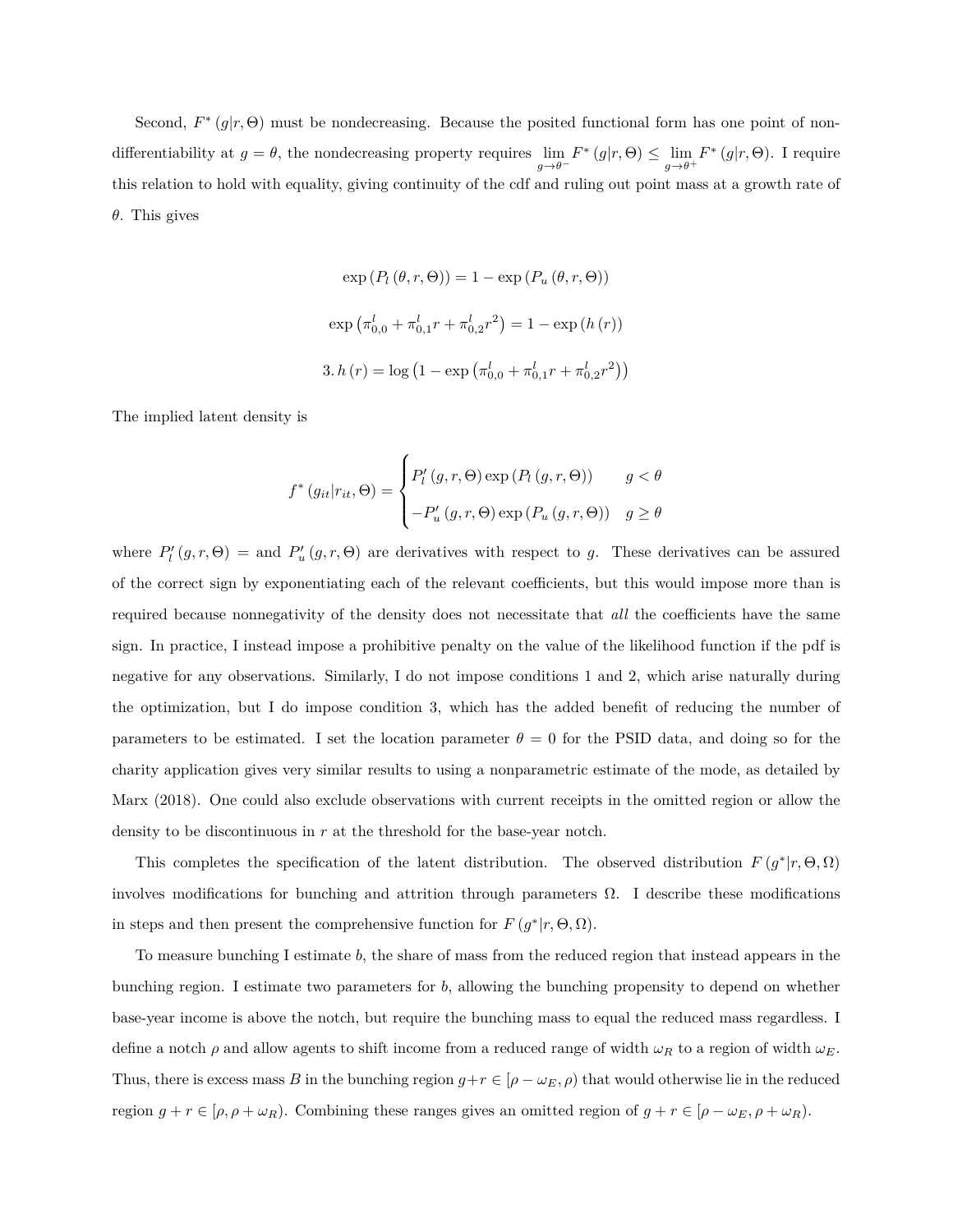Agents moving to the omitted region are excluded from identification of the latent distribution. However, these observations should be incorporated into the observed distribution to estimate bunching and attrition parameters. To do this I generate a variable  $g*$  equal to  $(\rho + \omega_R - r)$  for agents moving to the reduced range,  $(\rho - r)$  for charities moving to the bunching range, and g for other charities. The fact that g∗ is assigned as such is then incorporated into the likelihood function. Missing and bunching observations could be assigned to any value of  $g^*$ ; identification uses the count of missing and the count of omitted and not the location of either.

Next, one must model attrition. I allow for 3 channels through which agents observed in the base year go unobserved in the next year. First, I truncate the samples at a lower-bound growth rate  $\ell$  because these take agents far from the notch and because charities do not file any information return if log receipts are below log (25, 000). I set the share of truncated observations equal to the value taken by the latent conditional cdf at  $\ell - r$ . Second, some share  $\lambda(r)$  of current filers will not appear in the next year's data file regardless of income. Third, I allow that an additional share  $\delta(r, g)$  go missing when crossing  $\rho$ . In all three cases, growth is unobserved, so for these observations I set the value of  $g*$  equal to the minimum observable growth  $(\ell - r)$ . The share exiting instead of crossing the notch,  $\delta(r, g)$  is allowed to take different values depending on whether growth takes the observation to the reduced range, where bunching offers an alternative to going missing, or to income levels above the reduced range.

The observed conditional cdf is then

$$
F(g^*|r, \Theta, \Omega) = \begin{cases} 0 \\ \lambda(r) + (1 - \lambda(r)) F(\ell - r|r) + \delta(r, g) (1 - F(\rho - r|r)) \\ \lambda(r) + (1 - \lambda(r)) F(g^*|r) + \delta(r, g) (1 - F(\rho - r|r)) \\ \lambda(r) + (1 - \lambda(r)) F(\rho - \omega_E - r|r) + \delta(r, g) (1 - F(\rho - r|r)) \\ (1 - \lambda(r)) [F(\rho - r + \omega_R|r) - F(\rho - r - \omega_E|r)] \\ + b(1 - \lambda(r) - \delta(r, g)) [F(\rho - r + \omega_R|r) - F(\rho - r|r)] \\ (1 - b) (1 - \lambda(r) - \delta(r, g)) [F(\rho - r + \omega_R|r) - F(\rho - r|r)] \\ \lambda(r) + \delta(r, g) + (1 - \lambda(r) - \delta(r, g)) (F(g^*|r)) \end{cases}
$$